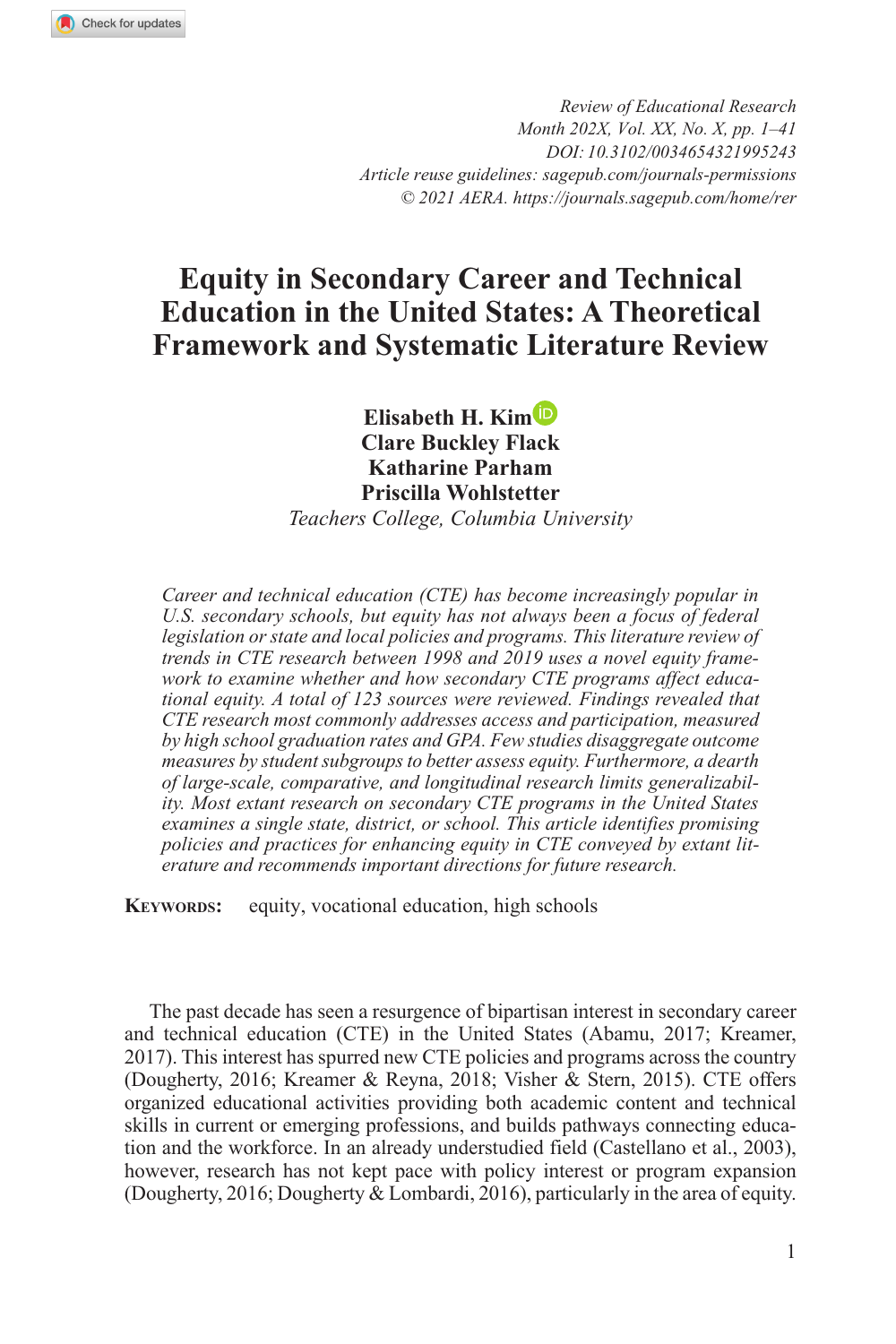In the wake of 2015's Every Student Succeeds Act (ESSA) and the more recent passage of the Strengthening Career and Technical Education for the 21st Century Act (Perkins V; 2018), it is an opportune moment to assess the implications of CTE policies and programs for students belonging to historically marginalized groups. Although ESSA requires states to report disaggregated student outcomes, and Perkins V specifies that funding should be used to eliminate inequalities in CTE, neither law includes explicit equity measures (ACTE & Advance CTE, 2018). Additionally, both devolve authority to the states (Duff & Wohlstetter, 2019; Ufijusa, 2018), allowing for more variation and potentially limiting equity.

#### **Research Aims**

Given CTE's roots in vocational education, an academic pathway with a "pernicious" history (Petrilli & Zeehandelaar, 2016, p. 1) of limiting the attainment and achievement of marginalized populations (Alexander & McDill, 1976; Gamoran, 1987; Heyns, 1974; Oakes et al., 1992; Wolfle, 1985), it is important to ask how CTE affects educational equity today. Focusing on the past 20 years in the United States, we reviewed research literature about secondary CTE, evaluating equity in the distribution of CTE opportunities across student subgroups and patterns in the academic outcomes of CTE participants. We focused on secondary CTE programs because these years, particularly ninth grade, are pivotal in whether students graduate from high school (Phillips, 2019) and ultimately avoid lowpaying occupations (Iannelli, 2013). We limited our review to the United States because our indicators of equity reflect power hierarchies specific to this context.

To the best of our knowledge, this article is the first systematic literature review in the field of CTE with an explicit focus on equity. Eight reviews from the past 20 years all employed approaches substantively different from our own. In this journal, Castellano et al. (2003) reviewed articles published between 1992 and 2002 and focused on CTE programs with comprehensive school reform designs. Zirkle's (2003) review concentrated on distance learning programs. Gemici and Rojewski (2007) evaluated methodology and limited their review to articles published in *Career and Technical Education Research*. Rojewski et al. (2009) looked broadly at all types of CTE programs in order to identify gaps in the literature, as we do, but not from an equity perspective. Ward (2009) reviewed literature on CTE programs in U.S. prisons. Hersperger et al. (2013) reviewed research on CTE programs in Texas. Dougherty and Lombardi's (2016) review comprehensively covered a similar time period but focused on school-to-work transitions rather than academic outcomes. Most recently, Lombardi et al. (2018) reviewed literature addressing CTE opportunities specifically for students with disabilities.

In this article, we employ a self-designed equity framework, which combines standards of educational adequacy, equal treatment, and equal educational opportunity (EEO), to review the literature on CTE. We also outline implications for policy, practice, and research. Our review makes a critical contribution by identifying disparities in CTE programming and highlighting gaps in the literature. Furthermore, our equity framework offers researchers in the field a cogent theoretical tool for evaluating program outcomes in other contexts in the future. The following section traces the evolution of CTE from its inception to the present,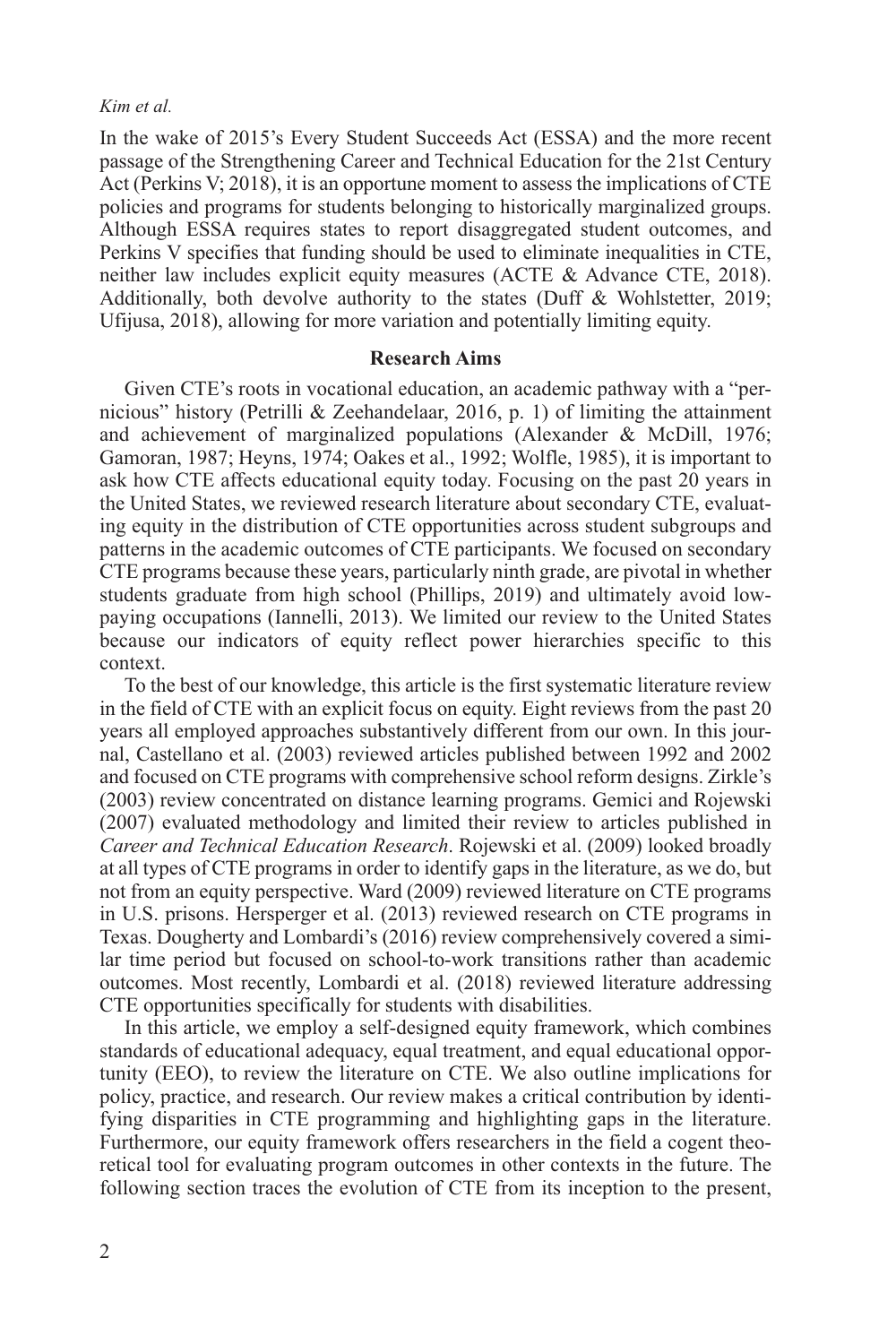| Timeline of U.S. federal career and technical education legislation. |  |
|----------------------------------------------------------------------|--|
| Phase 1: From vocational to career and technical education           |  |

| 1917 | Smith-Hughes National Vocational Education Act is passed, establishing<br>federal funds for vocational education.                                                                       |  |  |
|------|-----------------------------------------------------------------------------------------------------------------------------------------------------------------------------------------|--|--|
| 1963 | Vocational Education Act replaces Smith-Hughes, and provides a federal<br>definition and increases federal funding for "vocational education."                                          |  |  |
|      | Phase 2: The "new vocationalism"                                                                                                                                                        |  |  |
| 1984 | Vocational Education Act is reauthorized and renamed the Carl D. Perkins<br>Vocational and Technical Education Act (Perkins I).                                                         |  |  |
| 1990 | Carl D. Perkins Vocational and Applied Technology Act (Perkins II)<br>establishes federal vision for "new vocationalism" including secondary and<br>postsecondary curriculum alignment. |  |  |
| 1998 | The name of federal CTE law changes slightly with its 1998 reauthorization, to<br>the name it bears today: The Carl D. Perkins Career and Technical Education<br>Act (Perkins III).     |  |  |
|      | Phase 3: CTE's shift from labor to education policy                                                                                                                                     |  |  |
| 2001 | Reauthorization of the Elementary and Secondary Education Act (informally<br>known as No Child Left Behind) sets the stage for a federal focus on<br>educational equity.                |  |  |
| 2006 | Reauthorization of the Carl D. Perkins Career and Technical Education Act<br>(Perkins IV).                                                                                              |  |  |
| 2009 | Common Core State Standards are released by the National Governors<br>Association, offering learning goals to prepare students for both college and<br>the workforce.                   |  |  |
| 2015 | Most recent reauthorization of the Elementary and Secondary Education Act<br>(the "Every Student Succeeds Act") includes CTE in its definition of a well-<br>rounded education.         |  |  |
| 2018 | Most recent reauthorization of the Carl D. Perkins Career and Technical<br>Education Act (Perkins V).                                                                                   |  |  |

*Note*. CTE = career and technical education.

highlighting the role of equity. From there, we discuss our novel equity framework and its use in this literature review.

# **CTE Legislation and Equity: A Slow Evolution**

In this section, we describe the path of CTE in the United States from vocational education programs targeting low-income and historically marginalized students to its current, more inclusive definition—preparing all students for college and career. We describe how U.S. federal legislation and its advocates shaped the evolution of CTE from an explicit labor policy to one that today aims to bridge the gap between secondary and postsecondary education and to facilitate more equitable transitions to the labor market for more students (see Table 1).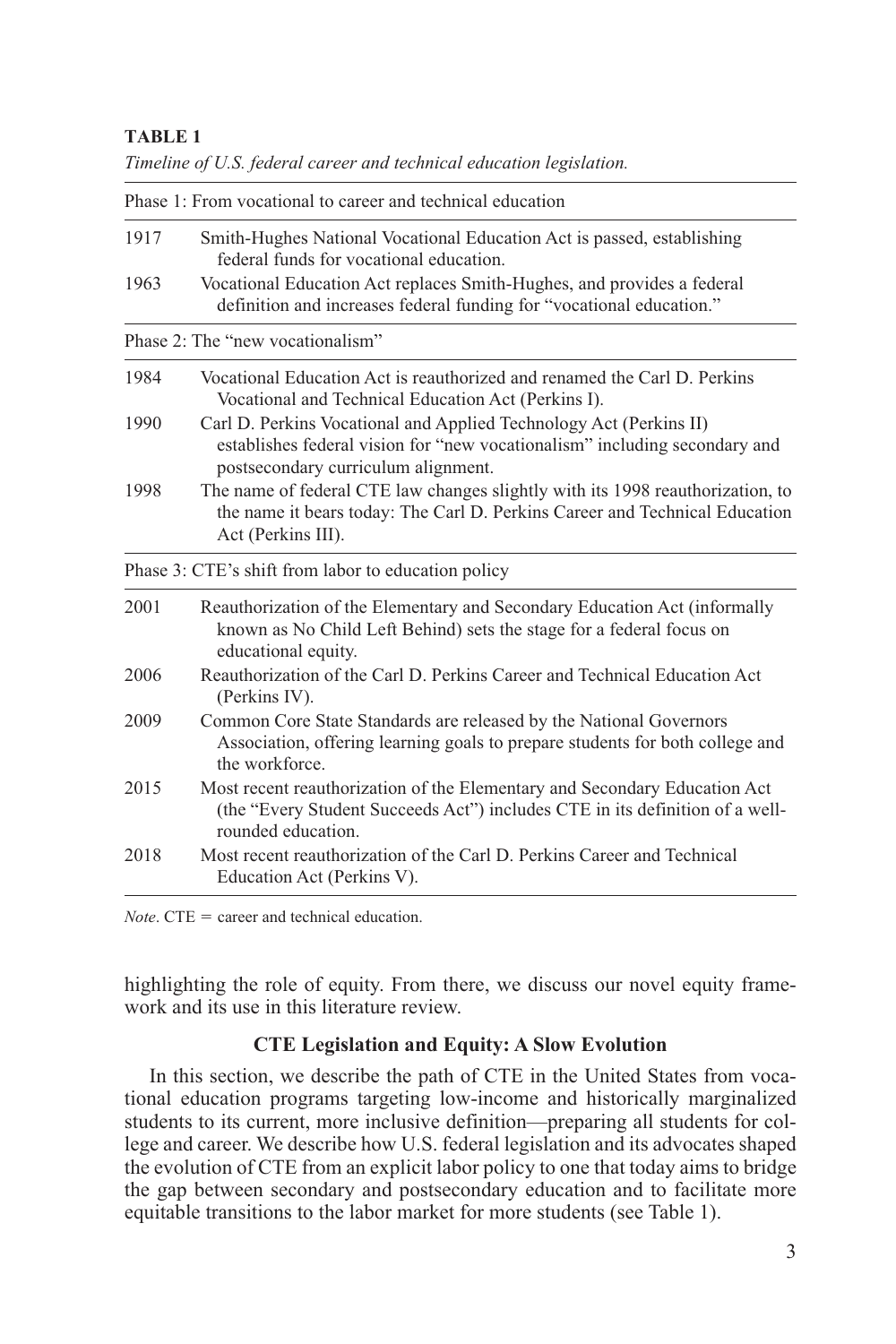## *Phase 1: From Vocational to Career and Technical Education*

What we today know as career and technical education began in the early 20th century as "vocational education"—an American adaptation of the German industrial education system (Brewer, 2009). Prompted by socioeconomic changes after World War I, vocational education aimed to prepare children for careers not requiring a bachelor's degree, including those in agriculture, industrial trades, and home economics. The Smith-Hughes National Vocational Education Act (VEA) of 1917 was the first act of Congress to establish federal funds for vocational education (Alexander et al., 2014). Smith-Hughes represented ideas of "social efficiency"—matching some students to pathways toward leadership positions and training others for lower levels of employment (Collins, 1971; Labaree, 1997). What is known today as "tracking" was at the time decried by educational philosopher John Dewey, who believed vocational education embedded class distinctions into the design of public schooling, reinforcing class- and race-based inequalities (Lewis & Cheng, 2006; DeFalco, 2016). Early 20th-century secondary schools were intended only for the children of better educated families, while vocational education offered work training for those young people destined not for college but for a trade.

The focus of vocational programs remained unchanged for most of the 20th century (Oakes et al., 1992). Federal law continued supporting vocational education during the 1930s and 1940s, but as globalization increased throughout the late 20th century, Congress increased funding for training programs outside the traditional areas of factories and farms (Castellano et al., 2003; Imperatore & Hyslop, 2017). By the 1960s, the VEA had further expanded federal support for work-study programs and vocational research, emphasizing support for students considered "hard to reach and hard to teach" and painting vocational programs as less desirable for college-bound students (Thompson, 1973, p. 79).

## *Phase 2: The "New Vocationalism"*

In 1984, Congress renamed the VEA as the Carl D. Perkins Vocational and Technical Education Act, after a leading vocational education advocate. At the same time, labor market changes demanded higher levels of literacy and cognitive skills (Lewis & Cheng, 2006), and vocational education programs as traditionally conceived could not keep pace with the demand for academic rigor (Goodlad, 1984). National fears about diminishing economic activity and an unprepared workforce led to VEA amendments in the 1980s focused specifically on enrolling more girls (Castellano et al., 2003)—the first major shift in the law's target demographic, and the first hint at a future emphasis on equity (J. R. Stone, 2014). Concurrently, policymakers began challenging the notion of differentiated curriculum in American secondary schools (Oakes et al., 1992; Levesque et al., 2000), while the need for rigor sparked attempts to integrate academic and vocational curriculum (Castellano et al., 2003; Lewis & Cheng 2006; Oakes et al., 1992).

The Perkins Act of 1990, or Perkins II, laid out a vision for a "new vocationalism" (Lewis & Cheng, 2006).<sup>1</sup> This iteration idealized what was becoming known as "career and technical" education, preparing students for "broad curriculum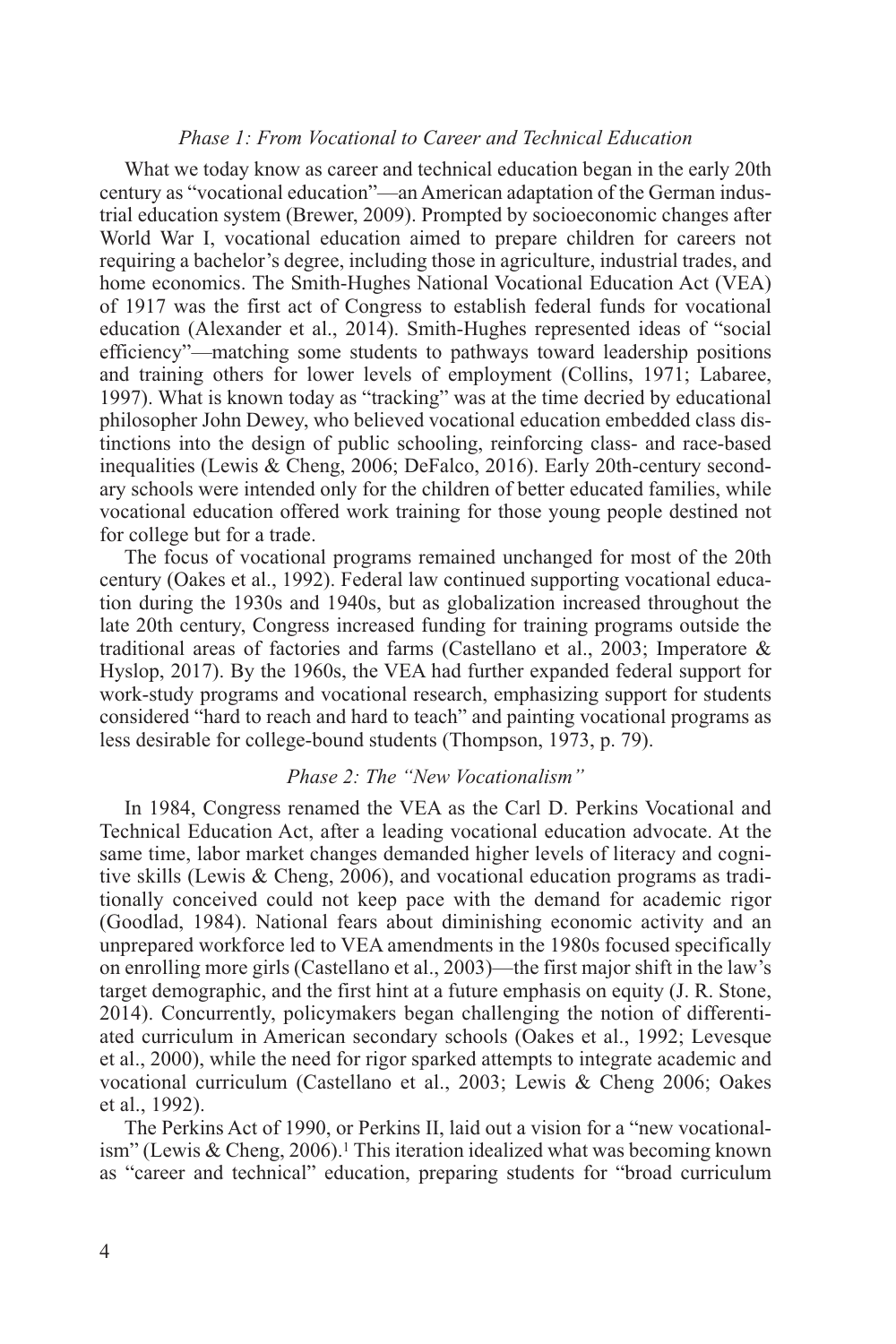| Program                           | Description                                                                                                                                                                                                                                                                                                                                             |
|-----------------------------------|---------------------------------------------------------------------------------------------------------------------------------------------------------------------------------------------------------------------------------------------------------------------------------------------------------------------------------------------------------|
| Comprehensive high schools        | "Traditional" high schools offering CTE courses<br>and programs of study, often as electives                                                                                                                                                                                                                                                            |
| Career academies                  | Small schools, or "schools-within-a-school," that<br>provide a college preparatory curriculum in the<br>context of a career-oriented theme                                                                                                                                                                                                              |
| Technical/vocational high schools | Schools that primarily or solely offer CTE<br>programs                                                                                                                                                                                                                                                                                                  |
| Area technical centers            | Colocated sites where CTE is delivered to<br>students from one or more local school districts                                                                                                                                                                                                                                                           |
| Work-based learning               | Many schools offer work-based learning<br>opportunities (i.e., apprenticeships, internships,<br>job-shadowing, mentorships, and simulated<br>workplaces) in conjunction with other CTE<br>delivery forms, allowing students to earn course<br>credit and/or certification through on-the-job<br>training combined with related classroom<br>instruction |

*U.S. secondary career and technical education program types.*

*Note*. Information adapted from briefs by Advance CTE (August 2018). CTE = career and technical education.

clusters" rather than specialized training for "particular jobs" (Castellano et al., 2003), and bringing the "new vocationalism" much closer to John Dewey's vision of education for democracy rather than "social efficiency" (DeFalco, 2016). Perkins II also introduced new requirements for alignment between secondary and postsecondary career programs, cementing CTE as an integrated part of the U.S. education system (J. R. Stone, 2014). Within this new framework, models of CTE still known today—including career academies and comprehensive high schools—began to blossom (Lewis & Cheng, 2006; see Table 2).

## *Phase 3: CTE's Shift From Labor to Education Policy*

Taking cues from the changing landscape, federal legislation was renamed the Carl D. Perkins Career and Technical Education Act in 1998 (Perkins III), formalizing terminological and conceptual shifts in the field. Despite Perkins' updated vision of CTE, discourse around the new vocationalism still lacked explicit attention to equity, even as other pieces of federal education legislation began reflecting such a shift (Lewis & Cheng, 2006). The No Child Left Behind Act (NCLB) represented a greater pivot toward equity than did any of its legislative predecessors, requiring public schools, for the first time, to report on the achievement of student subgroups in addition to overall school populations (Manna, 2011). While no formal mention of CTE exists within NCLB, its emphasis on programs and strategies with demonstrated effectiveness created challenges for the promotion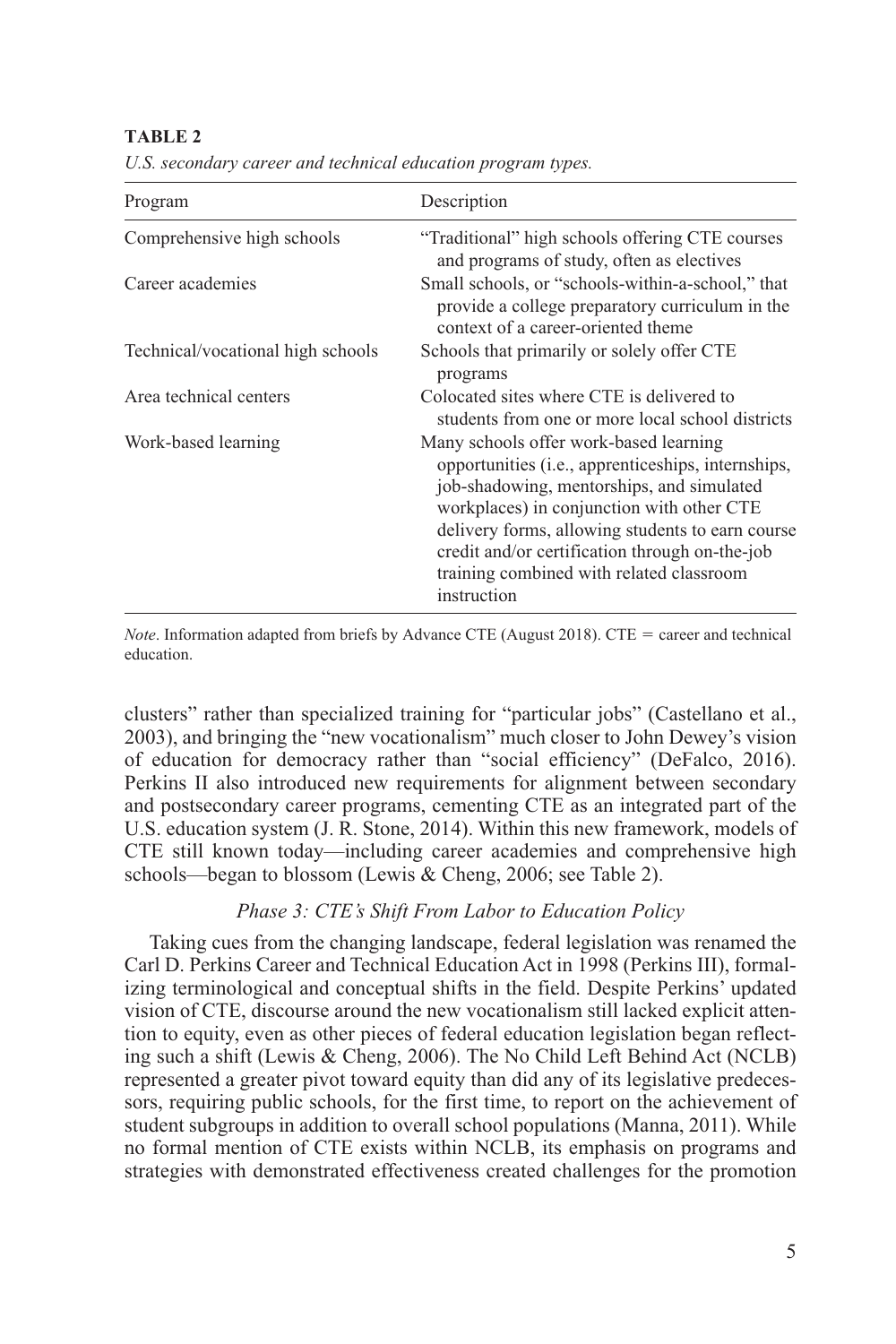| Learning standards | These are aligned with Common Career Technical Core,<br>Common Core State Standards, and Next Generation Science<br>Standards.  |
|--------------------|---------------------------------------------------------------------------------------------------------------------------------|
|                    | All program completers across schools and demographic<br>subgroups possess minimum competencies outlined in the<br>standards.   |
| Resource inputs    | CTE teachers meet certification and professional development<br>requirements of the states in which they work.                  |
|                    | CTE teachers use culturally responsive and sustaining<br>pedagogies.                                                            |
|                    | CTE programs have safe facilities with materials and<br>equipment appropriate to the nature of career training they<br>provide. |
|                    | CTE funding is sufficient for cultivating basic employment and<br>citizenship skills.                                           |

*Educational adequacy in CTE.*

*Note*. Adapted from Benadusi (2001) and Meuret (2001b). CTE = career and technical education.

of CTE courses within secondary schools (Reeves, 2003). A study by Fletcher and Zirkle (2009) found that CTE was ultimately "left behind" by this piece of legislation, as a result of increased focus on core academics.

NCLB's successor, the ESSA (2015), took yet another step toward equity by requiring the same disaggregation of data by underperforming subgroups but also requiring multiple accountability measures, including one or more indicators of "school quality or student success" (Cook-Harvey et al., 2016). ESSA also leverages college and career readiness language made popular by the Common Core State Standards and includes provisions that formally define CTE as a component of a well-rounded education (U.S. Department of Education, 2015).

ESSA continued the federal shift toward equity in education legislation, and the most recent iteration of Perkins—Perkins V—leverages similar language and accountability metrics for CTE. Perkins V builds on previous provisions, requiring all states to report on CTE program participation rates, with data broken down by federally defined subgroups (Perkins V, 2018). Acquiring more detailed, program-level data will ideally allow stakeholders to identify previously unidentified disparities and to adjust course. The equity implications of these legislative adjustments for students in the United States remain to be seen. The following section considers the ideal role of equity in CTE.

## **An Equity Framework for CTE**

To ground our study, we designed a framework that provides a nuanced definition of equity in conjunction with indicators for assessing equity in the field of CTE. Although these indicators (outlined in Tables 3, 4, and 5) point to gold standards, educational equity as a matter of justice is a moral imperative (Levin,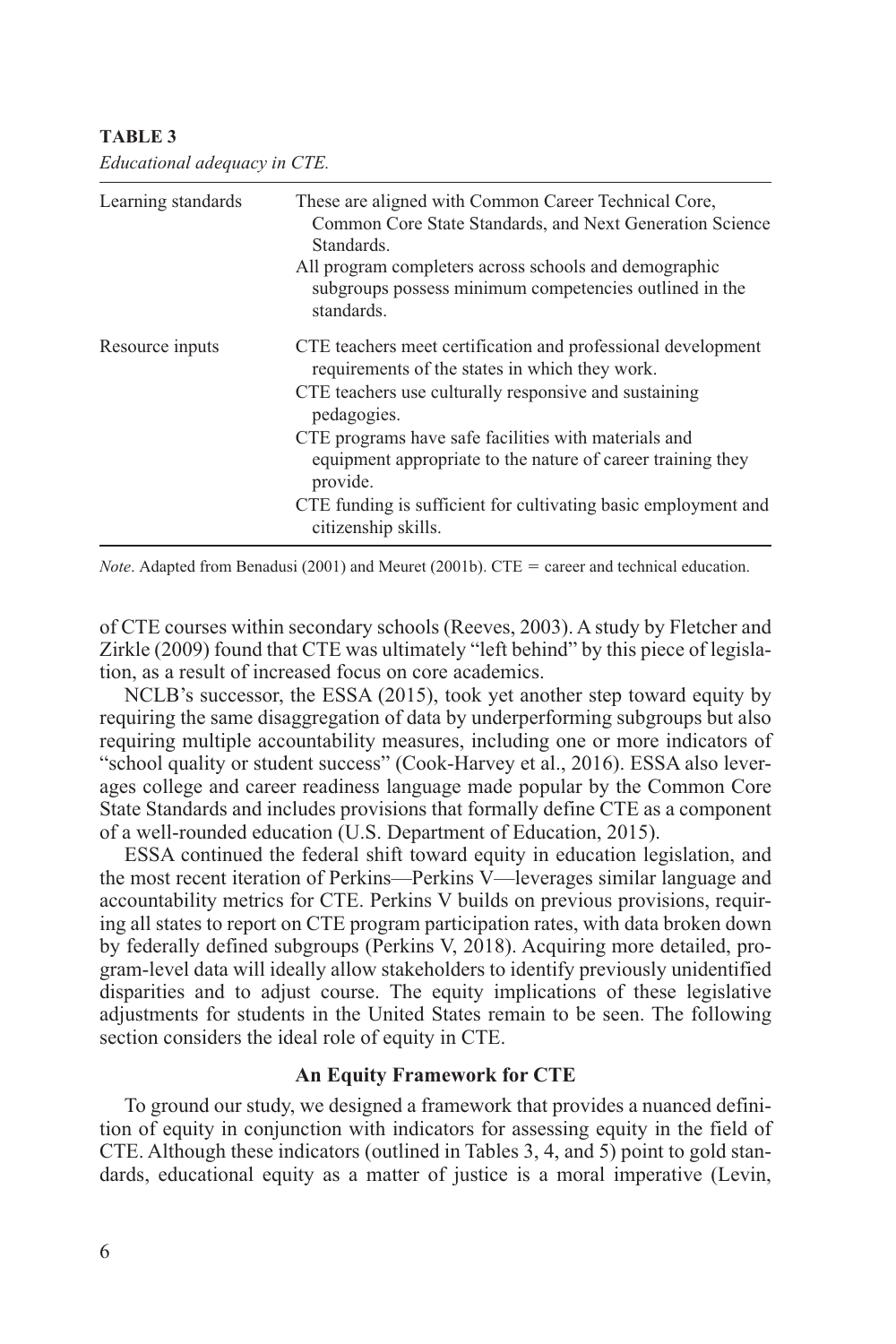*Equal treatment in CTE.*

| Program distribution (across schools)<br>Quality | The distribution of program types is independent<br>of student body composition.<br>The distribution of program types across schools<br>reflects variation in needs and interests of<br>local communities.<br>Program efficacy and rigor are independent of<br>school location and student body composition.                                                                                                                                                                                                                                                                                                                 |
|--------------------------------------------------|------------------------------------------------------------------------------------------------------------------------------------------------------------------------------------------------------------------------------------------------------------------------------------------------------------------------------------------------------------------------------------------------------------------------------------------------------------------------------------------------------------------------------------------------------------------------------------------------------------------------------|
| Quantity                                         | Number of CTE programs accessible is<br>independent of school location and student<br>body composition.<br>Length or intensity of CTE programs accessible<br>is independent of school location and student<br>body composition.                                                                                                                                                                                                                                                                                                                                                                                              |
| Program access (within schools)                  | Students' background characteristics do not<br>influence staff decisions<br>regarding CTE placement.<br>CTE program admission policies and<br>procedures (e.g., entrance exams, scheduling,<br>transportation, etc.) do not discriminate<br>against student subgroups.<br>Patterns of CTE program participation result<br>from variation in students' interest and<br>capability.<br>Demographic composition of CTE courses is not<br>significantly different than the demographic<br>composition of non-CTE courses.<br>Demographic composition also does not vary<br>significantly across CTE programs within a<br>school. |

*Note*. Adapted from Benadusi (2001) and Meuret (2001b). CTE = career and technical education.

2009). From the standpoints of policy analysis (Bardach, 2009) and justice (Meuret, 2001b), it is important to define an ideal to serve as a goal and an evaluative benchmark.

Following Malin et al. (2017), we started from the definition advanced by Cook-Harvey et al. (2016). Equitable educational practices give "every student access to an education focused on meaningful learning—one that teaches the deeper learning skills contemporary society requires in ways that empower students to learn independently throughout their lives" (Cook-Harvey et al., 2016, p. 1). This definition encompasses the three standards of equity employed by Fiske and Ladd (2004): educational adequacy, equal treatment, and EEO.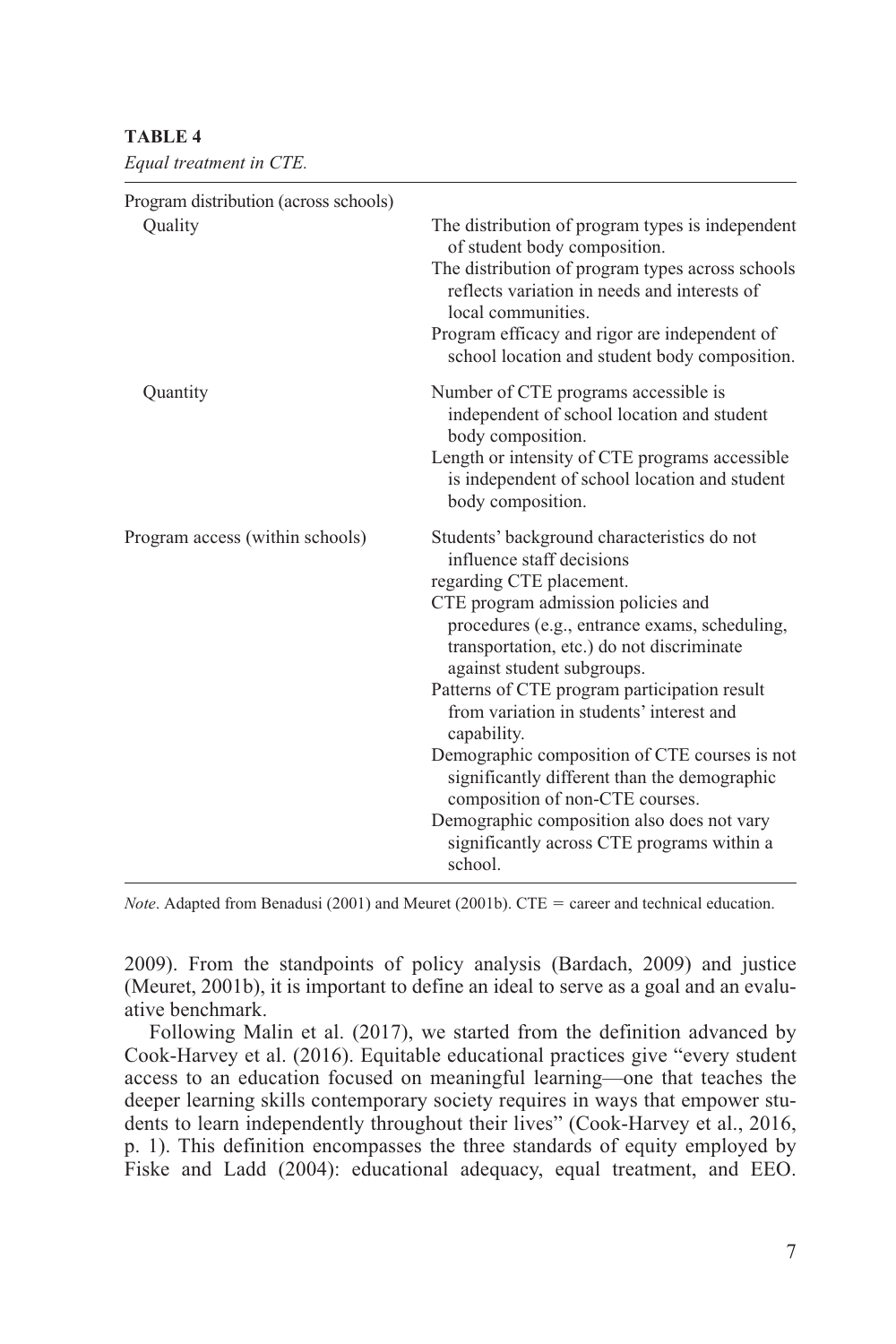| Achievement             | Achievement outcomes (e.g., test scores, grades)<br>are independent of CTE participants' background<br>characteristics.<br>CTE participants' achievement positions them for employment<br>in a field that supports full-time labor at a thriving wage.                                                                                                                                                                                                                                                                                                                                                                               |
|-------------------------|--------------------------------------------------------------------------------------------------------------------------------------------------------------------------------------------------------------------------------------------------------------------------------------------------------------------------------------------------------------------------------------------------------------------------------------------------------------------------------------------------------------------------------------------------------------------------------------------------------------------------------------|
| Attainment              | Attainment outcomes (e.g., credentials and degrees earned)<br>are independent of CTE participants' background<br>characteristics.<br>CTE participants' attainment positions them for employment<br>in a field that supports full-time labor at a thriving wage.                                                                                                                                                                                                                                                                                                                                                                      |
| Social-emotional skills | The magnitude of growth in social-emotional skills<br>is independent of CTE participants' background<br>characteristics.<br>The nature of growth in CTE participants' social-emotional<br>skills is transformative, responsive to their cultural<br>backgrounds, and sustaining of their cultural assets.<br>In ways that are culturally responsive and sustaining, CTE<br>participants develop social-emotional skills that support<br>their scholastic success.<br>In ways that are culturally responsive and sustaining, CTE<br>participants develop social-emotional skills that position<br>them to thrive in the labor market. |
| Labor market outcomes   | CTE participants' economic mobility (e.g., transition to<br>the labor market, wages) is independent of background<br>characteristics.<br>CTE participants' status mobility (e.g., job prestige, social<br>class) is independent of background characteristics.                                                                                                                                                                                                                                                                                                                                                                       |

*Equal educational opportunity in CTE.*

*Note*. Adapted from Benadusi (2001), Meuret (2001b), and Jagers et al. (2018). CTE = career and technical education.

Educational adequacy guarantees a minimum threshold of instruction necessary for citizens to develop basic competencies. Equal treatment means students have access to comparable or equivalent educational services, regardless of their background characteristics (Meuret, 2001b). Background characteristics are those ascribed at birth or in early childhood that indicate social class (e.g., parents' income, status of parents' occupation) or membership in demographic groups (e.g., race, ethnicity, gender, sexuality, disability status, geographic location, and linguistic background; Benadusi, 2001). EEO means "independence of scholastic output from background variables" (Benadusi, 2001, p. 54). EEO moves beyond examination of inputs (e.g., equal access to equivalent school environments, teacher quality, per pupil expenditure, etc.) to outcomes, such as achievement and attainment. This is essential because inequitable access to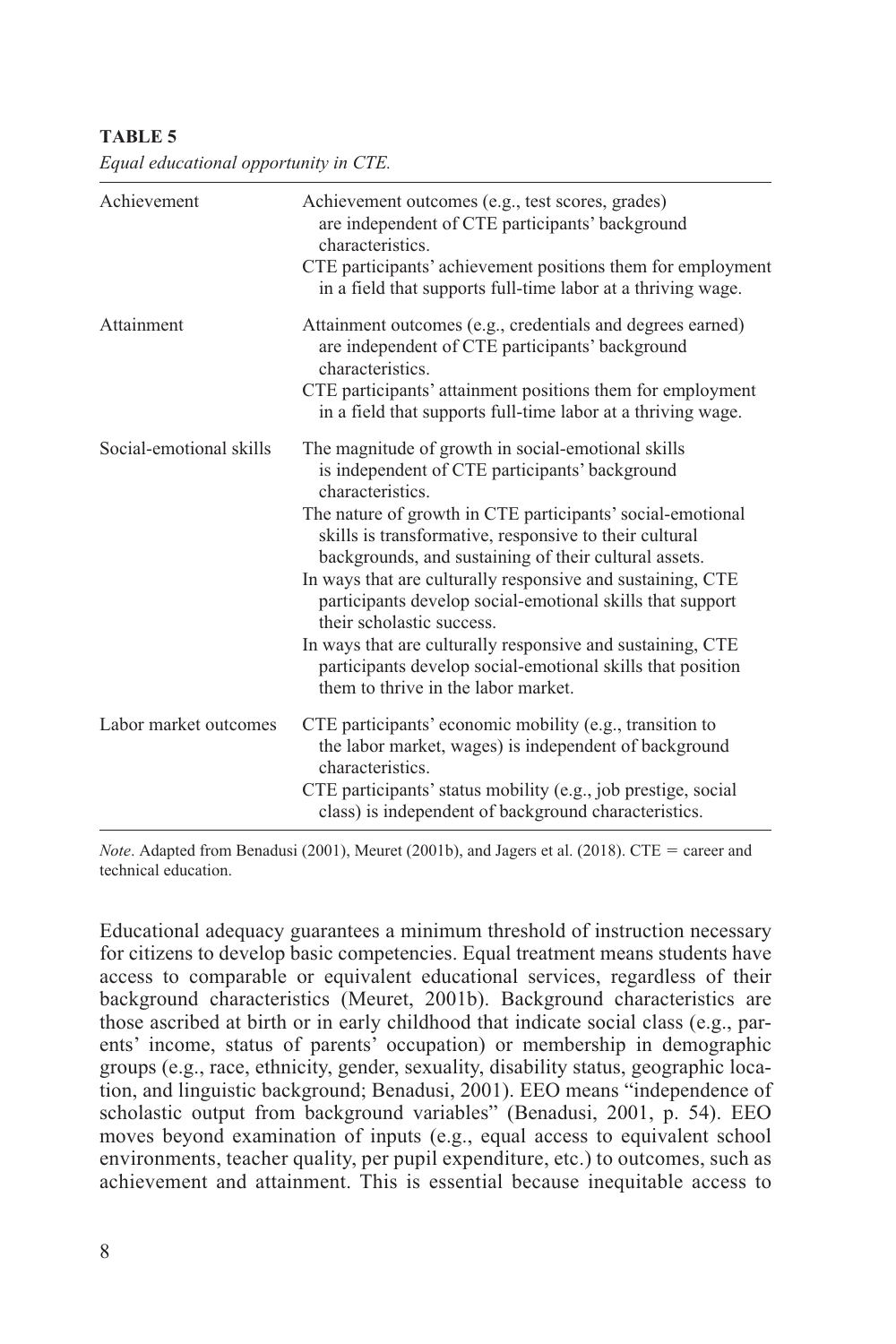educational inputs (adequacy and treatment) is inextricably related to persistent outcome disparities (Saunders et al., 2017).

Additionally, the persistence of disparate outcomes despite apparent adequacy and apparent equal treatment may signal systematic differences in treatment that are hidden and/or difficult to measure, such as teacher bias (Chin et al., 2020) or students' self-perceptions of competence (Gamoran, 1987; Merillat et al., 2018). Furthermore, the inclusion of outcomes can draw needed attention to health care, income, and status inequalities, as well as residential segregation, all of which contribute to gaps in educational outcomes that equalization of educational inputs can only partially ameliorate (Rothstein, 2015).

## *Educational Adequacy: "Sound Basic" CTE*

Adequacy in CTE means all students receive a "sound basic education" that prepares them to meet the minimum proficiency levels defined by learning standards, to actively engage in citizenship, and to "compete effectively in the modern economy" (Rebell, 2009, p. 21). "Sound basic" CTE programs prepare students for postsecondary programs that help them fulfill their capabilities and for labor market positions that enable them to lead dignified lives. Under conditions of educational adequacy, schools have the basic resource inputs (e.g., funding, facilities, and qualified faculty) necessary to cultivate 21st-century skills (Rebell, 2009). This means that school systems are able to provide students at their constituent schools with access to CTE coursework that sufficiently constitutes multiple programs of study culminating in a range of certifications or endorsements. These CTE programs should, like schools overall, provide students with adequate facilities and a safe environment. Furthermore, CTE programs and teachers should adopt an educational justice stance, disrupting hegemonic power relations that perpetuate inequities and embracing "the political struggles of those oppressed in classroom settings" (Calabrese Barton & Tan, 2020, p. 433). Toward this end, teaching in CTE classrooms should be culturally responsive and sustaining, incorporating and building on students' cultural knowledge (Gay, 2002; Jordan, 2010; Paris 2012). This approach is foundational for psychological safety and academic achievement among students from historically marginalized groups (Chenowith, 2014; Ladson-Billings, 1994, 1995). Table 3 outlines the indicators of adequacy in CTE.

## *Equal Treatment: CTE Program Distribution and Access*

Despite its name, the standard of equal treatment "does not require that educations be 'identical,'" but they should be of "equal worth" (Meuret, 2001a, p. 93). Worth is not simply measured in fiscal terms, but instead equal worth means having "equal effects" (Meuret, 2001a, p. 93). In the context of a deeply unequal society like the United States, "equality may in fact mean inequality; equal treatment may require unequal treatment" (D. Stone, 2011, p. 42). Some students, particularly those navigating poverty or those with disabilities, may merit more resource investment (Jordan, 2010; Kornhaber et al., 2014). It is just for those students to receive more resources, since a compensatory distribution of resources that leads to their success is advantageous for society as a whole (Rawls, 1999).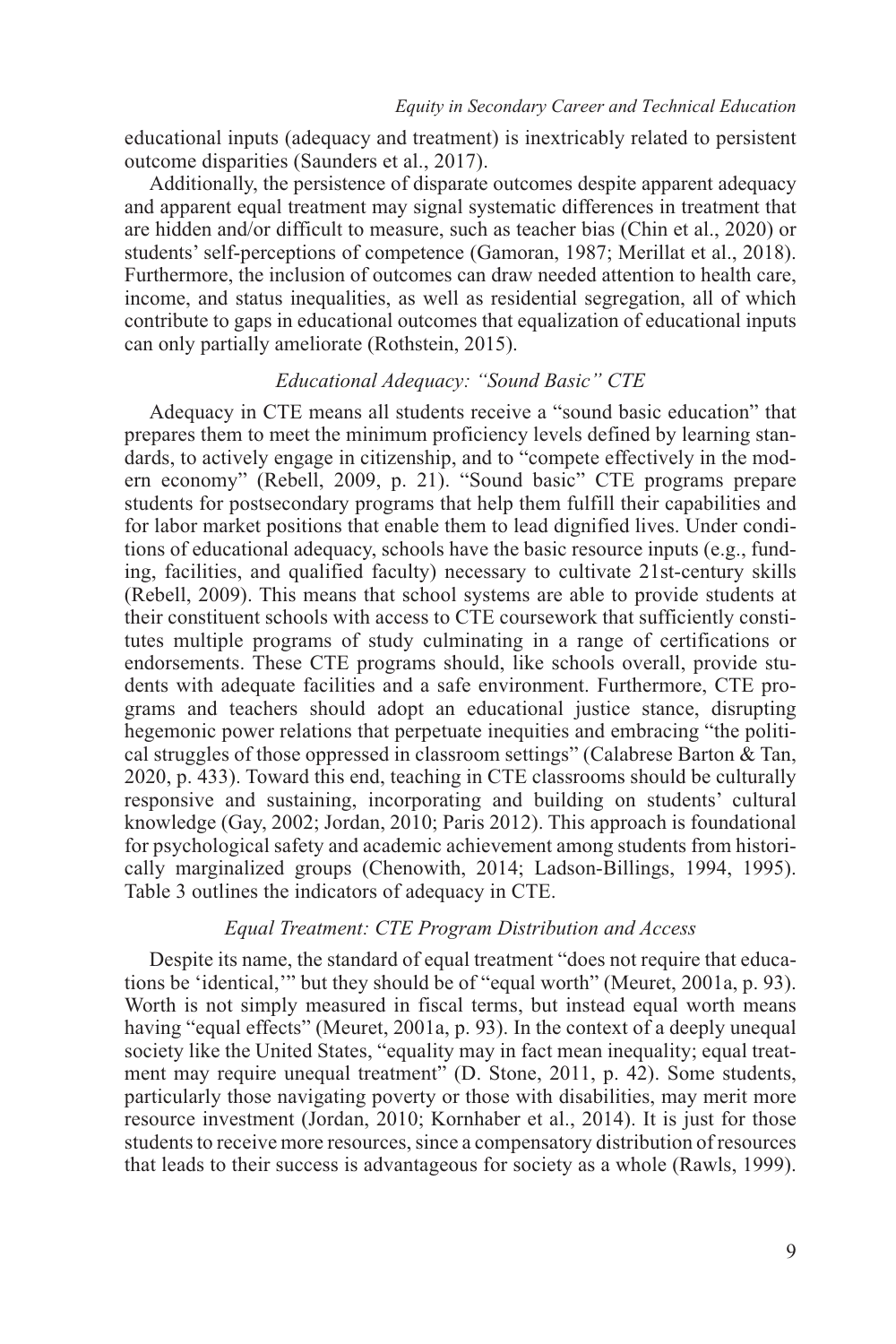Additional resources are intended to be *equalizing* in their effects (Kornhaber et al., 2014).

Thus, the term *equal treatment* denotes equivalence along two dimensions: *program distribution* (across schools) and *program access* (within schools). Across schools, indicators of equal treatment in CTE relate to the distribution of programs of comparable *quantity and quality*. Quantity relates to the distribution of CTE programs available to students with respect to their number, length, and intensity (Meuret, 2001b). Quality refers to the distribution of "conditions of learning" and the "scholastic experience" (Meuret, 2001b, p. 153). This encompasses the distribution of program type, efficacy, and rigor relative to the urbanity and demographic composition of communities. Table 4 summarizes indicators of equal treatment in CTE.

### *Program Distribution*

Under conditions of equity, the distribution of CTE programs across schools and districts is independent of the demographic composition of the student body and urbanization of the school community. In terms of quantity, the number of CTE programs available to a student and the features of those programs (e.g., whether they offer a concentration, special diploma, or industry certification) should not be significantly associated with their subgroup membership (i.e., their race, ethnicity, socioeconomic status, gender, linguistic background, disability status or other characteristics). In terms of quality, the distribution of program types should be independent of student body composition.2 Any significant variation in the distribution of program types by school location should reflect the values and needs of local communities. Finally, CTE program quality (measured in terms of teacher training, access to technology and instructional materials, and other inputs) should be independent of school characteristics.

## *Program Access*

Equity also requires equal access to programs (i.e., that there be no segregation) within schools. Under conditions of equity, the demographic composition of CTE courses does not significantly differ from the overall demographic composition of non-CTE courses. Demographic composition also does not vary significantly across CTE programs within a school. In cases where such differences are significant, they reflect alignment between student preferences and course assignment rather than the influence of staff perceptions related to student subgroup membership. Namely, under conditions of equity, students' background characteristics do not influence staff decisions regarding students' track assignment (CTE or otherwise) or evaluations of their academic progress (Meuret, 2001b). Patterns of program participation (including program type, length, and funding) should result from variation in students' interest and capability, remaining independent of their background.

## *Equal Educational Opportunity: CTE Outcomes*

Under conditions of EEO, CTE students' outcomes are independent of their background characteristics. We separate outcomes of the educational system into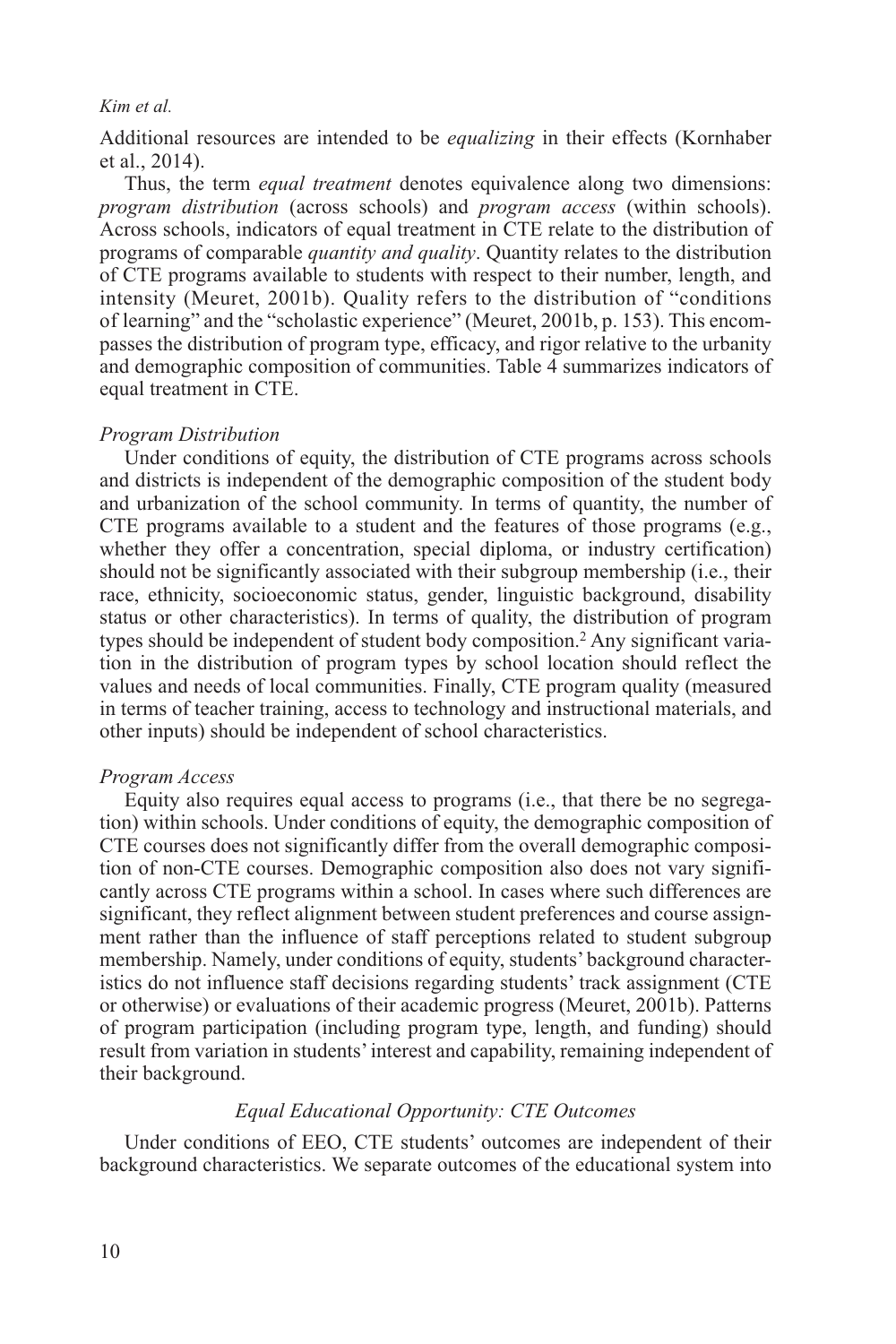three categories: achievement, attainment, and social and emotional skills. Achievement outcomes include "criteria that reflect the quality of a student's school performance (e.g., marks on report cards and test scores)"; attainment outcomes include "criteria that reflect persistence through the educational system to various certification benchmarks (e.g., high school dropout, college attendance, and college completion)" (Alexander, 2001, p. 175). Social-emotional skills include dispositions that contribute to academic success (e.g., self-efficacy; Beasley & Fischer, 2012) and noncognitive competencies (or soft skills) valued by employers (Meuret, 2001b).3

It is important for equity researchers to also look beyond the direct products of educational systems given the strong correlation between attainment and achievement outcomes and students' life circumstances. The purpose of tracking results external to educational systems is to ask whether "groups of individuals have the same chances of using their acquired skills to realize" their goals after leaving school (Demuese et al., 2001, p. 70). For individuals, educational outcomes have salient consequences for labor market outcomes (e.g., employment status, earnings) and social mobility (e.g., prestige of occupation, class).4 Table 5 summarizes indicators of EEO. As we reviewed the CTE literature using the three indicators outlined above, we focused on outcomes for students from historically marginalized groups. We next discuss how this framework guided our literature review, and its role in delineating our findings.

## **Method**

Given CTE's roots in the vocational education programs of the 20th century and the history of inequity associated with those programs, this literature review examines extant research on CTE from an equity perspective. Our equity framework, described in the previous section, guided our literature search and identification of search terms. In our review, we focused on subgroups defined by ESSA (2015), including economically disadvantaged students, students from major racial and ethnic groups, students with disabilities, and English learners. Due to historic marginalization, we also investigated the association of CTE inputs and outcomes with students' gender, sexuality, and community urbanization. In the tradition of sociological research on educational stratification, this review asks, "Who gets what and why?" (Lenski, 1966, p. 3), and the following research questions:

**Research Question 1:** To what extent do secondary CTE programs in the United States meet standards of educational adequacy?

**Research Question 2:** To what extent do students from historically marginalized groups receive equal treatment with respect to the quality and quantity of CTE opportunities and experiences, both within and across schools?

**Research Question 3:** What do observed differences in academic and social and emotional outcomes across student groups suggest about equality of educational opportunity in secondary CTE?

**Research Question 4:** How well does extant CTE research address issues of equity? What kind of research is still needed?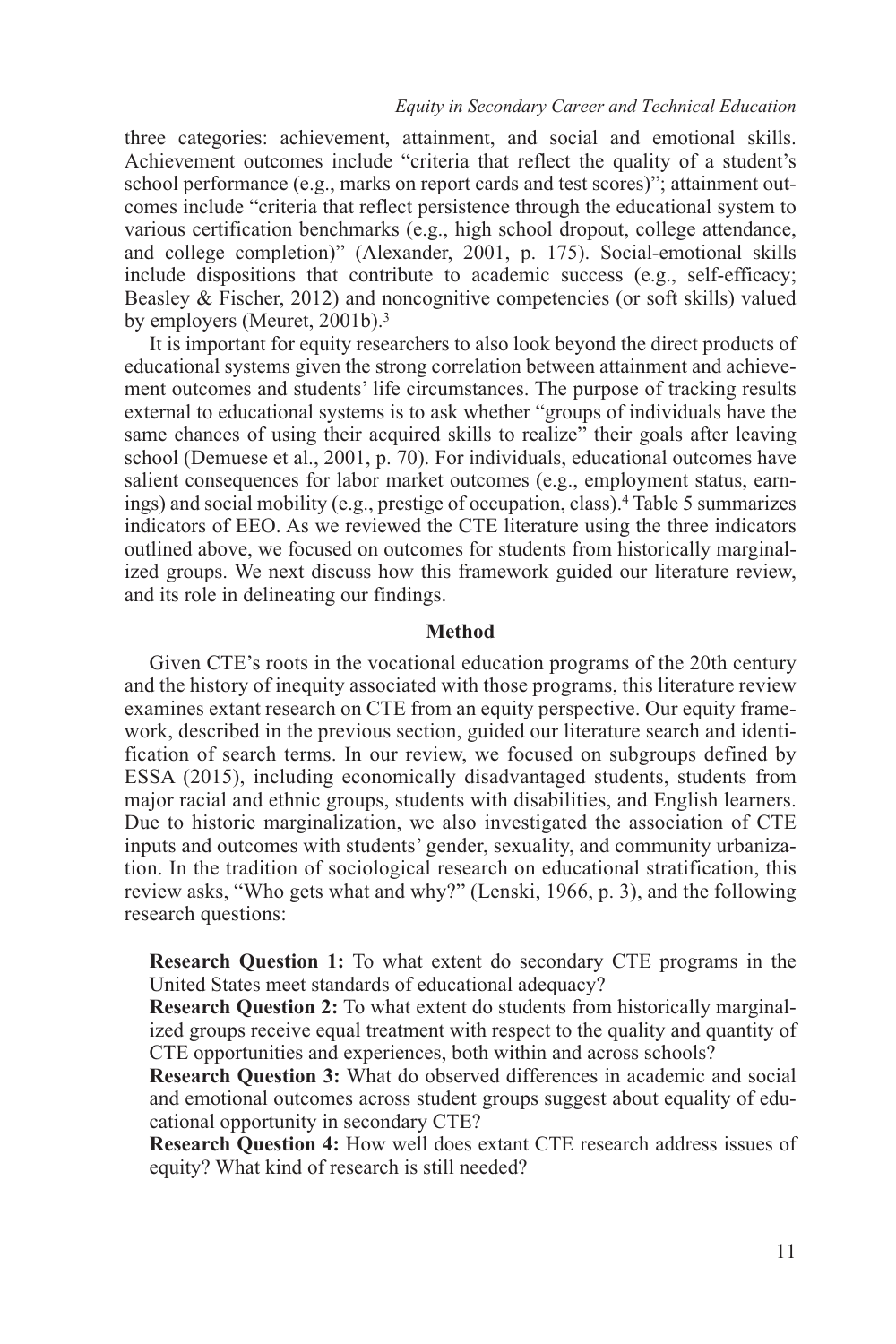# *Literature Search*

Following Petrosino and Lavenberg (2007), we used clear eligibility criteria and a wide array of search terms in six distinct searches across four EBSCOhosted databases: Education Research Information Center (ERIC), Academic Search Premier, Education Full Text, and Social Science Full Text (see Figure 1). We limited our initial search to peer-reviewed articles published between 1998, when the American Vocational Association changed its name to the Association for Career and Technical Education, and 2019. First, we searched for CTErelated articles. A search for "career education" or "technical education" or "career and technical education" or "vocational education" yielded 20,512 hits. Second, we searched within this pool of CTE sources for equity-related articles using the terms "equal education" or "equity" or "equality" or "inequity" or "inequality."<sup>5</sup> We received 16,469 hits. In our third search, we added "race" or "socioeconomic" or "gender" or "disabilities" or "students with disabilities" or "English language learners" or "ELL" or "ESL" or "English learners" or "rural" or "Latino" or "Latinx" or "Hispanic" or "Black" or "African American" or "Asian," which yielded 16,394 hits. We next added terms from our equity framework. Our fourth search included "academic achievement" or "academic performance" or "academic success," which gave us 16,361 hits, and "attainment" or "educational attainment," which also gave us 16,361 hits. Our fifth search added "social and emotional learning" or "character education," which gave us 16,356 hits. In our sixth search, we included program type as defined in Perkins V. However, adding "comprehensive high schools" or "technical high schools" or "area technical centers" or "career academies" or "pre-apprenticeship programs" did not change the results.

#### *Inclusion and Exclusion Criteria*

Next, we applied a screening protocol (Torgerson, 2003) to these 16,356 articles to develop a sample of eligible studies. The inclusion criteria required that articles be: written in English, concerned with secondary CTE programs, and based at least in part on data from the United States (if an international comparative study; Alexander, 2001). As mentioned previously, international literature is outside the scope of this review.

We chose to focus on the United States for several reasons. While tracking is not unique to the United States, the comprehensive high school is a distinctly American institution (Wraga, 1998). Offerings such as the German dual model (which has been adopted in Switzerland, Denmark, Austria, Peru, China, and elsewhere) are largely based on an apprenticeship model in which the vocational track starts earlier than it does in the United States (Zhang & Schmidt-Hertha, 2020). This is just one example of how tracking in international contexts often occurs *between* rather than *within* schools (Garvik et al., 2014; Van der Meulen Rodgers & Boyer, 2006). This affects the ease of moving in and out of CTE courses, as well as the likelihood of CTE participation for students from marginalized groups, and complicates potential comparisons to the U.S. context through an equity lens. Furthermore, some countries have a much larger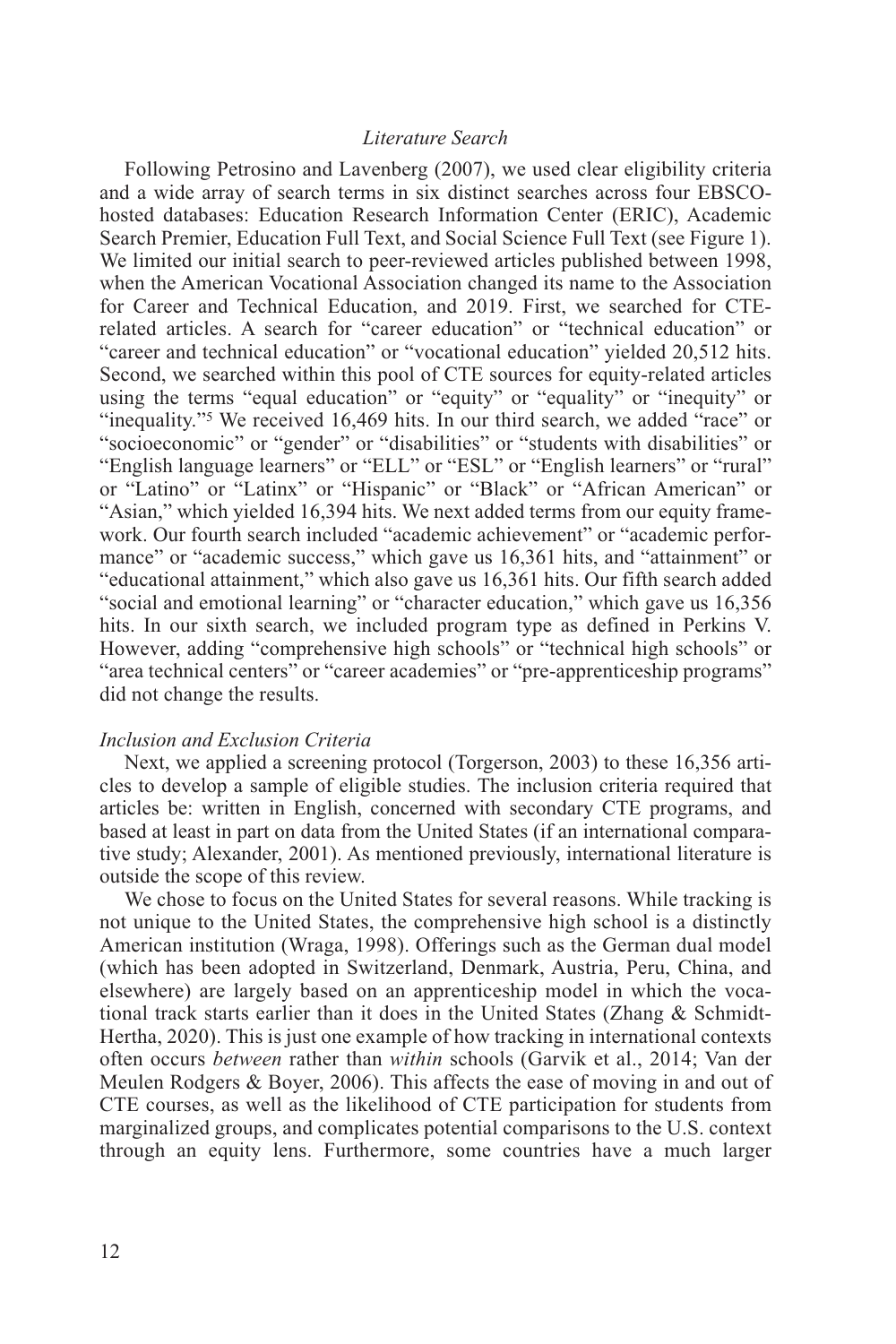

FIGURE 1. Study selection process.

proportion of students attending independent and religious schools (e.g., Australia; Gonski et al., 2011). Third, patterns of subgroup marginalization differ in other countries. In postcolonial contexts, systems of oppression may fall along ethnic lines (Anthias & Hoffmann, 2020). In European contexts, economic insecurity may be most concentrated among recent immigrants (Eugster, 2018). Thus, characteristics of other nations' education systems, as well as the distinct nature of socioeconomic and racial stratification in the United States, justify this narrow, single-country focus. However, overarching principles of the framework could be adapted for use in other countries through the selection of context-specific indicators.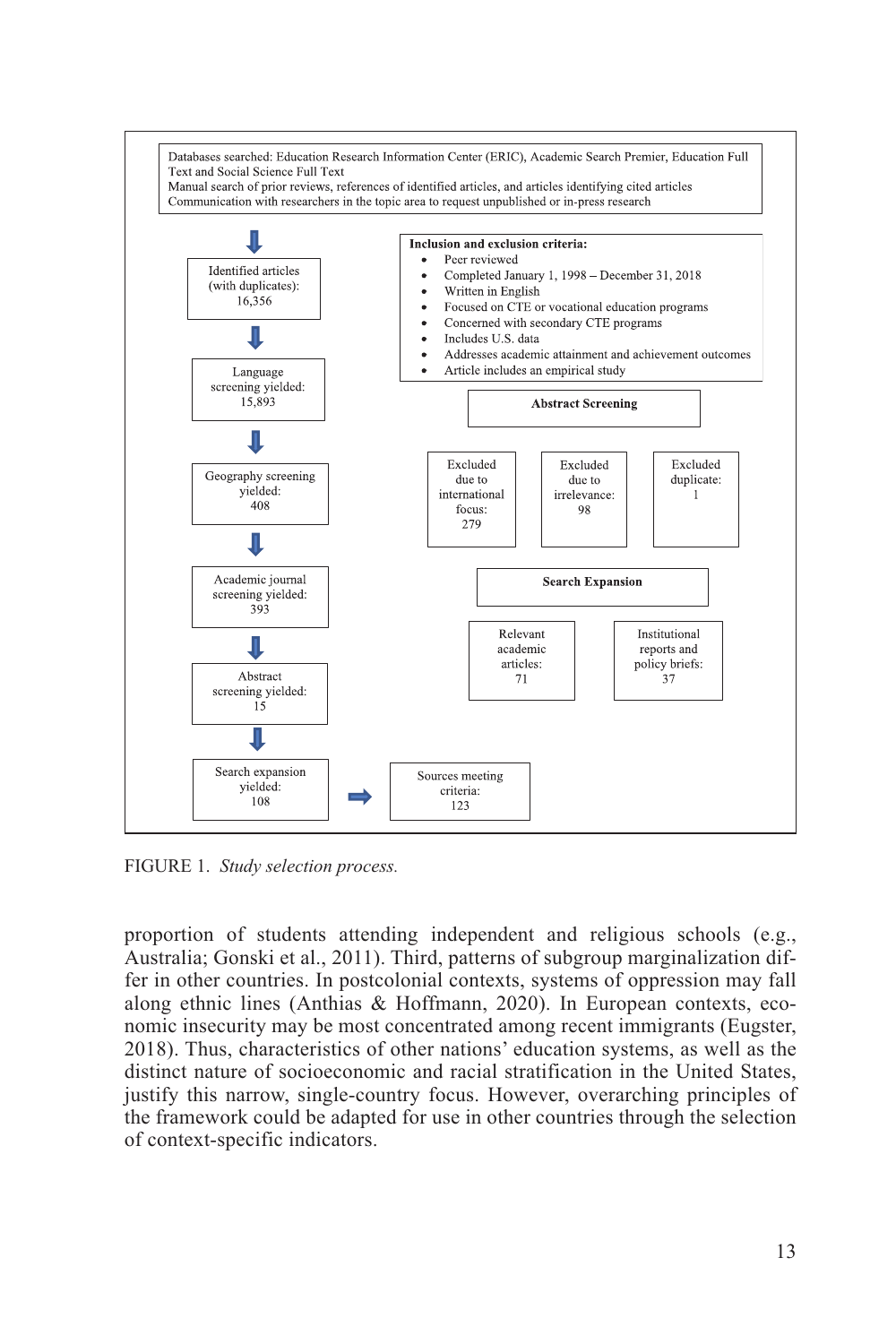For the "equity" results, the database filter removed non-English language studies, which left us with 15,893 articles, and non–U.S.-focused articles, which gave us 408. Of those, 15 were removed that were not from academic journals. After reviewing the abstracts of the remaining 393 articles, we removed 275 not focused on the United States and 98 not focused on secondary CTE, leaving us with 20 articles. For the "demographics" search, after eliminating non-English articles, we received 15,822 hits, and when we removed non–U.S.-focused studies, we had 406 sources. Once we eliminated articles not in academic journals, we were left with 382 articles. Of those 382, we removed 265 that were not focused on the United States and 97 that were not focused on the secondary level, leaving us with 20 articles. For the "academic outcomes" search, after we eliminated non-English articles, we were left with 15,791 hits and after eliminating non–U.S. focused articles, we were left with 405 articles. Once we eliminated articles not in academic journals, we were left with 382—the same as in the demographics search. For the "attainment" search, after we eliminated non-English articles, we received 15,791 hits, and when we removed non–U.S.-focused studies, we received 405 hits. We also eliminated articles or reports that were not peerreviewed, and again were left with 382 sources. For the "social and emotional learning" search, after we eliminated non-English articles, we received 15,786 sources and when we removed non-U.S. sources, we received 405 hits. We then removed articles not published in academic journals and were also left with 382 hits. For the "program types" search, after we eliminated non-English articles, we received 15,786 hits, and when we removed non–U.S.-focused studies, we received 405 sources. Once we eliminated articles not in academic journals, we also received 382 hits. Combining the articles resulting from each search (1: "CTE," 2: "equity," 3: "demographics," 4: "academic outcomes" and "attainment," 5: "social and emotional learning," and 6: "program types"), we reviewed the resulting pool of 32 articles for duplicates and removed one.<sup>6</sup> After this screening process, 31 articles constituted our initial data set. Upon further review, four were removed due to an international focus, leaving us with 27 articles.<sup>7</sup>

#### *Search Expansion*

Due to the limited number of relevant articles uncovered through the initial search, we next expanded our search to include academic articles and books cited in the reference sections of our initial sample. Many of them came from journals not represented by our initial databases. Using the same inclusion criteria, we retrieved 65 relevant articles. We also expanded our search to include articles focused on culturally responsive and sustaining education (CRSE) and CTE, as well as institutional reports and policy briefs. We reviewed 25 websites known to publish about CTE, yielding 31 reports dating from 1998 to 2019. After screening, 96 articles and reports constituted our data set. Combined with the initial 27, our total data set was 123 articles and reports—outlined in Figure 1 and Supplemental Tables S1 and S2 (in the online version of the journal).

## *Analysis*

We analyzed our data in Dedoose starting with a priori codes derived from our research questions and equity framework, as well as the corresponding indicators.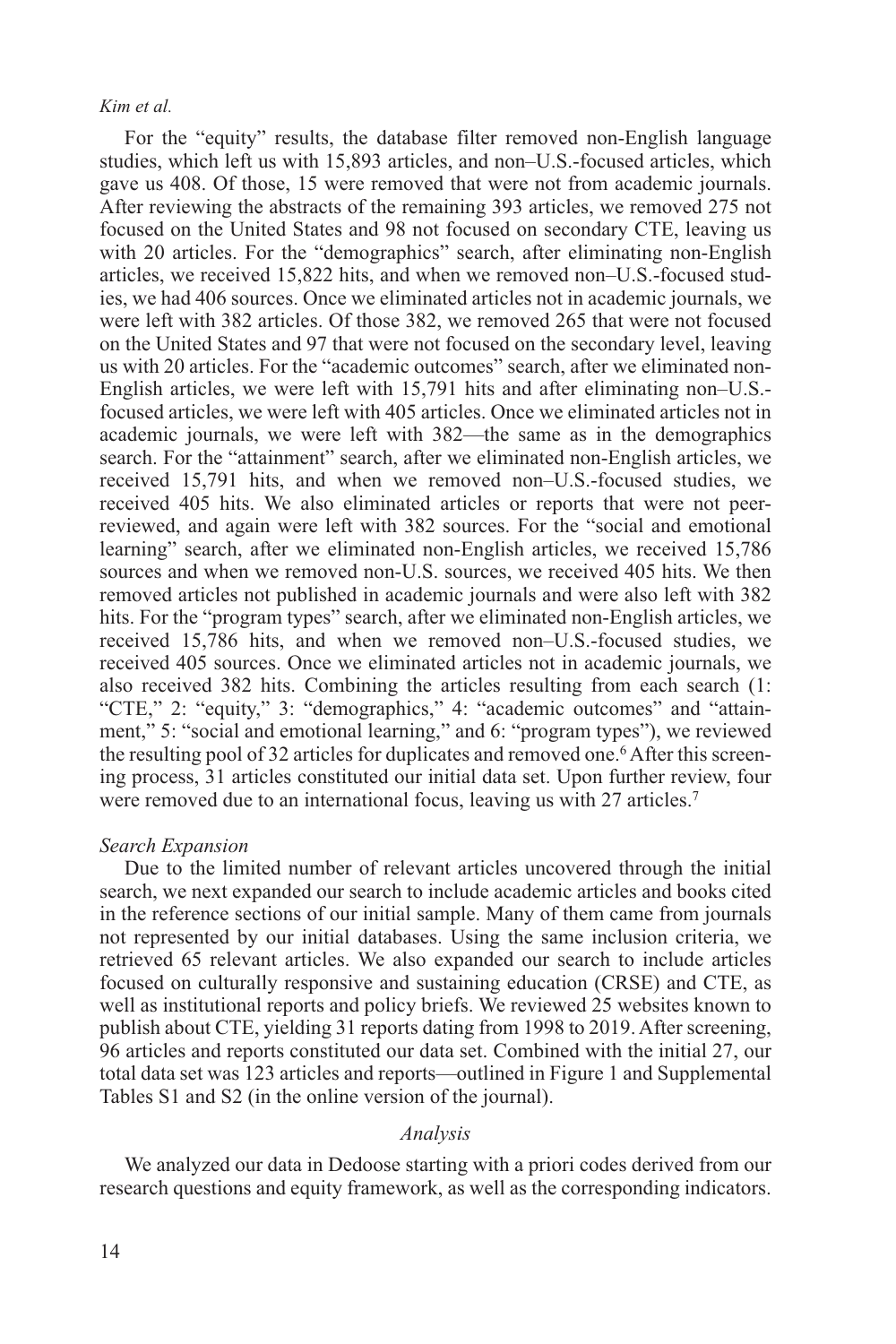Codes included learning standards, resource inputs, program distribution across schools, program access within schools, achievement, attainment, and social and emotional outcomes. We also coded for publication type and methodology. Through collaborative initial coding of a subset of sources, the authors developed emergent pattern codes for use in subsequent cycles of coding (Corbin & Strauss, 2008; Saldaña, 2009). Emergent codes included conditions of equity, program characteristics (arts integration, concentration, STEM), and program type (career tech, regional academies). In two rounds of triple-coding 10 articles, coding authors discussed instances of agreement or disagreement. Once interrater agreement reached 80%, each coded a portion of the dataset independently. Notes were compiled in a central spreadsheet and used for writing results.

## **Results**

In this section, we discuss the results of our literature review in three subsections aligned to the structure of our equity framework: *educational adequacy, equal treatment*, and *EEO*. Our review of the academic and policy literatures in these areas found that the research base was limited, particularly for educational adequacy. Thus, although we report findings from each area, we focus mainly on equal treatment and EEO.

# *Educational Adequacy*

In order to provide a minimum standard of quality, CTE programs should integrate academic and CTE content in a rigorous, authentic way and include small-group instruction (Moyer et al., 2017) and opportunities for real-world connections (Wright, 2011), as well as project-based learning (J. R. Stone, 2014). This review found only a handful of reports on the extent to which current CTE programs aligned with state and national learning standards. Furthermore, there was little mention of facility safety or funding adequacy. The most common area of educational adequacy in the literature was teacher quality, but there was very little on CRSE.

In terms of learning standards, the literature indicated that CTE programs have come a long way in terms of alignment, but room for improvement remains. A 2007 report by the National Research Center for Career and Technical Education (NRCCTE) found a great deal of variability in the design of state learning standards, with these differences explained by each state's unique philosophies, policies, and practices (Castellano et al., 2007). In this national study, teachers believed that CTE learning standards improved rigor, credibility, and parity with academic courses, and attracted higher performing students to their classes, but reported that CTE standards were not consistently implemented, likely because they were voluntary in some states (Castellano et al., 2007). Similarly, in an analysis of state CTE standards, the National Association of State Directors of Career Technical Education Consortium (NASDCTEc; 2013) found a significant mismatch between states' current CTE learning standards and the Common Career Technical Core.8 While most states have adopted the National Career Clusters Framework as a model for how they describe their CTE system, NASDCTEc (2013) found that few adopted the framework in a way that directly affected CTE instruction.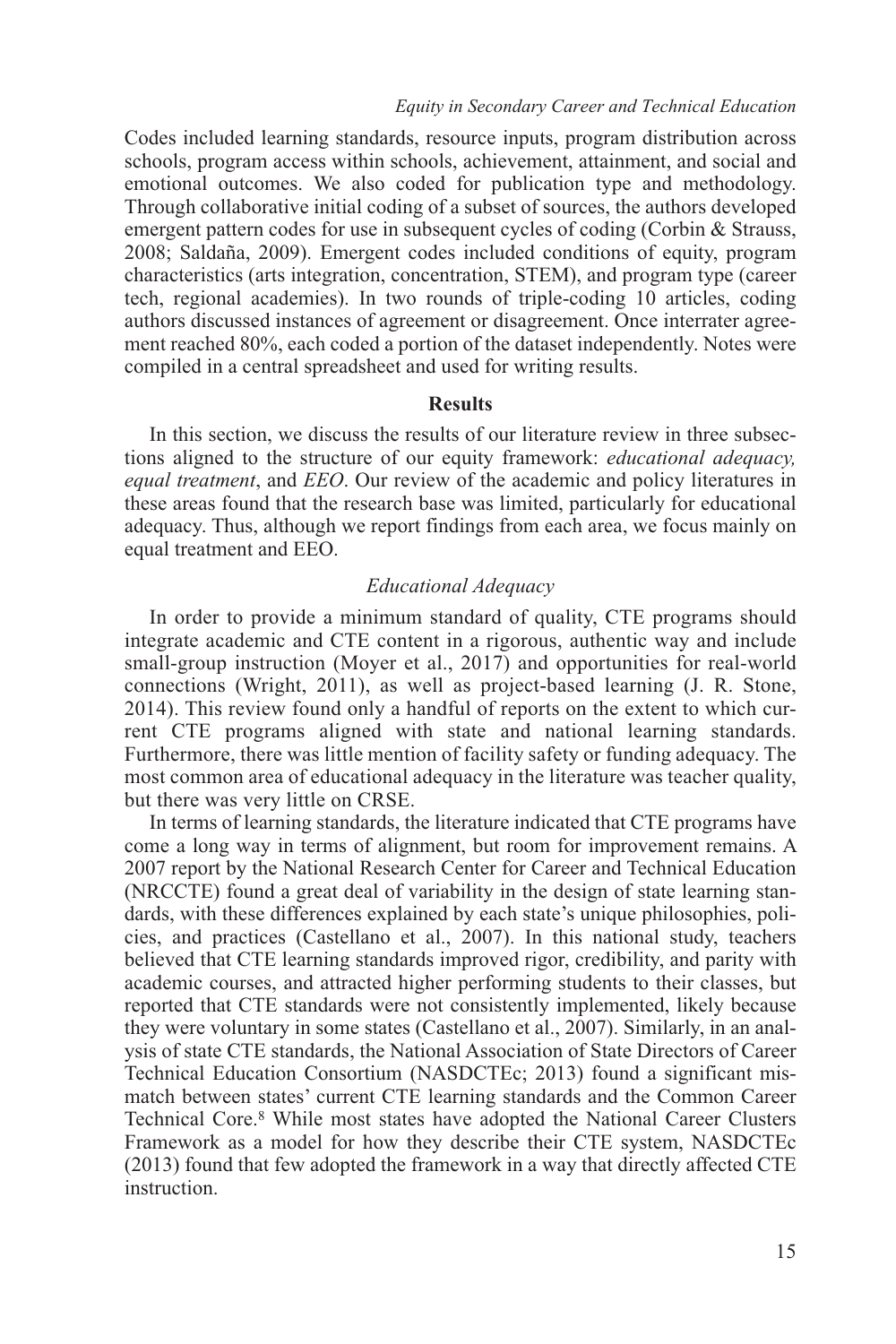Of articles addressing the adequacy of CTE program resource inputs, most focused on *teacher quality* or *funding*. While we did find normative arguments about the importance of safe and well-equipped facilities (e.g., Toglia, 2009; West, 2018; West & Motz, 2017), we found only one evaluation of the *safety* of American CTE facilities or the alignment of available equipment with program objectives. A 2005 study found "inconsistent emphasis" on occupational safety and health information or training in CTE (Schulte et al., 2005, p. 404).

High-quality teachers are critical to the educational adequacy of CTE programs (Castellano et al., 2007; Gentry et al., 2011; Stringfield et al., 2011; J. R. Stone, 2017). According to the National Center for Education Statistics (Snyder et al., 2009), almost 80% of secondary CTE teachers nationwide were considered *highly qualified* (meaning they had a bachelor's degree, had full certification, and demonstrated competency in their subject area) compared to 90% of academic teachers. Secondary CTE teachers averaged 14 years of teaching experience versus 13 years for academic teachers (National Center for Education Statistics, 2008; Snyder et al., 2009).

Despite relative similarities in qualifications, research has found CTE *teacher preparation* lacking in some critical areas (Drage, 2010; Gordon, 2009). This may explain, in part, why CTE teachers reported higher levels of stress than academic teachers prior to issuance of their professional license (Kerlin, 2002). A 2009 study showed CTE teachers often came from industry backgrounds and more than a quarter went through alternative licensing programs (Snyder et al., 2009) that might not cover all the training they need, including training for working with students with disabilities (Casale-Giannola, 2012). Such training can increase CTE teachers' knowledge about and positive attitudes toward students with disabilities, especially in rural areas (Hall, 2007). Recruitment also matters, particularly for a more diverse teaching staff who are culturally proficient and able to examine their own biases (Conchas & Clark, 2002).

As reflected in Table 1, Perkins V requires CTE teachers to participate in "high quality, on-going and classroom-focused" PD to prepare them for integrating rigorous academic skills into their technical curricula (Sturko & Gregson, 2009, p. 34). However, the literature showed CTE teachers still need more high-quality PD opportunities, especially those supporting the integration of academic content into CTE curriculum and working in communities of practice with non-CTE teachers (Asunda et al., 2015; Gregson & Sturko, 2007; NRCCTE, 2010). One study from Illinois further showed a need for PD on the use of technology for instruction and on developing students' critical-thinking and problem-solving skills. Sturko and Gregson (2009) found that structured courses and teacher study groups could both be effective learning environments for CTE teachers.

Very few studies focused on CRSE in CTE. Two studies in our sample offered case studies of CRSE, describing practices that were successful with Black and Latinx students. The first, a qualitative study of a vocational high school, illustrated how a Black teacher who had grown up in the local community incorporated community connection, language, and music into his culturally responsive and sustaining curriculum (Irizarry, 2007). The second, a qualitative study of an afterschool CTE program, found that strong relationships with teaching staff, especially those from similar backgrounds, were important to Latinx students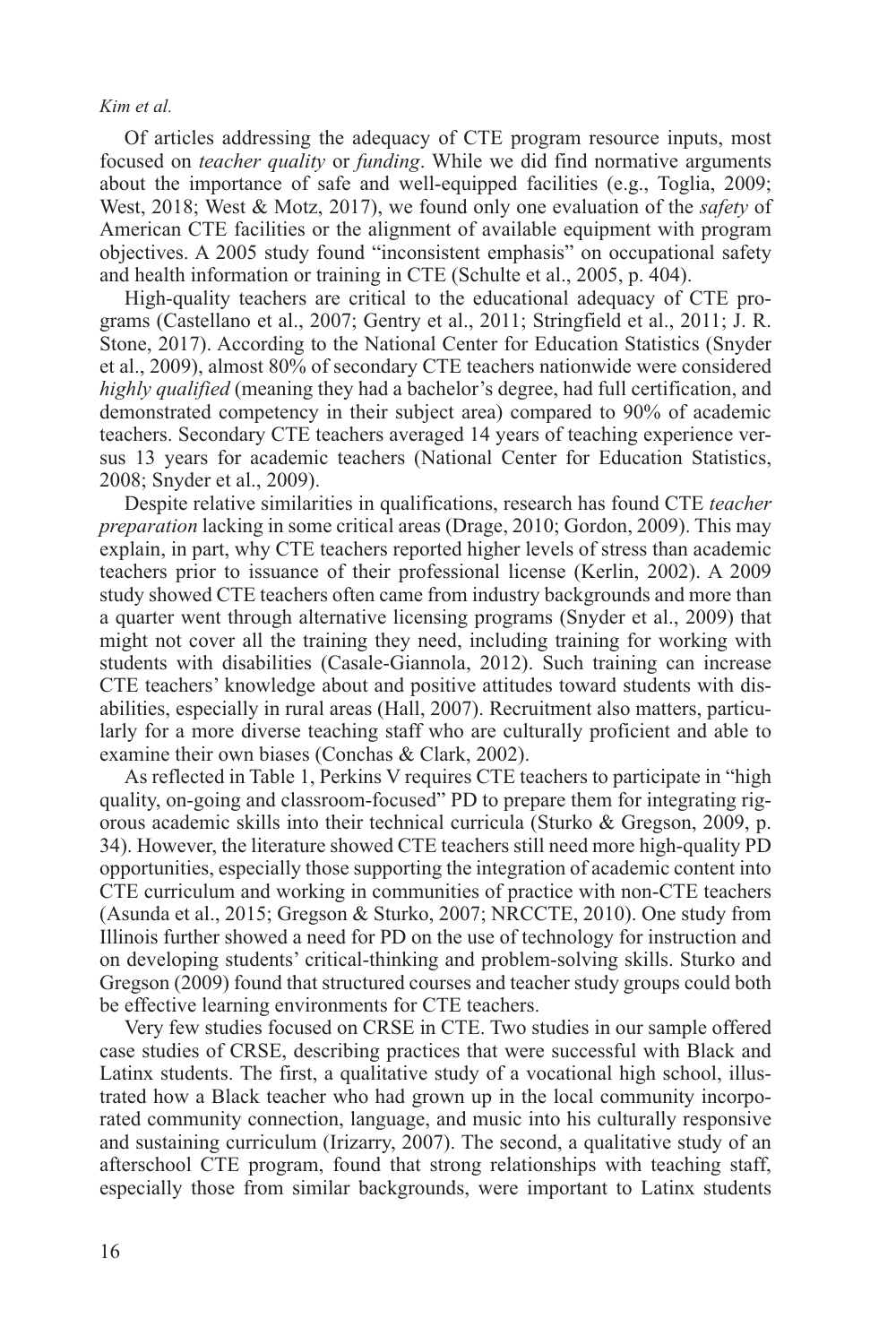(Perry & Calhoun-Butts, 2012). Although these studies offered valuable insights for practitioners, they did not broadly assess the prevalence (or absence) of CRSE as an element of educational adequacy across CTE programs. Only one study in our sample did so. Dyar (2018) investigated CTE teachers' use of the Center for Research on Education, Diversity, and Excellence standards to meet the cultural needs of Latinx students in southern states, and found that teachers needed additional training in contextualizing lessons in a way that would help students connect educational content with their life experiences.

The literature illustrated that CTE has been plagued by funding issues since its inception, which can have significant effects for schools. The total Title I allocation under Perkins IV was \$1.1 billion, and while Perkins V funding grew from 2018 to 2020, it did not keep pace with inflation and persistent underfunding over the past decade (Perkins Collaborative Research Network, 2018). Furthermore, the 2020 budget request to Congress included additional cuts to education and workforce development programs. An analysis of U.S. state funding systems found that more than half of states allocated some level of funding for CTE but with wide variations across program type (Verstegen, 2016). Gray and Lewis (2018) found that 50% of districts reported lack of funding as a barrier to offering high school CTE programs. Furthermore, as federal funding has been tied to rates of program completion, patterns of noncompletion have become self-reinforcing (Reed et al., 2018).

## *Equal Treatment*

As noted in the Equity Framework section, there are two indicators of importance: program distribution and program access. Equal treatment means students have access to educational services that are comparable in terms of both *quality* and *quantity*, regardless of their background characteristics. However, the literature showed that even when a wide variety of high-quality CTE programs were available, *barriers to access* existed particularly for girls, students with disabilities, and BIPOC (Black, Indigenous, and people of color) students.

In terms of quality, this review found almost no literature addressing the distribution of program types across and within schools and very little research on the distribution of program quality. However, this literature review did find some research addressing what works in the CTE classroom for students from historically marginalized groups. For example, studies showed that the components of effective CTE programs, such as support for ethnic identity development, assetbased attitudes about bilingualism, and community-based meaning-making practices, were particularly beneficial for BIPOC students (Perry & Calhoun-Butts, 2012; Wright, 2011). For students with disabilities, CTE courses of study can "naturally lend themselves to differentiated instruction" (Casale-Giannola, 2012, p. 40), motivating and engaging students, supporting their strengths, and building positive relationships and self-confidence (Cardon & Scott, 2000). We did not find, however, any studies that showed the extent to which students from different demographic groups had access to these types of instruction.

The little we did find on the distribution of CTE program efficacy was focused not on instructional techniques but rather on program climate and a sense of belonging in the context of the career academies model (Hoachlander, 2008;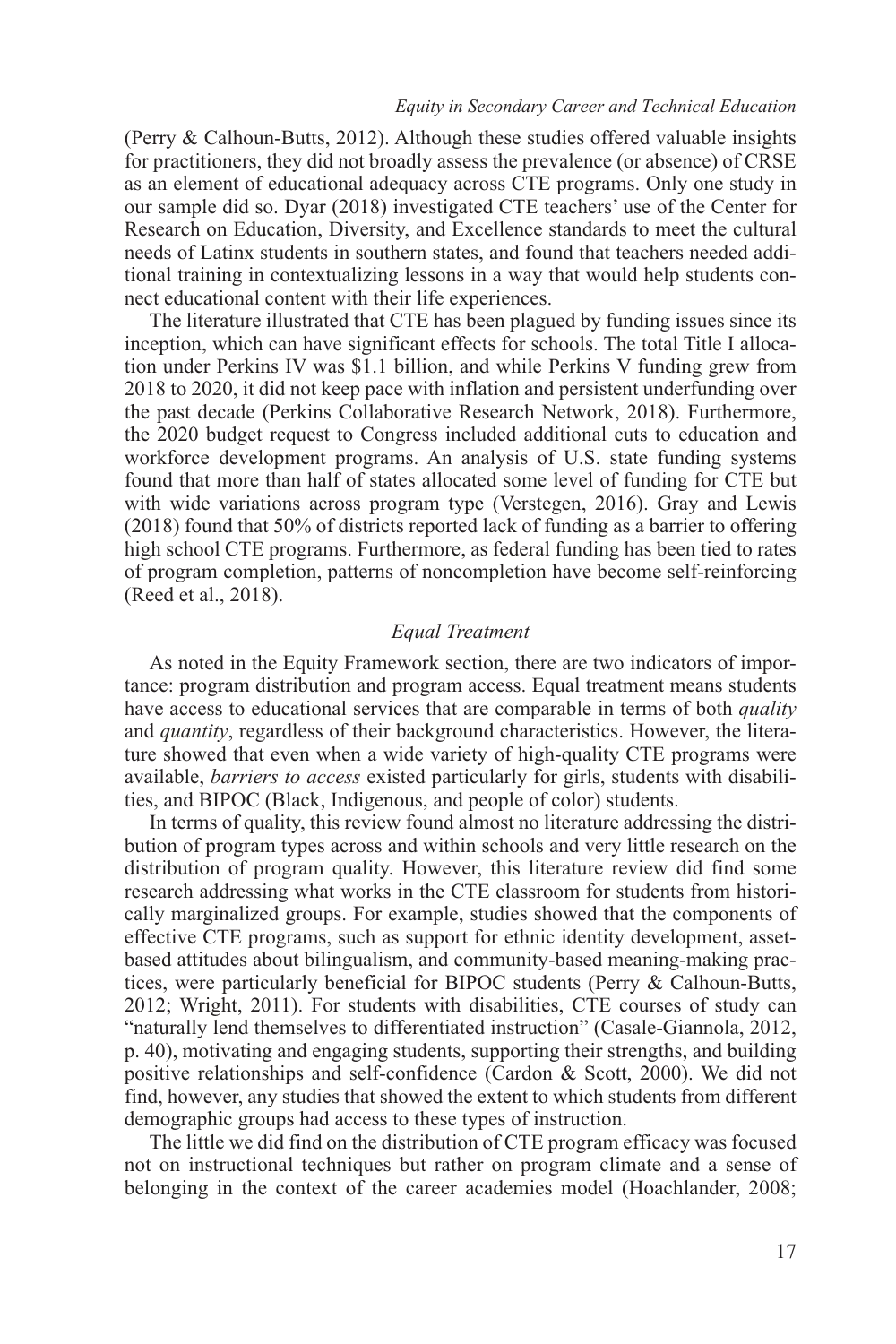Kemple & Wilner, 2008). Career academies often operate as a "school-within-aschool," combining a college prep curriculum with a career theme, work-based learning, and industry partnerships (Fletcher et al., 2018; Hughes et al., 2006). Through these partnerships, CTE students receive hands-on experience in the workplace (Hernandez-Gantes et al., 2018; Pierce, 2012). Results of research on school culture and community-building in career academies have been mixed. In one study in Florida, Black students felt a strong sense of community in their academy (Fletcher & Cox, 2012). Another identified a sense of belonging as one of the main contributors to success for participants (Dixon et al., 2011). Similarly, a case study from California career academies found that a sense of community can strengthen relationships between students and teachers, and contribute to students' optimism about their futures (Conchas & Clark, 2002). However, the study also found variations in the academies' student populations and school cultures that produced significant differences in students' educational experiences (Conchas & Clark, 2002). These mixed findings suggest a need for additional inquiry.

In terms of quantity, we found some literature on the *number* of CTE programs available across schools but none on the *length* or *intensity* of those programs. This is important because research has shown that CTE concentrators are much more likely to demonstrate positive future outcomes (Dougherty, 2016; Kreisman & Stange, 2017; J. R. Stone & Aliaga, 2005). In addition, the quantity of programs is not necessarily related to the size of a school or district. One study using data on public comprehensive high schools found that the scope of CTE offerings did not increase along with school or district size, even after controlling for the number of grade levels (Stull et al., 2000). However, schools with strong leadership in innovation, school climate, and cooperation offered more CTE options than schools that were weak in these leadership dimensions (Stull et al., 2000).

Several articles in our sample focused on the challenges rural and blue-collar areas face in offering a wide array of CTE concentrations and program types in terms of number, length, and intensity. A national study found that blue-collar communities tended to offer more CTE programs geared toward blue-collar occupations and fewer advanced college preparatory courses (Sutton et al., 2016). Furthermore, schools in rural areas often struggled to offer workplace experiences because there were few industries nearby with the capacity to provide them. Rural schools also had fewer colleges as potential partners, so offering dual-credit courses was more difficult (Swisher, 2016). To mitigate this, many schools in rural areas relied on online dual enrollment, but challenges with internet connectivity limited students' access (Advance CTE, 2017). Limitations in rural offerings in areas particularly disadvantaged high school girls, who were less likely to be employed in the blue-collar sector after high school (Sutton et al., 2016).

Under conditions of equity, student background characteristics do not influence CTE course placement—*enrollment and admissions policies and practices* do not discriminate against any group. Instead, patterns of participation should result from variation in student interest and ability. However, this review revealed that CTE participation varied significantly by subgroup and program type. Although some studies found no consistent evidence of disproportionate participation in CTE programs by disadvantaged students (Dougherty, 2016; Giani,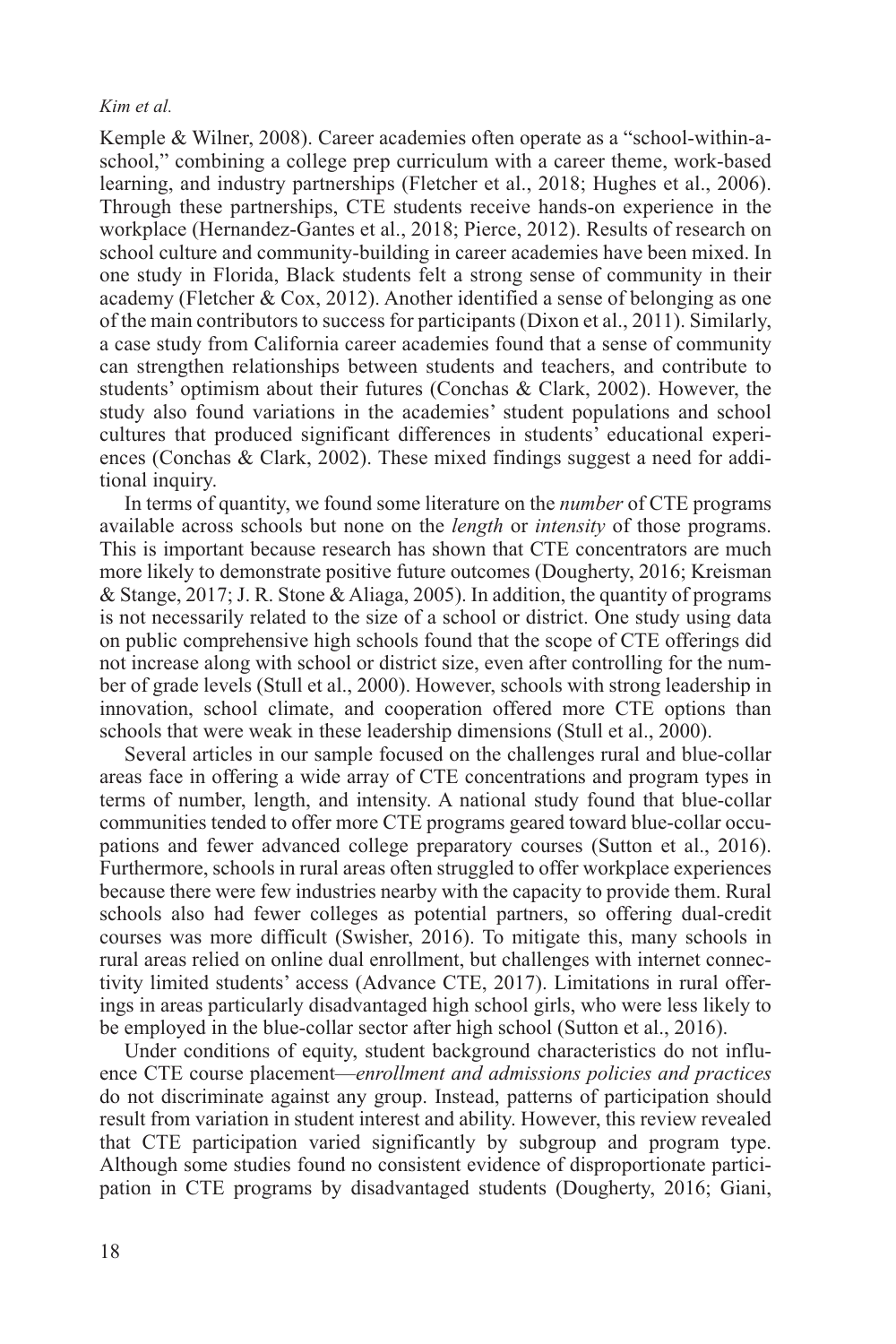2017; Hamilton et al., 2015; Kreisman & Stange, 2017), the majority of research revealed significant racial, economic, and gender disparities in CTE participation resulting from *barriers to access*.

A mixed-methods evaluation of secondary CTE enrollment in 12 states found that girls were less likely to enroll in nontraditional areas such as STEM, manufacturing, architecture, and construction, even in more urban or white-collar areas (Reed et al., 2018). In another study, while girls were still overrepresented in historically feminine fields such as health sciences and human services, boys were 1.3 times more likely than girls to take gender-nontraditional courses in CTE (Fluhr et al., 2017). This is noteworthy, as nontraditional program areas corresponded to jobs with higher salaries (Eardley & Manvell, 2006; Fletcher, 2012a, 2012b). The authors emphasized that "addressing girls' under-representation in non-traditional courses was a key component to ensuring the effectiveness of secondary career and technical education in improving the career prospects of all students" (Eardley & Manvell, 2006, p. 414).

Fletcher and Zirkle (2009) utilized the 1997 National Longitudinal Survey of Youth to predict participation, degree attainment, and earnings potential based on high school curriculum tracks. They found that Black students were almost twice as likely to participate in the CTE track as White students (Fletcher & Zirkle, 2009). Similarly, in an evaluation of career academies in Florida, White students and girls were significantly more likely to participate in more rigorous programs (Evan et al., 2013). Additional studies found the same pattern for students from high-income families (Cox et al., 2015; Fletcher & Cox, 2012).

A recent technical report on CTE in California found that pathway completers were more likely to be male and from low-income backgrounds than non-CTE students (Reed et al., 2018). In addition, the report found significant differences in the proportion of low-income individuals, English language learners, and students with disabilities who completed CTE pathways across industry sectors (Reed et al., 2018). Similarly, a study of seven high schools supported by an area career technical center found that the typical CTE student was more economically disadvantaged than non-CTE students (Bierlein Palmer & Gaunt, 2007). The report also found disparities in participation in opportunities provided by industry partnerships, such as internships and mentoring (Cox et al., 2015; Dixon et al., 2011; Evan et al., 2013). The cost of certification exams associated with CTE programs has also been shown to exclude low-income students (Castellano et al., 2005).

As mentioned above, the literature demonstrated that girls were less likely to participate in CTE in general, particularly in career pathways where women have been historically underrepresented (Fluhr et al., 2017). These lower levels of participation have been due, in part, to discrimination and barriers to access, including failure to address sexual harassment by teachers, counselors, or peers; perpetuation of gendered stereotypes about girls' abilities; allowing boys to monopolize equipment or teacher attention in CTE courses; or otherwise treating boys and girls differently in class (Eardley & Manvell, 2006).

The literature also indicated barriers to access for students with disabilities. For example, a qualitative study suggested that teachers may lack understanding of special education laws and knowledge of inclusion strategies (Casale-Giannola,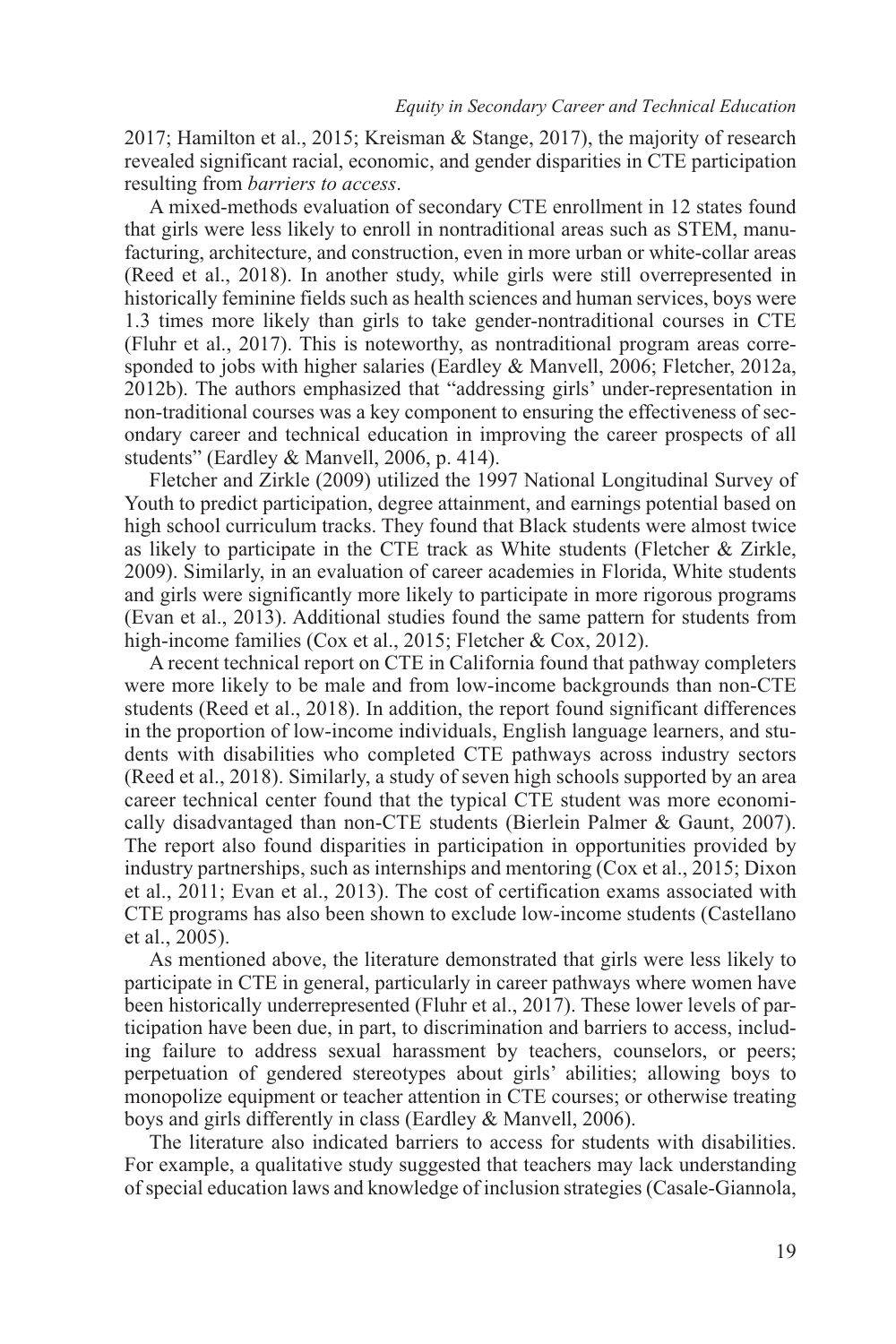2011). Other studies found that students with disabilities did not always participate in more rigorous CTE offerings due to lack of awareness about (Unger & Luecking, 1998) and limited access to such programs (Gilson et al., 2018). In some cases, school administrators, teachers, and guidance counselors steered students with disabilities away from these opportunities (Unger & Luecking, 1998).

## *Equal Educational Opportunity*

Within our equity framework, EEO comprises educational outcomes (i.e., *attainment, achievement, social and emotional skills*) and labor market outcomes such as *individual social mobility*. Most of the literature on CTE focused primarily on the direct outcomes of attainment and achievement and less on social and emotional skills. We do not report on labor market outcomes because they were covered in a previous review (Dougherty & Lombardi, 2016).

The literature reviewed on CTE coursework and academic achievement was mixed. In one study, CTE students demonstrated increased math achievement compared to their own achievement levels prior to enrollment (Bozick & Dalton, 2013). Results were robust for students from all socioeconomic backgrounds, though Black and Asian students demonstrated higher achievement gains than their White peers (Bozick & Dalton, 2013). Other studies suggested that the academic benefits of CTE may be less inclusive. A study commissioned by the National Assessment of Career and Technical Education (2014) found that CTE participation had little or no statistically significant relationship with students' academic achievement in math and reading comprehension. In contrast, a comparative study found that adults' literacy and numeracy skills in the United States tend to be less equal than in other countries but that participation in CTE in secondary school can have a mitigating effect (Green & Pensiero, 2016). Furthermore, CTE students have been shown to perform on par with academic track students in literacy but not in math (Green et al., 2015). However, another comparative study found that greater emphasis on CTE was positively related to numeracy skills and that gains were larger for lower performers (Heisig & Solga, 2015).

The literature suggested that program type may also be an important predictor of achievement. For example, in a study by the NRCCTE, although student achievement varied by district, CTE students outperformed their peers on the number of credits they earned in STEM and Advanced Placement classes while also earning higher overall GPAs (Castellano et al., 2014). However, these studies did not investigate potential disparities in outcomes among CTE students across demographic groups. In one study that did such an investigation, positive results were found for academic outcomes, particularly for those from higher socioeconomic backgrounds (Aliaga et al., 2012). Students in California who completed CTE pathways in STEM fields performed similarly, or slightly better, on both English language arts and math assessments than their peers but tended to be young White or Asian men (Reed et al., 2018). These were the only two studies in our sample that investigated whether STEM course-taking had differential effects for students from historically marginalized groups.

Educational attainment is measured by outcomes such as *high school graduation, postsecondary enrollment*, and *earning postsecondary credentials* (i.e., diplomas or certifications). Much of the research on CTE student attainment did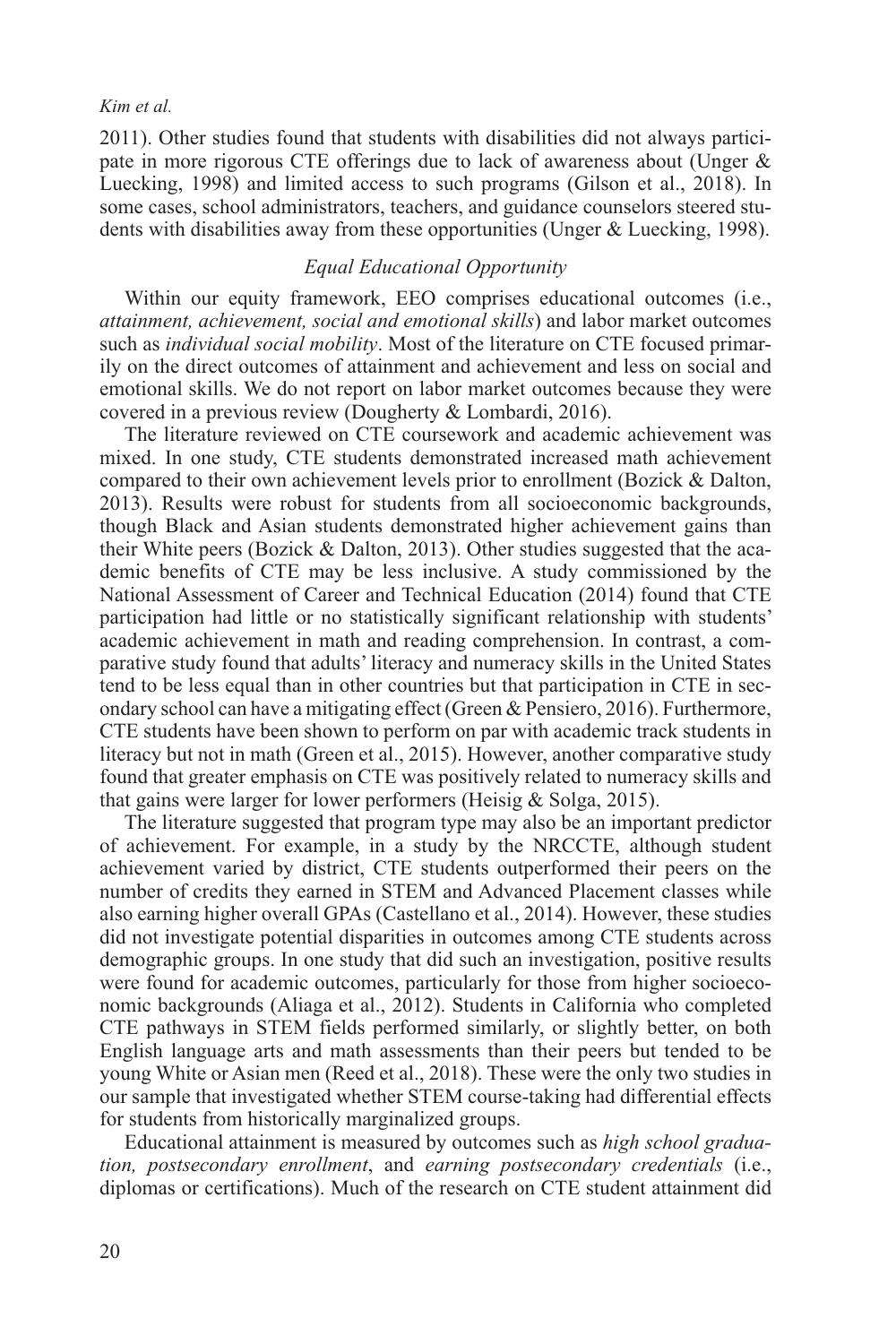#### *Equity in Secondary Career and Technical Education*

not disaggregate educational outcomes by demographic group and thus did not explicitly address EEO. The few studies that did so found positive effects but less so for historically underrepresented groups. Participation in a high-quality CTE program has been found to boost the probability of on-time high school graduation by 3 to 5 percentage points for higher income students and 7 percentage points for their lower income peers (Dougherty, 2018). Students who concentrated (took three or more credits in one area) in CTE subjects have been found to graduate at higher rates, on average, than non-CTE concentration peers—an effect particularly notable for historically disadvantaged groups (Dougherty, 2016; Kreisman & Stange, 2017). In one study, career academy enrollment was found to increase the likelihood of high school graduation and college enrollment for boys but not girls (Hemelt et al., 2019). However, effects on attendance and industryrelevant certification at least partially mediated the overall high school graduation effect (Hemelt et al., 2019). In another study, boys attending CTE high schools were approximately 10 percentage points more likely to graduate from high school and had quarterly earnings that were approximately 31% higher, but the same was not true for girls (Brunner et al., 2019).

For students with disabilities, a significant positive effect has been found for those participating in a concentration of occupationally specific CTE courses in their first two post–high school years (Wagner et al., 2016, 2017). Additionally, students with disabilities who attended a regional CTE program in high school were nearly 70% more likely to graduate in 4 years than similar peers who enrolled in traditional high schools (Dougherty et al., 2018). Compared with peers with similar disabilities who did not participate in CTE, students with disabilities in CTE programs performed comparably on standardized measures of student achievement but had higher probabilities of graduating from high school on time or earning industry-recognized certificates (Dougherty et al., 2018). In addition, specialized services such as counseling and tutoring, in conjunction with CTE, have been shown to be a stronger predictor of high school graduation and employment for students with disabilities than CTE coursework alone (Eisenman, 2003; Wolffe & Kelly, 2011).

Literature also suggested that for students in aggregate, CTE can reduce dropout rates. In one study, the odds of dropping out declined as the proportion of students' high school experience devoted to CTE courses increased (Castellano et al., 2007). Another showed that reduction in dropout rates was more pronounced when courses were taken in later years (Gottfried  $&$  Plasman, 2017). However, few studies addressing high school graduation disaggregated outcomes by student groups. One study found that a mix of CTE and academic course-taking (a ratio of three CTE units to four academic units) sometimes lowered the risk of students' dropping out, particularly among those at risk due to low grades or test scores (Plank, 2001). A recent study found that students with disabilities who participated in CTE courses in the 12th grade were more likely to graduate than those who did not (Theobald et al., 2017).

Social and emotional (or noncognitive skills) are of increasing value to employers (Deming, 2017; Stringfield & Stone, 2017), and research has shown that these "softer" skills can contribute to academic achievement (Hamedani et al., 2015). However, there was minimal literature about the intersection of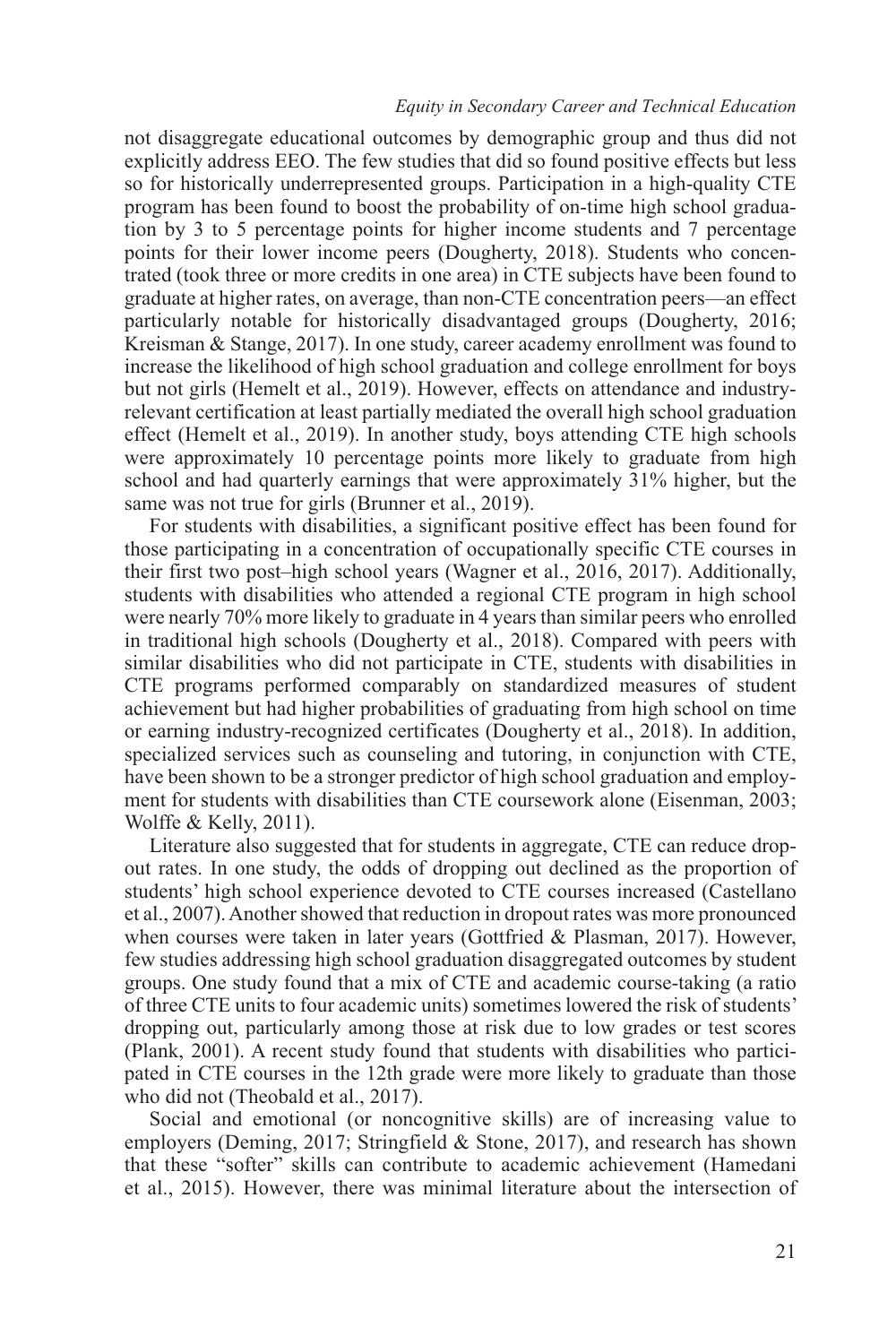CTE and social and emotional outcomes. Similar to our search results in attainment and achievement, little work on this topic took the additional step of comparing outcomes among different student groups. For example, a study by the American Enterprise Institute found that CTE participants were more likely to exhibit soft skills at school, such as exerting more effort on routine tasks and attending class (Cheng & Hitt, 2018), concluding, "This belies the image of these students as slackers. And thus, it should belie the stereotype that CTE programs recruit substandard students" (p. 6). Research by Kelly and Price (2009) suggested that students derived positive psychological benefits, such as improved self-worth, from the success and engagement they experienced while enrolled in CTE coursework. Thus, CTE programs may play a role in improving student self-efficacy, along with educational and labor market outcomes. Self-esteem and self-determination may be critical factors to employment for students with disabilities (McNally & Harvey, 2001).

Feelings of self-efficacy in math and science may also be directly related to self-efficacy in career decision-making (Austin, 2010). Sublett and Plasman (2018) examined disaggregated outcomes with respect to social and emotional outcomes, finding that applied STEM coursework led to both math and science self-efficacy—except for girls and students with disabilities. An MDRC report argued there are additional equity concerns at the intersection of social and emotional outcomes and CTE as underfunded schools are less able to provide students with mentoring or training in soft skills (Rosen & Molina, 2019). This evidence suggests that there is more work to be done on equality of educational opportunity in this area. In the next section, we discuss the implications of these findings in greater detail, and offer specific recommendations for this future work.

#### **Discussion**

As mentioned in the CTE Legislation and Equity section, the ESSA (2015) and Perkins V provide a window of opportunity to stress equity in current and future CTE policy, practice, and research. Our focus here is to highlight CTE program characteristics associated with enhanced equity that emerged from our literature review and to recommend key areas for further inquiry. We organize this discussion around our research questions, originally presented in our Method section. We integrate our fourth research question, which asks how well extant CTE research addresses issues of equity and what kind of research is still needed, throughout our discussion. We end this discussion with a focus on the need for a greater variety of methods in future CTE research.

# *The Extent to Which Secondary CTE Programs in the United States Meet Standards of Educational Adequacy*

We mainly found literature on *teacher quality* and CTE but very little on *learning standards, safety*, and *funding*, suggesting numerous opportunities for future research with a focus on equity. In terms of instructional techniques, the research is clear: CTE programs that integrate academic and CTE content in rigorous, authentic ways and include small-group instruction (Moyer et al., 2017), opportunities for real-world connections (Wright, 2011), project-based learning (J. R. Stone, 2014), and CRSE (Dyar, 2018; Irizarry, 2007; Perry & Calhoun-Butts,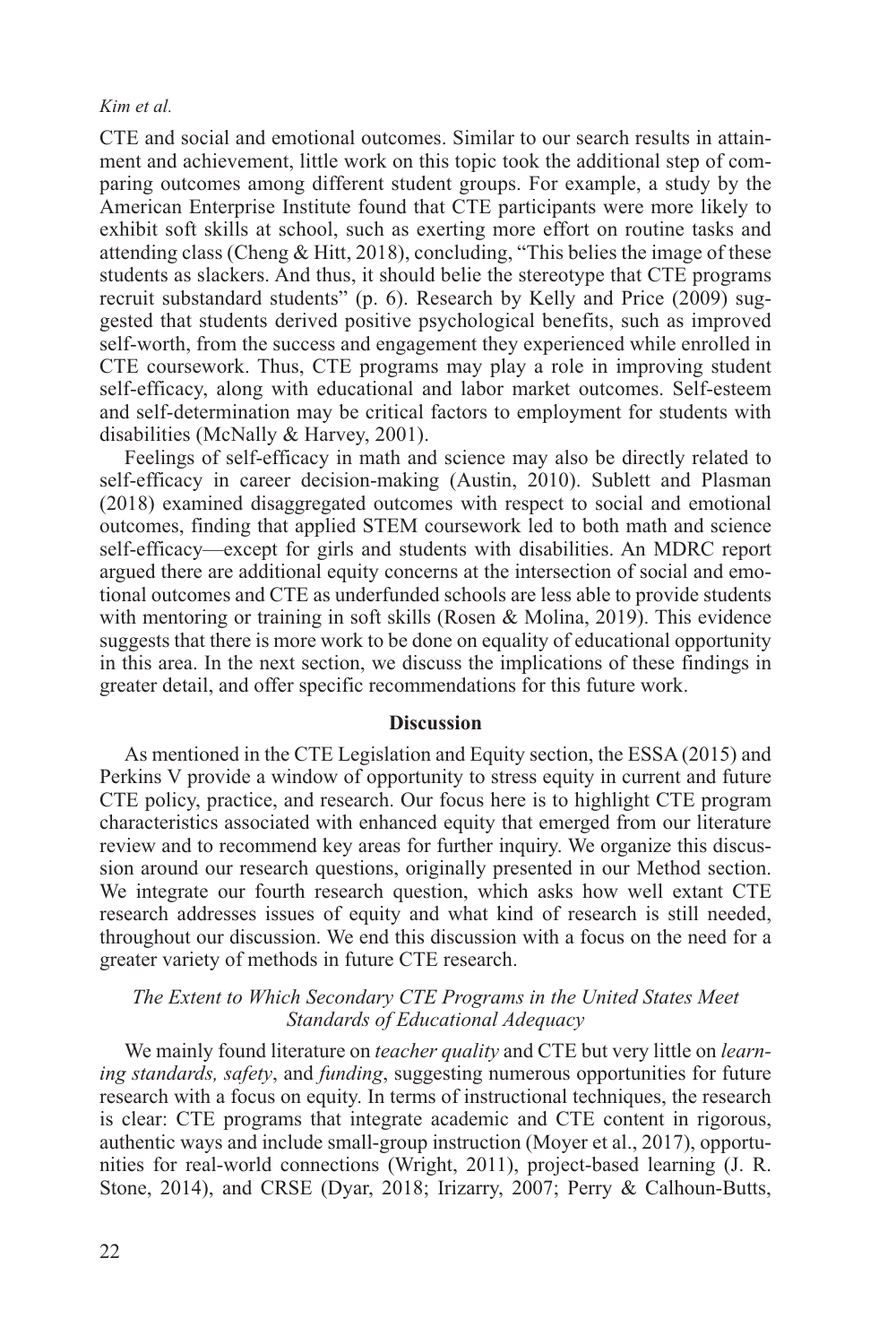2012) show promise for equity. Furthermore, research on CTE programs has established that *high-quality teachers* are essential to the successful implementation of CTE (Castellano et al., 2007; Gentry et al., 2011; Stringfield et al., 2011). However, researchers have identified a shortage of BIPOC CTE teachers (Conchas & Clark, 2002; Kantrov, 2017) and those who are able to integrate academic content with CTE. Such integration, moreover, has been established as a key component of high-quality CTE programs (Gordon, 2009; Snyder et al., 2009). In addition, professional development for CTE teachers focused on effective inclusion of students with disabilities (Haber & Sutherland, 2008) and use of technology (Sturko & Gregson, 2009) as well as anti-bias training and instruction in the use of CRSE (Sturko & Gregson, 2009) is important.

The research, albeit limited, indicated that the alignment of CTE programs with federal and state *learning standards* is critical, but there were inconsistencies in how CTE standards were designed and implemented (Castellano et al., 2007). Not all states adopted secondary CTE learning standards, and even when they were adopted, they were not fully aligned with postsecondary systems and the Common Career Technical Core (NASDCTEc, 2013). In addition, the National Career Clusters Framework was not always implemented in a way that directly affected CTE instruction (NASDCTEc, 2013).

In general, we found very little empirical research on *safety* and *funding* for CTE. We do know that CTE program elements, such as basic facilities and equipment as well as compliance with safety standards, must be monitored more closely (Schulte et al., 2005) but that research is still limited. Furthermore, despite its bipartisan support, CTE is plagued by funding issues (Gray & Lewis, 2018; Verstegen, 2016), but little is known about how that affects equity and CTE.

*Areas for Further Research*: A number of questions emerged from our review of literature on educational adequacy and CTE with a focus on equity particularly for student subgroups such as girls, students with disabilities, and BIPOC students. For one, more research is needed on CRSE and CTE as it is an emerging area with important implications for equity. What are the most effective CRSE practices within CTE classrooms, how are they best implemented, and how do we ensure that students from marginalized groups feel a sense of "rightful presence" within CTE classrooms (Calabrese Barton & Tan, 2020)? Second, more descriptive research is needed in order to track whether programs are furnishing the basic facilities, equipment, and supplies required for student learning. What does a safe CTE classroom look like and how safe are current American CTE classrooms? Third, additional research is needed on funding for CTE and how it varies between states, districts, and municipalities, which leads us to ask, How much funding is needed for an effective and equitable CTE program and how is current CTE funding being used?

# *The Extent to Which Students From Historically Marginalized Groups Receive Equal Treatment With Respect to the Quality and Quantity of CTE Opportunities and Experiences, Both Within and Across Schools*

We found that even when a wide variety of high-quality CTE programs were available, *barriers to access* existed particularly for girls, students with disabilities, and BIPOC students. The literature showed that high school girls were less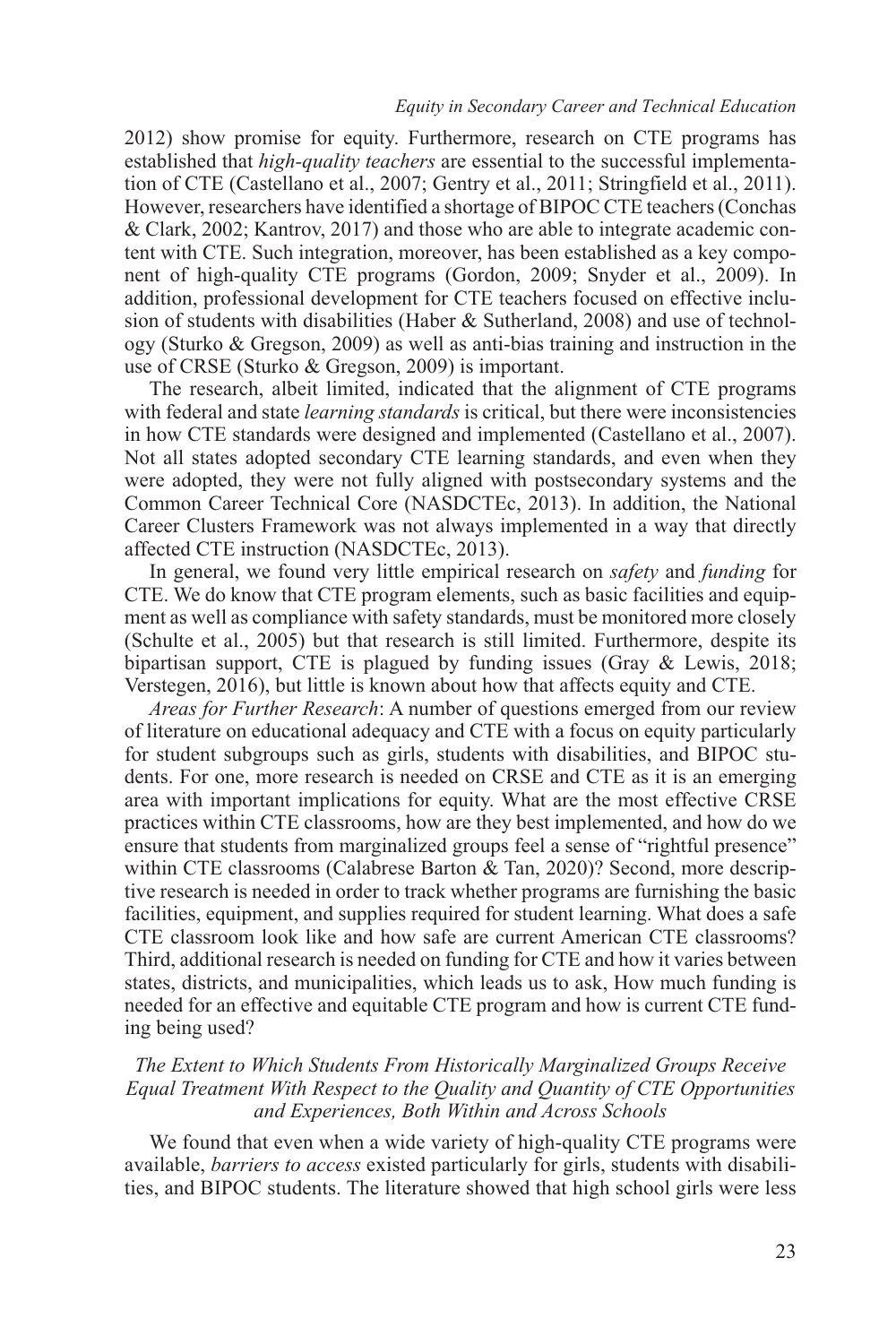likely to participate in CTE. This was particularly true in careers in which women were historically underrepresented (Fluhr et al., 2017), due in large part to discrimination and barriers to access (Eardley & Manvell, 2006). These barriers, and the related underrepresentation, also existed for students with disabilities (Casale-Giannola, 2011; Gilson et al., 2018; Unger & Luecking, 1998). In these cases, legal remedies, such as strong enforcement of Perkins accountability provisions, were necessary to increase equity in the participation of girls (Eardley  $\&$ Manvell, 2006) and students with disabilities (Dieterich & Smith, 2015). The research suggested that outreach for district- or county-wide programs (e.g., open houses, fairs, mailings) might begin in middle school (Kantrov, 2017; Warner et al., 2015) as well.

In terms of the *quality* of offerings, research on CTE programs with strong school-industry partnerships (e.g., career academies) demonstrated they were effective in facilitating job placement for students (Fletcher et al., 2018; Hughes et al., 2006; Kemple & Wilner, 2008). In view of this finding, CTE policies might support robust school-industry partnerships to encourage engagement and feedback from potential employers, particularly in rural areas (Simmons, 2018). The Perkins V requirement for local needs assessments in an effort to better align local industry with CTE curriculum is an important step in this direction (Strengthening Career and Technical Education for the 21st Century Act, 2018).

With regard to the *quantity* of CTE offerings, researchers concluded that access to work-based internships and apprenticeships is distributed inequitably across students (Cox et al., 2015; Evan et al., 2013; Fletcher & Cox, 2012). In addition, CTE program offerings need to be better aligned with the labor market so that they connect students with higher paying jobs (Sublett & Griffith, 2019) and match employer demand (Mezera & Suffren, 2018). Furthermore, an emerging trend of CTE programs relies solely on GPA and test scores for admissions, and this trend serves as a barrier to access for underrepresented groups (Gerwetz, 2017).

*Areas for Further Research*: There are a number of areas for further research with regard to equal treatment and CTE. First, more research is needed on barriers to CTE for underrepresented groups as well as sharing timely information about students' and families' rights related to CTE and the Perkins Act. Similarly, there is a need for more research on CTE program outreach to underrepresented student groups (Kantrov, 2017), leading us to question, What are the most effective ways that educators and administrators can break down barriers to access to CTE and provide outreach about student rights and program offerings? Second, additional research on the mismatch between program offerings and labor market trends is necessary. Research could also foster understanding of the potential role of school-industry partnerships in improving labor market alignment, including students' readiness for employment. How can we ensure that CTE programs are well aligned with the needs of the local economy? What features are most effective in school-industry partnerships so that they can best contribute to this alignment and meet the needs of underrepresented groups? Third, more research is needed to understand how program characteristics affect the enrollment of students from underrepresented groups, particularly how admissions and enrollment criteria shape the demographic composition of more rigorous CTE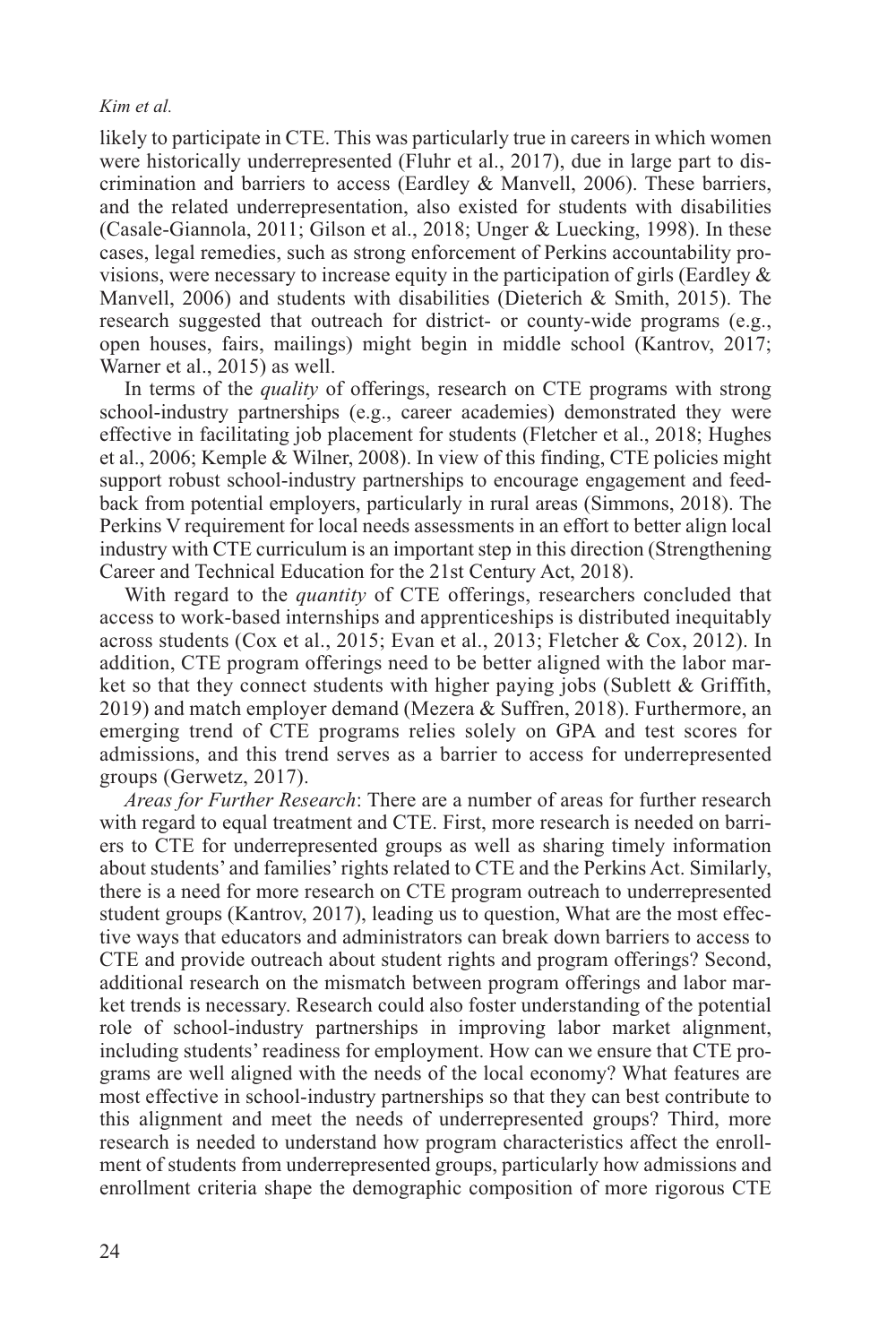programs. How might admissions and enrollment criteria pose barriers to underrepresented groups in CTE and how might they be reformed so that they are more inclusive and equitable?

# *What Observed Differences in Academic and Social and Emotional Outcomes Across Student Groups Suggest About Equality of Educational Opportunity in Secondary CTE*

Much of the research on educational outcomes from our search highlighted practices related to improvements in *achievement and attainment* but very little on *social and emotional outcomes* and CTE. For example, studies showed that CTE programs with well-defined career pathways, aligned core academics, and students placed in smaller learning communities (e.g., career academies) had the most positive educational outcomes (Brunner et al., 2019; Advance CTE, 2017; Castellano et al., 2014; Dietrich et al., 2016; Giani, 2017; Gottfried & Plasman, 2017; Kemple & Wilner, 2008; Reed et al., 2018). This was especially true for CTE courses taken later in high school (Gottfried & Plasman, 2017) and when students concentrated in CTE (Dougherty, 2016; Kreisman & Stange, 2017). In addition, students in CTE programs of study (Castellano et al., 2014; Castellano et al., 2017) and those who completed pathways in STEM fields outperformed their peers (Reed et al., 2018).

In addition to highlighting enrollment disparities among subgroups of students, our review found inequities in CTE pathway completion rates (Bierlein Palmer & Gaunt, 2007; Reed et al., 2018). These differential outcomes suggest unequal treatment, but few research articles addressed the underlying mechanisms (Rose, 2012). The literature also suggested that schools that focus on supporting all CTE students in completing their pathway or program requirements, through flexible scheduling, transportation, and wraparound services (e.g., child care, counseling; Thessin et al., 2017), show promise for equity.

In general, there was little research on the intersection between CTE and *social and emotional outcomes*. Research during the era of vocational education showed that placement in the vocational track was often stigmatizing and was associated with lower academic self-efficacy (Alexander & McDill, 1976; Oakes, 1985). Psychological research has shown that low academic self-confidence (stemming from marginalization and related stereotype threats) is negatively associated with academic outcomes (e.g., Beasley & Fischer, 2012). Our review found limited research on academic self-efficacy among CTE students, which is a missed opportunity for identifying micro-level, racialized, and gendered processes driving outcome disparities.

*Areas for Further Research*: Little research explicitly addressed equality of educational opportunity by comparing outcomes for different groups of students, missing an opportunity to speak to equity (or the lack thereof). More research is needed on school culture and community-building within CTE programs and within schools offering CTE (Conchas & Clark, 2002; Dixon et al., 2011; Fletcher & Cox, 2012; Kantrov, 2017). What kinds of practices might ensure that students, especially those from marginalized groups, feel a sense of belonging, support, and "rightful presence" (Calabrese Barton & Tan, 2020) in CTE classrooms? It is also important to consider the role of teacher implicit bias as part of inequitable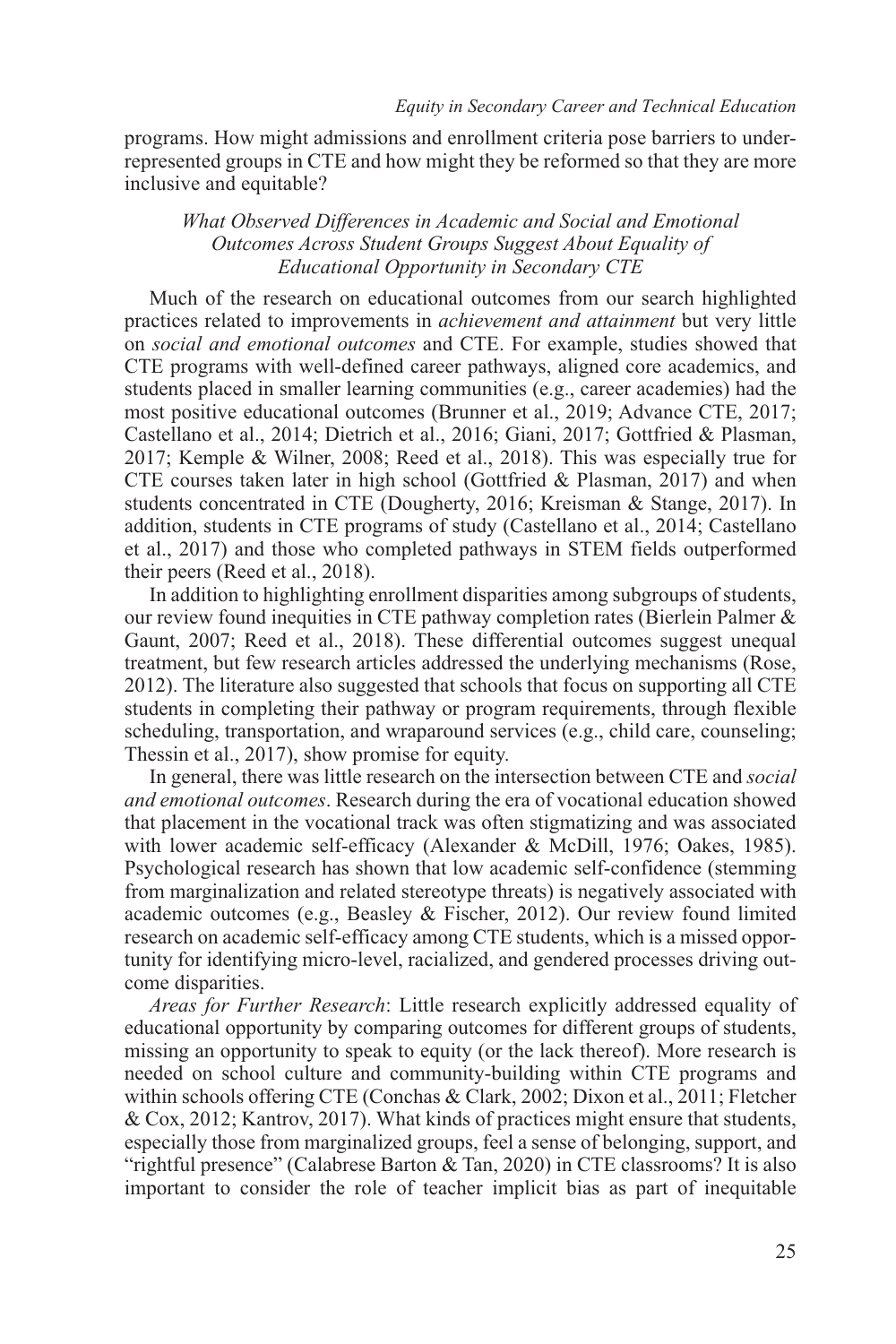treatment. What are the most effective ways to train teachers and administrators to confront their own biases in order to deliver CRSE within the CTE context? In general, more research is needed on the intersection between CTE and social and emotional outcomes. However, it is important to consider how social and emotional outcomes are defined and measured in order to ensure that it is culturally responsive and sustaining rather than simply maintaining the dominance of White middle class cultural norms. How might social and emotional outcomes for CTE be defined so that they are culturally responsive and sustaining?

# *The Effectiveness of Extant CTE Research in Addressing Issues of Equity and the Kind of Research That Is Still Needed*

Our review also revealed a strong need for more rigorous methodologies in CTE research. Notably, this review relied heavily on institutional reports and policy briefs, as peer-reviewed literature was limited. Although there were some comparative international studies that included the United States, almost all of the articles identified in our search focused on single states, cities, or even programs. We also found few studies that compared districts, municipalities, or states within the United States. As a result, we found little research on the associations between the types of career clusters and programs that schools offer and their student body composition and location.

In order to address this gap in extant literature, researchers might conduct more large-scale studies that are broader in scope (e.g., Kreisman & Stange, 2017). Variations in school systems and CTE programming across states (combined with limited data collection at the federal level) make national studies somewhat infeasible, but comparative studies with careful purposive sampling of districts or states could address whether and how the federalized education system in the United States contributes to inequity in CTE. Ultimately, a national database of CTE programs and participants would be beneficial. Longitudinal studies using experimental or quasi-experimental methods would also be valuable (Clark, 2002), and are needed to examine temporal trends in program disparities within and between districts and states. Meta-analysis (e.g., Oh-Young et al., 2018) is another valuable but underutilized technique.

Overall, existing research rarely disaggregated findings by student subgroup. Taking this additional step, where possible, is necessary for bringing inequities to light. The use of statistical techniques for isolating the effects of student and school characteristics (e.g., Borman & Dowling, 2010) is essential. In particular, creation and tracking of disparity ratios using logistic regression is a promising technique (e.g., Benadusi, 2001; Hout et al., 1993; Mare, 1980). Oversampling might be employed where appropriate to ensure that sample proportions of students from historically marginalized groups are representative of overall populations (e.g., Fletcher et al., 2018). Finally, researchers might adopt intersectional and antiracist methodologies, such as using an assets-based approach to qualitative study of students (Wright, 2011), employing validated metrics of racialized practices (Knowles & Hawkman, 2020), and uncovering overlapping systems of power driving observed inequalities (Matsuda, 1991). Similarly, the development of unbiased measures of social and emotional outcomes that capture cultural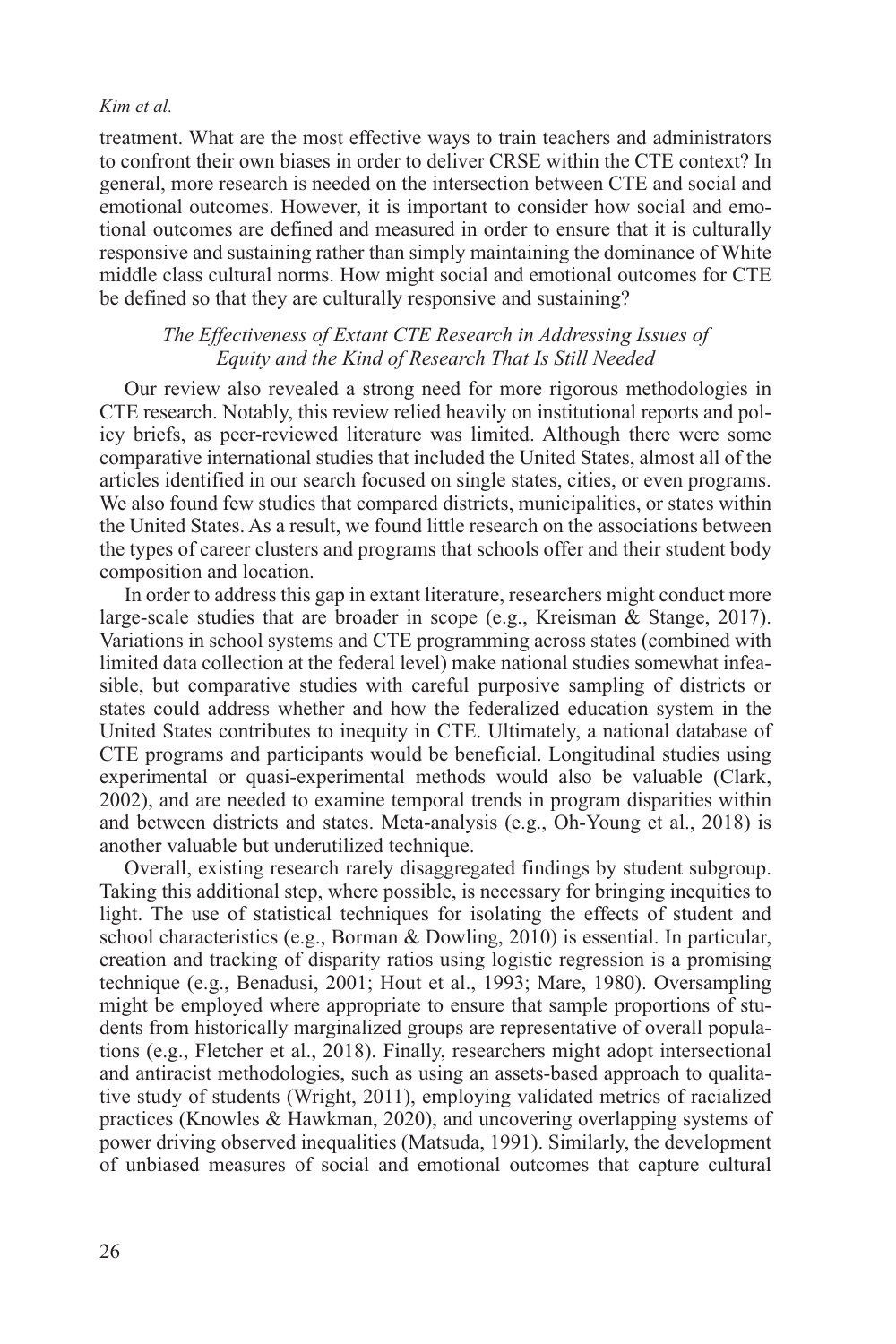assets is another important area for future work (Jagers et al., 2018). Measurement of academic self-confidence and attitudes is also critical for equity.

Since states are ultimately responsible for enacting CTE systems and policies, there is also a critical need for more robust state accountability systems to monitor equity in outcomes across demographic groups and among urban, suburban, and rural schools. While ESSA requires states report extended cohort graduation rates, it does not mandate disaggregation by CTE participants or programs. Therefore, it is not surprising that many states have not yet linked K–12, postsecondary, and workforce data for long enough to adequately assess disaggregated CTE program outcomes (Dougherty, 2016). Due to persistent underrepresentation of girls in STEM courses and disparities in CTE access for rural students, future federal accountability subgroups should include gender and level of urbanization. Collection of gender data might also move beyond the male/female binary. Since LGBTQIA+ (Lesbian, Gay, Bisexual, Pansexual, Transgender, Genderqueer, Queer, Intersexed, Agender, Asexual, and Ally) students have historically faced discrimination in many aspects of schooling (Savage & Schanding, 2012), sexuality might be added as a federally defined subgroup, and studies could examine whether and how those students may experience discrimination in CTE.

## **Conclusion**

Our systematic literature review highlights the dearth of research addressing CTE and equity in the United States, particularly with respect to outcomes for BIPOC students and students navigating poverty. As the field of CTE evolves, the wall between academic and career preparation may be beginning to crumble. To wit, state accountability systems nationwide are relying on CTE coursework to contribute to students' college and career readiness, even more so now in the era of ESSA. Interested parties should pay particular attention to how states are using increased federal flexibility to encourage equitable practices within CTE at the school and district levels. We predict that academic and CTE pathways will become more integrated such that high school students will increasingly take a combination of academic and CTE coursework that will be best characterized as individualized instruction, rather than strictly academic or CTE, perhaps relieving students of making a choice in middle school of whether they are preparing for college or career. This critical shift is an opportunity to reduce educational inequalities that contribute to racial and economic injustice in the United States. However, the evidence in our review suggests that reducing this bifurcation of career and college pathways is likely a necessary but not sufficient condition for achieving educational equity.9

This article serves as a reminder to researchers, policymakers, and CTE educators to center equity in their work, especially considering the shifting policy landscape and growing proportion of high school students participating in CTE (Levesque et al., 2008). It is important to remember that additional CTE programs alone will not necessarily increase opportunities for historically marginalized populations (McCowan, 2016), nor will it necessarily guarantee program quality (Rosen & Molina, 2019).

Finally, we hope our equity framework provides a helpful starting point for explicitly defining and robustly measuring equity in CTE. We believe that this pilot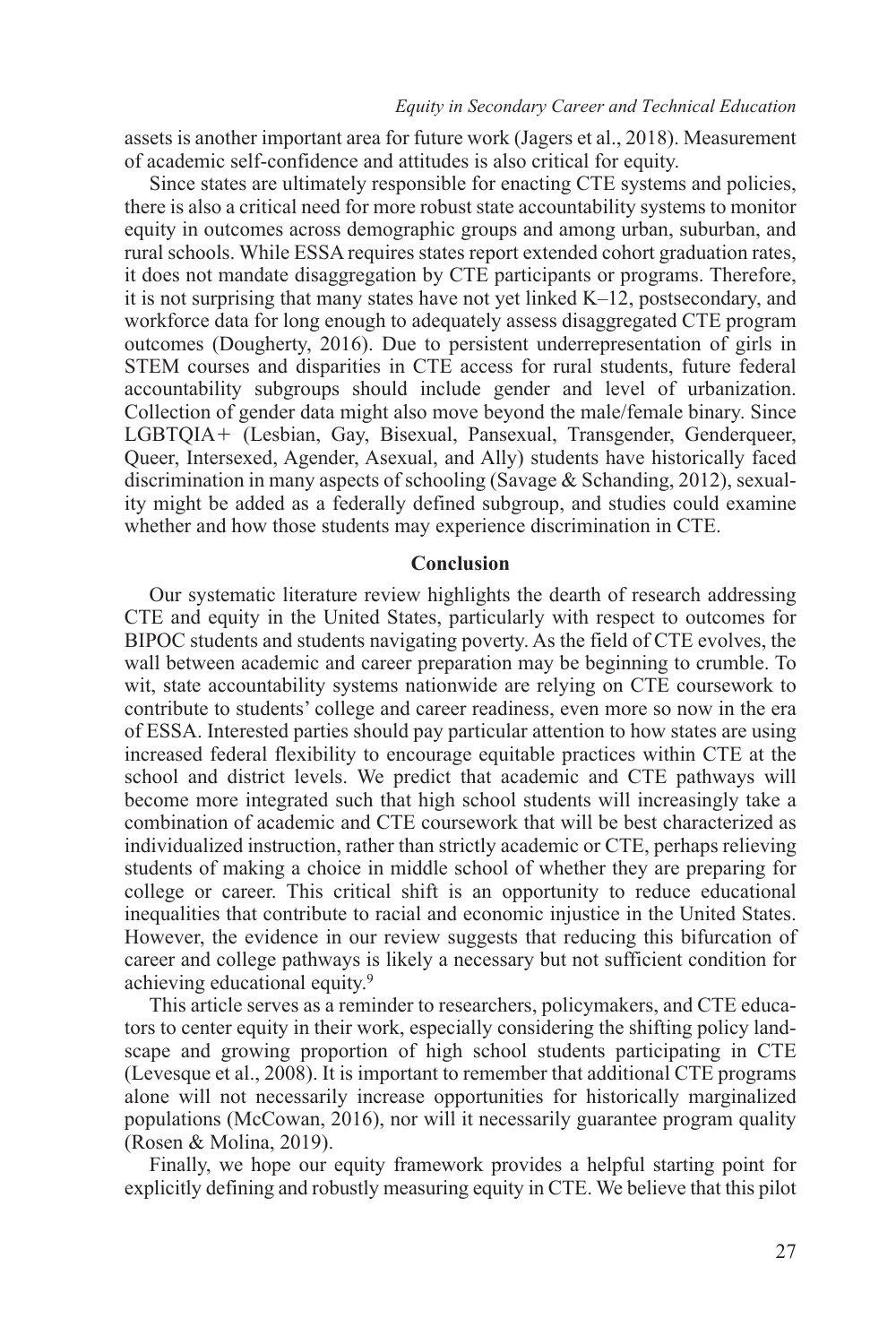of the framework with indicators specific to the United States illustrates its value and potential for adaptation to other contexts. Our review highlighted the pitfalls of a one-dimensional conception of equity—equating the participation of particular students with greater equity or emphasizing access without attending to quality. While some have charged that "addressing educational disadvantage" with compensatory measures designed to increase equality reduces the efficacy and efficiency of education systems, "the OECD [Organisation for Economic Co-operation and Development] and others" have shown that centering equity in the pursuit of educational improvement is necessary; in short, "there can be no effectiveness without equity" (Demuese et al., 2001, p. 87). A system that does not work for everyone is not a system that works. Practitioners, researchers, and policymakers must remember this as we move forward in a rapidly transforming landscape.

## **ORCID iD**

Elisabeth H. Kim  $\Box$  <https://orcid.org/0000-0001-7813-869X>

## **Notes**

<sup>1</sup> Notably, the landmark report *A Nation at Risk* was released around this time, increasing national attention on the poor quality of American education.

<sup>2</sup> In general, when schools are less segregated, it is more likely that this will be true. Segregation is, of course, incompatible with equity and justice (Meuret, 2001b; Orfield & Lee, 2005; Rothstein, 2015).

<sup>3</sup> It is important to note that instruction and assessment in the area of social and emotional learning has been fraught with issues of cultural hegemony; addressing this is an important area of work moving forward (Jagers et al., 2018).

<sup>4</sup> Note, however, that we do not examine labor market outcomes in this review. Dougherty and Lombardi's (2016) review in this journal offered a comprehensive look at labor market outcomes.

<sup>5</sup> Since some scholars only recently began using the term "equity" in their work, we also used "equality," "equal education," and "inequality" at the start of our search.

<sup>6</sup> It is worth noting that the databases we used automatically removed duplicates, and many of the hits within each search were identical.

<sup>7</sup> Examples of excluded studies include Wang and Guo (2019) and Akor et al. (2015) because they were wholly focused on international contexts; Carmo (2015) and Popov et al. (2014) because they were not from academic journals; and Bragg and Durham (2012) and Chase (2011) because they were not focused on secondary CTE.

<sup>8</sup> The Common Career Technical Core is a state-led initiative to establish a set of rigorous, high-quality standards for Career Technical Education. The standards have been informed by state and industry standards and developed by a diverse group of teachers, business and industry experts, administrators and researchers.

9To the extent possible, without addressing access to health care and wealth inequality.

#### **References**

*References marked with an asterisk indicate studies included in the meta-analysis.*

Abamu, J. (2017, August 1). Not all career and technical education programs are created equal. *EdSurge*. [https://www.edsurge.com/news/2017-08-01-not-all-career](https://www.edsurge.com/news/2017-08-01-not-all-career-and-technical-education-programs-are-created-equal)[and-technical-education-programs-are-created-equal](https://www.edsurge.com/news/2017-08-01-not-all-career-and-technical-education-programs-are-created-equal)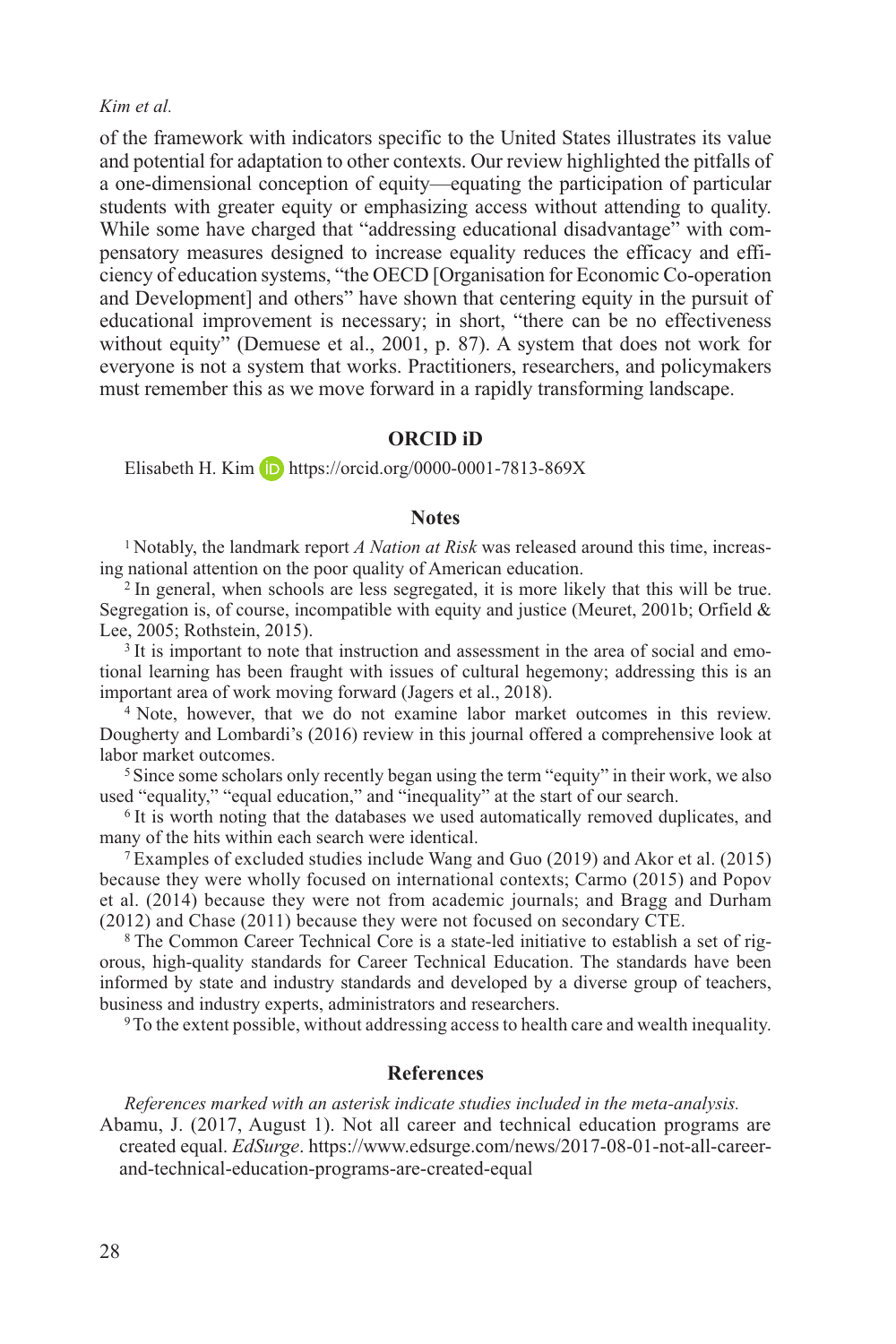- ACTE & Advance CTE. (2018). *Legislative summary and analysis: 2018 Senate Perkins reauthorization bill*. [https://ceany.org/resources/Documents/ACTE](https://ceany.org/resources/Documents/ACTE_AdvanceCTE_Senate_Perkins_Bill_Summary_Markup_Updated070718.pdf) AdvanceCTE\_Senate\_Perkins\_Bill\_Summary\_Markup\_Updated070718.pdf
- \*Advance CTE. (2017, May). The value and promise of career technical education: Results from a national survey of parents and students. *EdSurge*. [http://www.edgere](http://www.edgeresearch.com/the-value-and-promise-of-career-technical-education-results-from-a-national-survey-of-parents-and-students/)[search.com/the-value-and-promise-of-career-technical-education-results-from-a](http://www.edgeresearch.com/the-value-and-promise-of-career-technical-education-results-from-a-national-survey-of-parents-and-students/)[national-survey-of-parents-and-students/](http://www.edgeresearch.com/the-value-and-promise-of-career-technical-education-results-from-a-national-survey-of-parents-and-students/)
- \*Advance CTE. (2019a, October). Current funding for major ED programs below 2011 (inflation-adjusted) levels. *CTE Policy Watch: A Blog for CTE Advocates*. [https://ctepolicywatch.acteonline.org/2019/10/current-funding-for-major-ed](https://ctepolicywatch.acteonline.org/2019/10/current-funding-for-major-ed-programs-below-2011-inflation-adjusted-levels.html)[programs-below-2011-inflation-adjusted-levels.html](https://ctepolicywatch.acteonline.org/2019/10/current-funding-for-major-ed-programs-below-2011-inflation-adjusted-levels.html)
- \*Advance CTE. (2019b). *State policies impacting CTE 2019 year in review*. <https://eric.ed.gov/?id=ED606191>
- Akor, R., Bakar, A-R. B., Hamzah, A. B. H., & Rashid, A. B. M. (2015). Exploring how Nigerian women foster action to be taken to involve more women participation in technical and vocational education. *International Journal of Education and Research*, *3*(1), 14–25. [http://www.journals.aiac.org.au/index.php/IJELS/article/](http://www.journals.aiac.org.au/index.php/IJELS/article/view/1383) [view/1383](http://www.journals.aiac.org.au/index.php/IJELS/article/view/1383)
- Alexander, K. (2001). Comment: The clouded crystal ball: Trends in educational stratification. *Sociology of Education*, *74*, 169–177. <https://doi.org/10.2307/2673261>
- Alexander, K., Salmon, R. G., & Alexander, F. K. (2014). *Financing public schools: Theory, policy, and practice*. Routledge. <https://doi.org/10.4324/9780203074015>
- Alexander, K. L., & McDill, E. L. (1976). Selection and allocation within schools: Some causes and consequences of curriculum placement. *American Sociological Review*, *41*(6), 963–980. <https://doi.org/10.2307/2094797>
- \*Aliaga, O. A., Kotamraju, P., & Stone, J. R. (2012). *A typology for understanding the career and technical education credit-taking experience of high-school students*. <https://files.eric.ed.gov/fulltext/ED574521.pdf>
- Anthias, P., & Hoffmann, K. (2020). The making of ethnic territories: Governmentality and counter-conducts. *Geoforum*. Advance online publication. [https://doi.](https://doi.org/10.1016/j.geoforum.2020.06.027) [org/10.1016/j.geoforum.2020.06.027](https://doi.org/10.1016/j.geoforum.2020.06.027)
- \*Asunda, P. A., Finnell, A. M., & Berry, N. R. (2015). Integration of the Common Core State Standards into CTE: Challenges and strategies of career and technical teachers. *Career and Technical Education Research*, *40*(1), 48–62. [https://doi.org/10.5328/](https://doi.org/10.5328/cter40.1.48) [cter40.1.48](https://doi.org/10.5328/cter40.1.48)
- \*Austin, C. Y. (2010). Perceived factors that influence career decision self-efficacy and engineering related goal intentions of African American high school students. *Career and Technical Education Research*, *3*(17), 119–135. [https://doi.org/10.5328/](https://doi.org/10.5328/cter35.310) [cter35.310](https://doi.org/10.5328/cter35.310)
- Bardach, E. (2009). *A practical guide for policy analysis: The eightfold path to more effective problem solving*. CQ Press.
- Beasley, M. A., & Fischer, M. J. (2012). Why they leave: The impact of stereotype threat on the attrition of women and minorities from science, math, and engineering majors. *Social Psychology of Education*, *15*(4), 427–448. [https://doi.org/10.1007/](https://doi.org/10.1007/s11218-012-9185-3) [s11218-012-9185-3](https://doi.org/10.1007/s11218-012-9185-3)
- Benadusi, L. (2001). Equity and education: A critical review of sociological research and thought. In Hutmacher, W., Cochrane, D., & Bottani, N. (Eds.), *In pursuit of equity in education: Using international indicators to compare equity policies* (pp. 25–64). Kluwer Academic.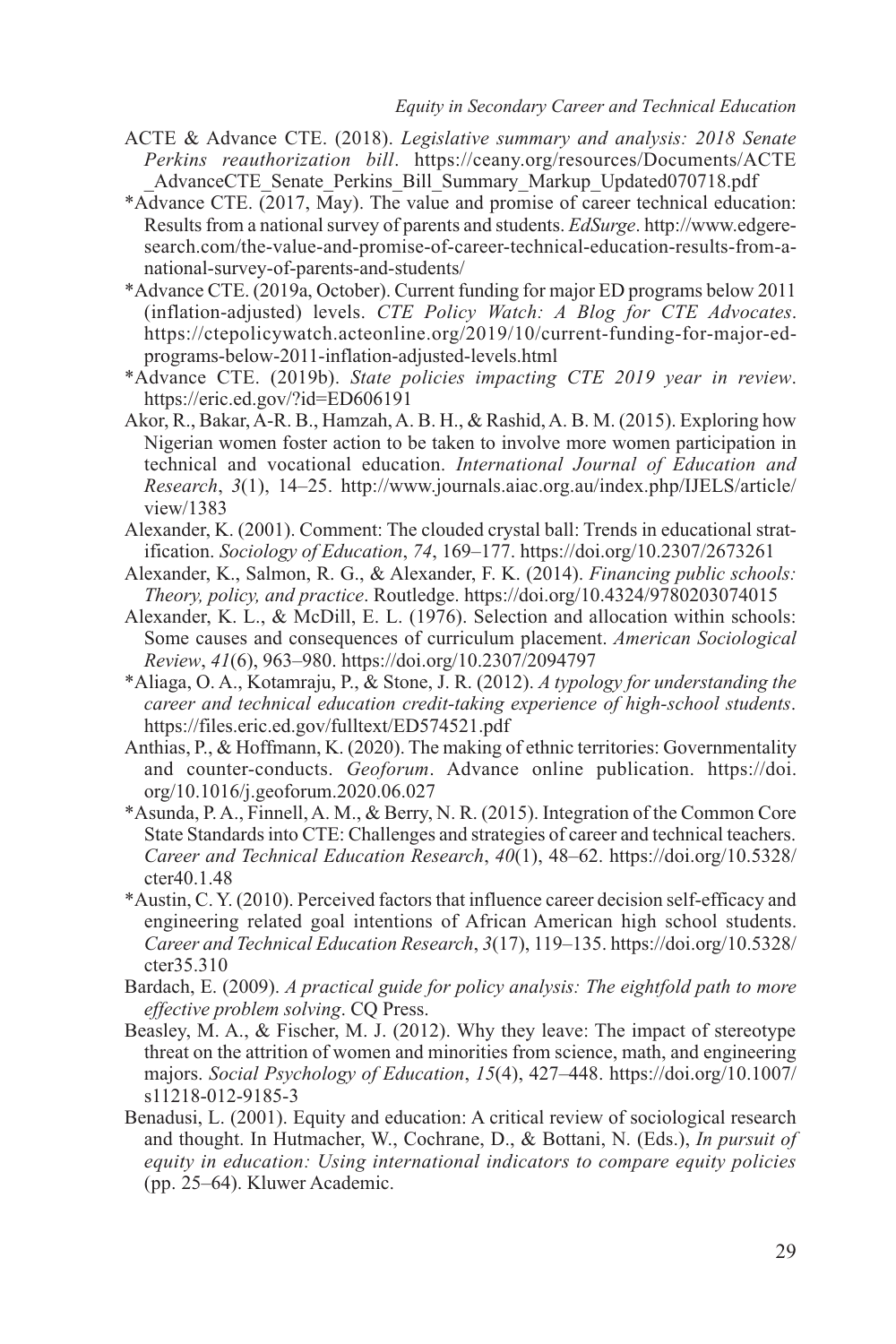- \*Bierlein Palmer, L., & Gaunt, D. (2007). Current profile of CTE and non-CTE students: Who are we serving? *Journal of Career and Technical Education*, *23*(1), 35–43. <https://doi.org/10.21061/jcte.v23i1.441>
- Borman, G., & Dowling, M. (2010). Schools and inequality: A multilevel analysis of Coleman's Equality of Educational Opportunity data. *Teachers College Record*, *112*(5), 1201–1246.<https://eric.ed.gov/?id=EJ888475>
- \*Bozick, R., & Dalton, B. (2013, February). *Career and technical education and academic progress at the end of high school: Evidence from the education longitudinal study of 2002*. RTI International.
- Bragg, D. D., & Durham, B. (2012). Perspectives on access and equity in the era of community college completion. *Community College Review*, *40*(106). [https://doi](https://doi.org/10.1177/0091552112444724) [.org/10.1177/0091552112444724](https://doi.org/10.1177/0091552112444724)
- Brewer, E. W. (2009). The history of career and technical education. In Wang, V. C. X. (Ed.), *Definitive readings in the history, philosophy, practice and theories of career and technical education* (pp. 1–16). Zhejiang University Press.
- \*Brunner, E., Dougherty, S., & Ross, S. (2019). *The effects of career and technical education: Evidence from the Connecticut Technical High School System* (EdWorkingPaper No. 19-112). Annenberg Institute at Brown University. <https://www.edworkingpapers.com/ai19-112>
- Calabrese Barton, A, E., & Tan, E. (2020). Beyond equity as inclusion: A framework of rightful presence for guiding justice-oriented studies in teaching and learning. *Educational Researcher*, *49*(6), 433–440. [https://doi.org/10.3102/0013](https://doi.org/10.3102/0013189X20927363) [189X20927363](https://doi.org/10.3102/0013189X20927363)
- \*Cardon, P. L., & Scott, M. L. (2000). Using problem solving to teach the disabled. *Technology Teacher*, *59*(8), 12–15.
- Carmo, M. (2015). International Conference on Education and New Developments: Proceedings. *World Institute for Advanced Research and Science*.
- \*Casale-Giannola, D. (2011). Inclusion in CTE: What works and what needs fixin'. *Tech Directions*, *70*(10), 21–23. [http://www.omagdigital.com/publication/](http://www.omagdigital.com/publication/?i=68189&article_id=710581&view=articleBrowser) [?i=68189&article\\_id=710581&view=articleBrowser](http://www.omagdigital.com/publication/?i=68189&article_id=710581&view=articleBrowser)
- \*Casale-Giannola, D. (2012). Comparing inclusion in the secondary vocational and academic classrooms: Strengths, needs, and recommendations. *American Secondary Education*, *40*(2), 26–42.
- \*Castellano, M., Harrison, L., & Schneider, S. (2007). *State secondary CTE standards: Developing a framework out of a patchwork of policies*. National Research Center for Career and Technical Education.<https://files.eric.ed.gov/fulltext/ED508966.pdf>
- \*Castellano, M., Stone, J. R., & Stringfield, S. (2005). Earning industry-recognized credentials in high school: Exploring research and policy issues. *Journal of Career and Technical Education*, *21*(2), 7–34.<https://doi.org/10.21061/jcte.v21i2.653>
- Castellano, M., Stringfield, S., & Stone, J. R. (2003). Secondary career and technical education and comprehensive school reform: Implications for research and practice. *Review of Educational Research*, *73*(2), 231–272. [https://doi.org/10.3102/](https://doi.org/10.3102/00346543073002231) [00346543073002231](https://doi.org/10.3102/00346543073002231)
- \*Castellano, M., Sundell, K. E., Overman, L. T., Richardson, G. B., & Stone, J. R. (2014). *Rigorous tests of student outcomes in CTE programs of study: Final report*. <https://eric.ed.gov/?id=ED574506>
- \*Castellano, M., Sundell, K. E., & Richardson, G. B. (2017). Achievement outcomes among high school graduates in college and career readiness programs of study.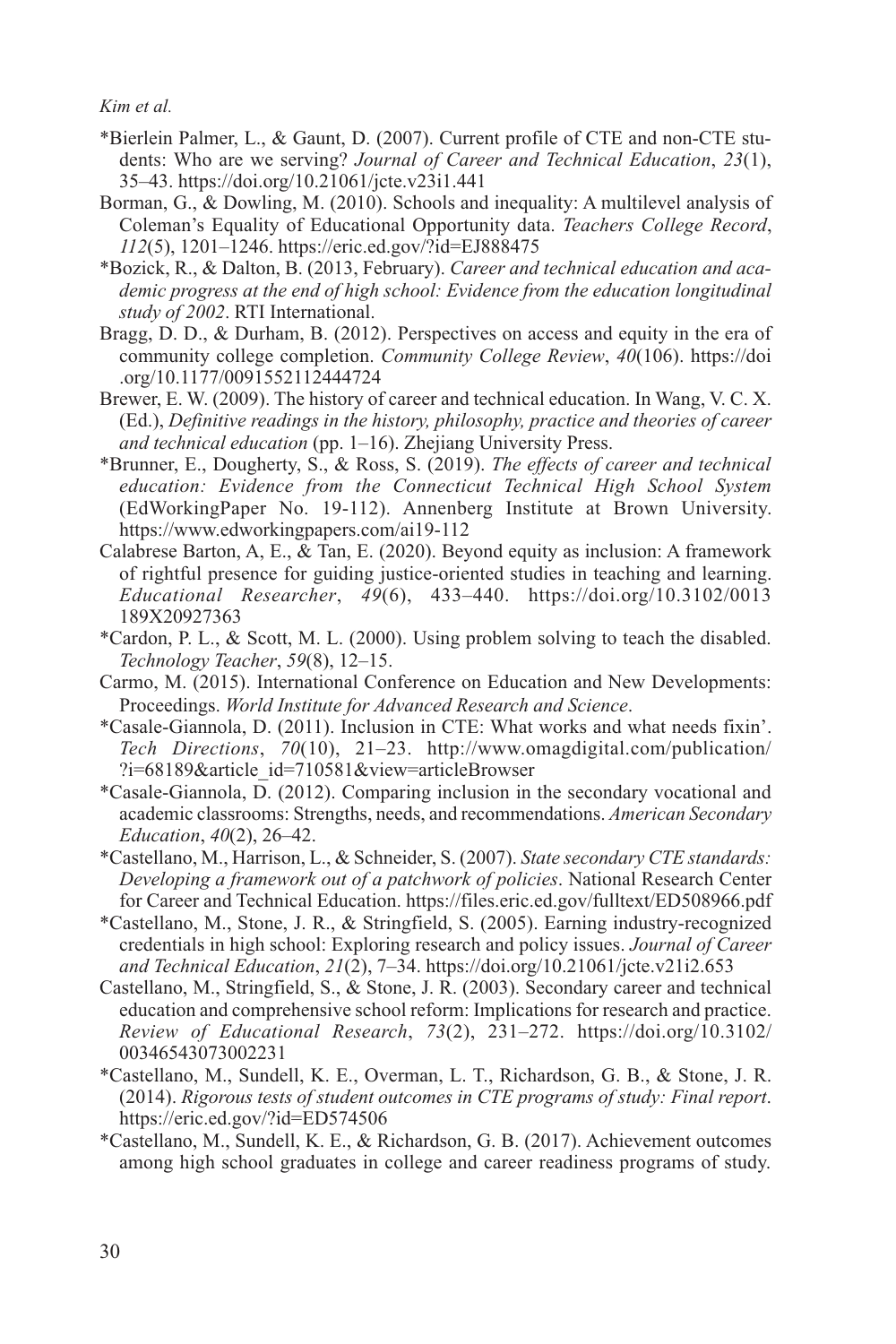*Peabody Journal of Education*, *92*(2), 254–274. [https://doi.org/10.1080/01619](https://doi.org/10.1080/0161956X.2017.1302220) [56X.2017.1302220](https://doi.org/10.1080/0161956X.2017.1302220)

- Chase, M. M. (2011). Benchmarking equity in transfer policies for career and technical associate's degrees. *Community College Review*, *39*, 376–404. [https://doi](https://doi.org/10.1177/0091552111423966) [.org/10.1177/0091552111423966](https://doi.org/10.1177/0091552111423966).
- \*Cheng, A., & Hitt, C. (2018). *Hard work and soft skills: The attitudes, abilities, and character of students in career and technical education*. American Enterprise Institute.
- Chenowith, N. H. (2014). Culturally responsive pedagogy and cultural scaffolding in literacy education. In K. Dowdy & Y. Gao (Eds.), *Pump it up* (pp. 129–132). Sense. [https://doi.org/10.1007/978-94-6300-612-5\\_23](https://doi.org/10.1007/978-94-6300-612-5_23)
- Chin, M. J., Quinn, D. M., Dhaliwal, T. K., & Lovison, V. S. (2020). Bias in the air: A nationwide exploration of teachers' implicit racial attitudes, aggregate bias, and student outcomes. *Educational Researcher*, *39*(1), 59–68. [https://doi](https://doi.org/10.3102/0013189X20937240) [.org/10.3102/0013189X20937240](https://doi.org/10.3102/0013189X20937240)
- Clark, P. J. (2002). The curriculum internationalization process in banking and finance school-to-work programs: A cross case study. *Journal of Vocational Education Research*, *27*(3), 293–308.<https://doi.org/10.5328/JVER27.3.293>
- Collins, R. (1971). Functional and conflict theories of educational stratification. *American Sociological Review*, *36*(6), 1002–1019.<https://doi.org/10.2307/2093761>
- \*Conchas, G. Q., & Clark, P. A. (2002). Career academies and urban minority schooling: Forging optimism despite limited opportunity. *Journal of Education for Students Placed at Risk*, *7*(3), 287–311. [https://doi.org/10.1207/S15327671ESPR0703\\_1](https://doi.org/10.1207/S15327671ESPR0703_1)
- Cook-Harvey, C. M., Darling-Hammond, L., Lam, L., Mercer, C., & Roc, M. (2016). *Equity and ESSA: Leveraging educational opportunity through the Every Student Succeeds Act*. Learning Policy Institute.
- Corbin, J., & Strauss, A. (2008). *Basic of qualitative research: Techniques and procedures for developing grounded theory* (3rd ed.). Sage. [https://doi](https://doi.org/10.4135/9781452230153) [.org/10.4135/9781452230153](https://doi.org/10.4135/9781452230153)
- \*Cox, E. D., Hernández-Gantes, V. M., & Fletcher, E. C. (2015). Student participation in career academies within a school district: Who participates, what makes a difference? *Career and Technical Education Research*, *40*(1), 11–27. [https://doi.](https://doi.org/10.5328/cter40.1.11) [org/10.5328/cter40.1.11](https://doi.org/10.5328/cter40.1.11)
- DeFalco, A. (2016). Dewey and vocational education: Still timely? *Journal of School & Society*, *3*(1), 54–64. [http://www.johndeweysociety.org/the-journal-of-school](http://www.johndeweysociety.org/the-journal-of-school-and-society/wpcontent/blogs.dir/2/files/2016/04/vol3_2016_schoolsociety_09.pdf)[and-society/wpcontent/blogs.dir/2/files/2016/04/vol3\\_2016\\_schoolsociety\\_09.pdf](http://www.johndeweysociety.org/the-journal-of-school-and-society/wpcontent/blogs.dir/2/files/2016/04/vol3_2016_schoolsociety_09.pdf)
- \*Deming, D. J. (2017, November). The growing importance of social skills in the labor market. *Quarterly Journal of Economics*, *132*(4), 1593–1640. [https://doi.](https://doi.org/10.1093/qje/qjx022) [org/10.1093/qje/qjx022](https://doi.org/10.1093/qje/qjx022)
- Demuese, M., Crahay, M., & Monseur, C. (2001). Efficiency and equity. In W. Hutmacher, D. Cochrane, & N. Bottani (Eds.), *In pursuit of equity in education: Using international indicators to compare equity policies* (pp. 65–92). Kluwer Academic. [https://doi.org/10.1007/0-306-47579-0\\_3](https://doi.org/10.1007/0-306-47579-0_3)
- Dieterich, C. A., & Smith, K. J. (2015). The impact of special education law on career and technical education. *American Secondary Education*, *43*(3), 60–72.
- Dietrich, C., Lichtenberger, E., & Kamalludeen, R. (2016). Predicting community college outcomes: Does high school CTE participation have a significant effect? *Journal of Career and Technical Education*, *31*(1), 9–32.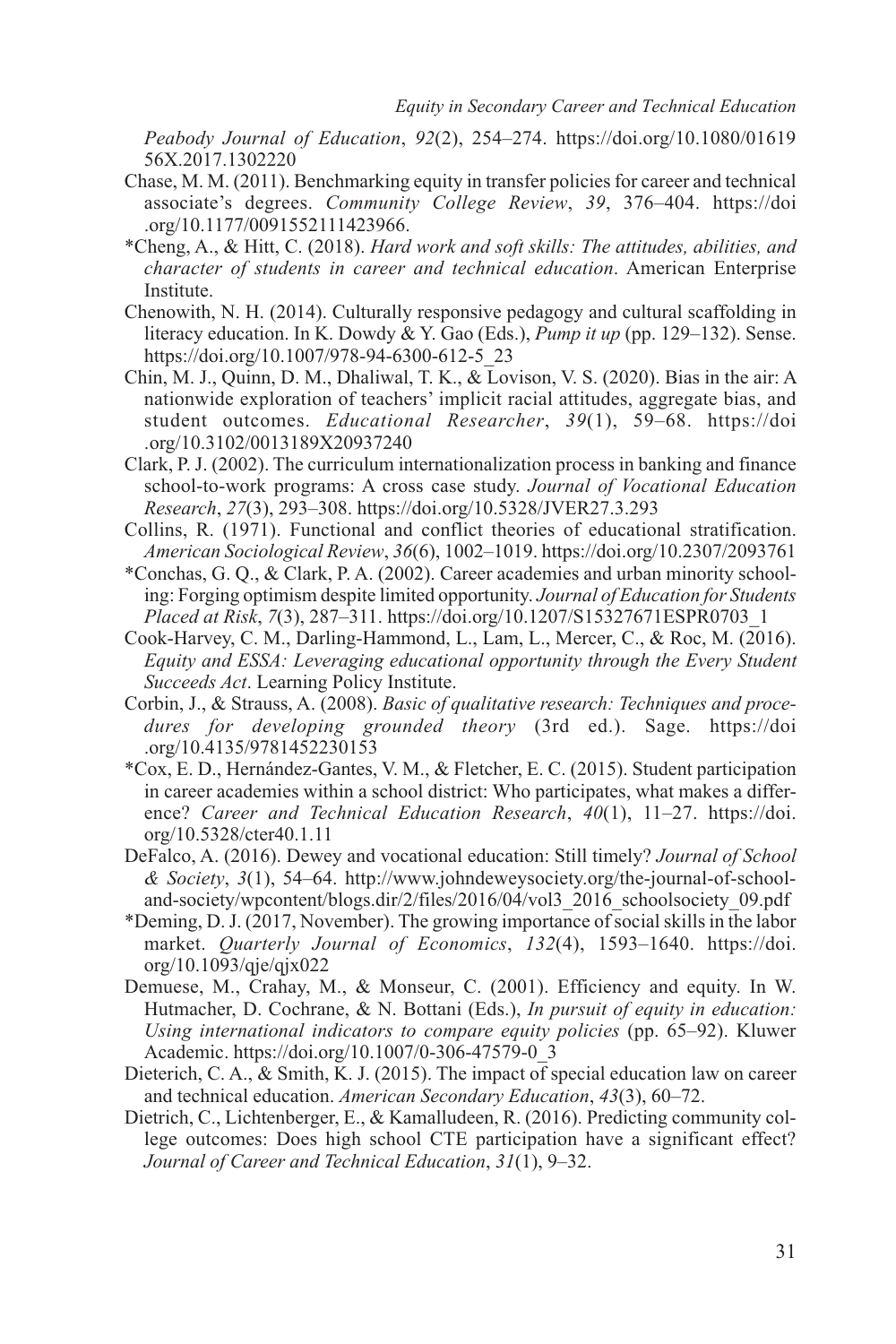- \*Dixon, M. L., Cotner, B. A., Wilson, T. C., & Borman, K. M. (2011). Implementing career academies in Florida: A case study approach to understanding successes and obstacles. *Career and Technical Education Research*, *36*(3), 207–227. [https://doi](https://doi.org/10.5328/cter36.3.207) [.org/10.5328/cter36.3.207](https://doi.org/10.5328/cter36.3.207)
- \*Dougherty, S. (2018). The effect of career and technical education on human capital accumulation: Causal evidence from Massachusetts. *Education Finance and Policy*, *13*(2), 119–148. [https://doi.org/10.1162/edfp\\_a\\_00224](https://doi.org/10.1162/edfp_a_00224)
- \*Dougherty, S. M. (2016, April). *Career and technical education in high school: Does it improve student outcomes?* Thomas B. Fordham Institute.
- \*Dougherty, S. M., Grindal, T., & Hehir, T. (2018). The impact of career and technical education on students with disabilities. *Journal of Disability Policy Studies*, *29*(2), 108–118.<https://doi.org/10.1177/1044207318771673>
- \*Dougherty, S. M., & Lombardi, A. R. (2016). From vocational education to career readiness: The ongoing work of linking education and the labor market. *Review of Research in Education*, *40*(1), 326–355.<https://doi.org/10.3102/0091732X16678602>
- \*Drage, K. (2010). Professional development: Implications for Illinois career and technical education teachers. *Journal of Career and Technical Education*, *25*(2), 24–37. <https://doi.org/10.21061/jcte.v25i2.477>
- Duff, M., & Wohlstetter, P. (2019). Negotiating intergovernmental relations under ESSA. *Educational Researcher*, *48*(5), 296–308. [https://doi.org/10.3102/](https://doi.org/10.3102/0013189X19854365) [0013189X19854365](https://doi.org/10.3102/0013189X19854365)
- \*Dyar, A. (2018). Use of CREDE standards among career and technical education teachers with large percentages of Hispanic students. *Career and Technical Education Research*, *43*(2), 123–148. <https://doi.org/10.5328/cter43.2.123>
- \*Eardley, E., & Manvell, J. (2006). Legal remedies for girls' under-representation in nontraditional career and technical education. *International Journal of Manpower*, *27*(4), 396–416. <https://doi.org/10.1108/01437720610679232>
- \*Eisenman, L. T. (2003). Theories in practice: School-to-work transitions for youth with mild disabilities. *Exceptionality*, *11*(2), 89–102. [https://doi.org/10.1207/](https://doi.org/10.1207/S15327035EX1102_04) [S15327035EX1102\\_04](https://doi.org/10.1207/S15327035EX1102_04)
- Eugster, B. (2018). Immigrants and poverty, and conditionality of immigrants' social rights. *Journal of European Social Policy*, *28*(5), 452–470. [https://doi.](https://doi.org/10.1177/0958928717753580) [org/10.1177/0958928717753580](https://doi.org/10.1177/0958928717753580)
- \*Evan, A. J., Burden, F. F., Gheen, M. H., & Smerdon, B. A. (2013). Explaining variability in high school students' access to and enrollment in career academies and career theme clusters in Florida: Multi-level analyses of student and school factors. *Career and Technical Education Research*, *38*(3), 211–243. [https://doi.org/10.5328/](https://doi.org/10.5328/cter38.3.211) [cter38.3.211](https://doi.org/10.5328/cter38.3.211)
- Every Student Succeeds Act of 2015, Pub. L. No. 114-95 § 114 Stat. 1177 (2015-2016).
- Fiske, E. B., & Ladd, H. F. (2004). *Elusive equity: Education reform in post-apartheid South Africa*. Brookings Institution Press.
- \*Fletcher, E. C. (2012a). Demographics, tracking, and expectations in adolescence as determinants of employment status in adulthood: A study of school-to-work transitions. *Career and Technical Education Research*, *37*(2), 127–139. [https://doi.](https://doi.org/10.5328/cter37.2.103) [org/10.5328/cter37.2.103](https://doi.org/10.5328/cter37.2.103)
- \*Fletcher, E. C. (2012b). Predicting the influence of demographic differences and schooling experience in adolescence on occupational choice in adulthood. *Career and Technical Education Research*, *37*(2), 127–139. [https://doi.org/10.5328/](https://doi.org/10.5328/cter37.2.121) [cter37.2.121](https://doi.org/10.5328/cter37.2.121)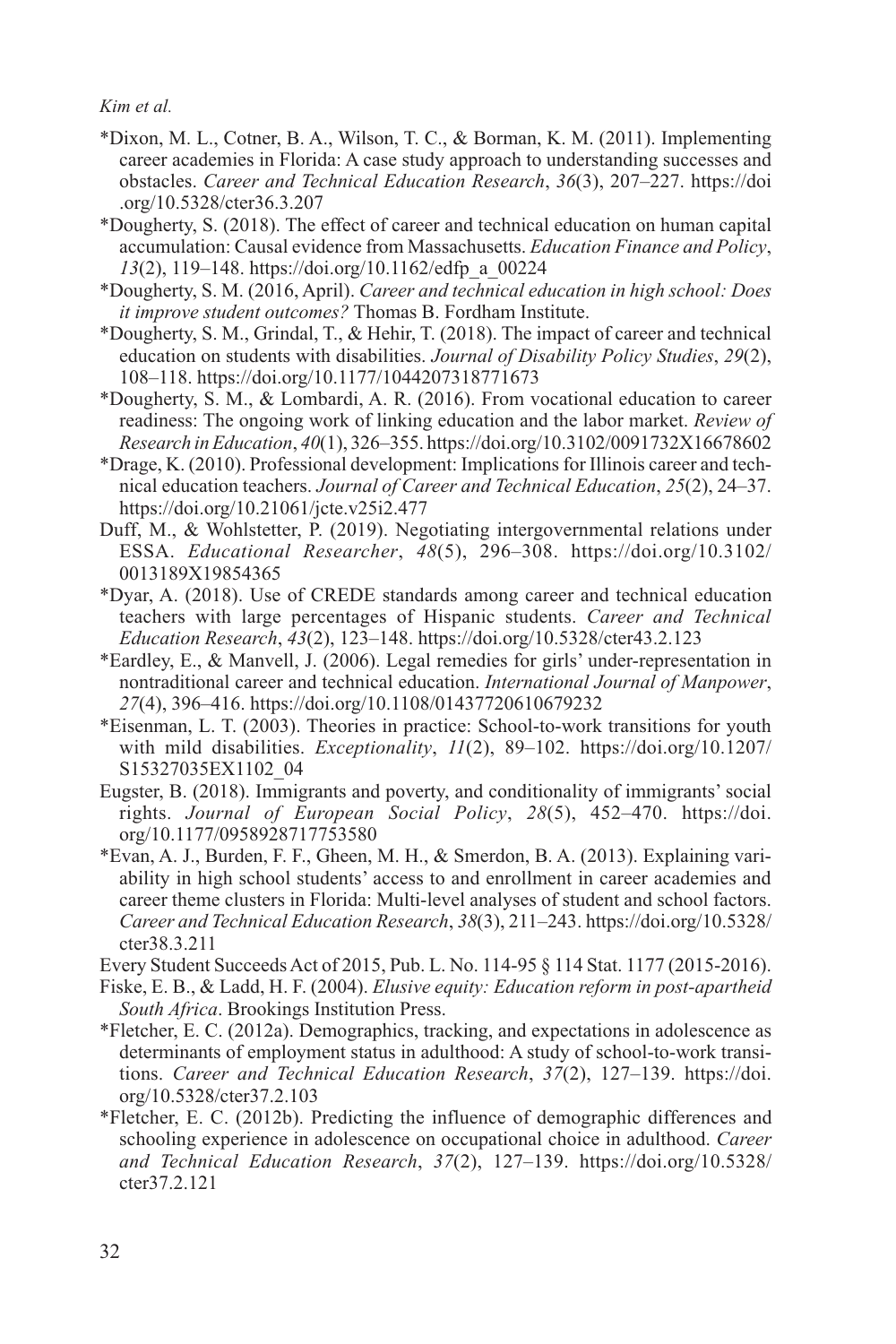- \*Fletcher, E. C., & Cox, E. D. (2012). Exploring the meaning African American students ascribe to their participation in high school career academies and the challenges they experience. *High School Journal*, *96*(1), 4–19. [https://doi.org/10.1353/](https://doi.org/10.1353/hsj.2012.0017) [hsj.2012.0017](https://doi.org/10.1353/hsj.2012.0017)
- \*Fletcher, E. C., Warren, N. Q., & Hernández-Gantes, V. M. (2018). Preparing high school students for a changing world: College, career, and future ready leaders. *Career and Technical Education Research*, *43*(1), 77–97. [https://doi.org/10.5328/](https://doi.org/10.5328/cter43.1.77) [cter43.1.77](https://doi.org/10.5328/cter43.1.77)
- \*Fletcher, E. C., & Zirkle, C. (2009). The relationship of high school curriculum tracks to degree attainment and occupational earnings. *Career and Technical Education Research*, *2*(34), 81–102.<https://doi.org/10.5328/CTER34.2.81>
- \*Fluhr, S. A., Choi, N., Herd, A., Woo, H., & Alagaraja, M. (2017). Gender, career and technical education (CTE) nontraditional coursetaking and wage gap. *High School Journal*, *100*(3), 166–182. <https://doi.org/10.1353/hsj.2017.0006>
- Gamoran, A. (1987, July). The stratification of high school learning opportunities. *Sociology of Education*, *60*(3), 135–155. <https://doi.org/10.2307/2112271>
- Garvik, M., Idsoe, T., & Bru, E. (2014). Depression and school engagement among Norwegian upper secondary vocational school students. *Scandinavian Journal of Educational Research*, *58*(5), 592–608. [https://doi.org/10.1080/00313831.2013.7](https://doi.org/10.1080/00313831.2013.798835) [98835](https://doi.org/10.1080/00313831.2013.798835)
- Gay, G. (2002). Preparing for culturally responsive teaching. *Journal of Teacher Education*, *53*(2), 106–116.<https://doi.org/10.1177/0022487102053002003>
- Gemici, S., & Rojewski, J. W. (2007). Evaluating research in career and technical education: Using scientifically-based research standards. *Career and Technical Education Research*, *32*(3), 143–159. <https://doi.org/10.5328/CTER32.3.143>
- \*Gentry, M., Steenbergen-Hu, S., & Choi, B. (2011). Student-identified exemplary teachers: Insights from talented teachers. *Gifted Child Quarterly*, *55*(2), 111–125. <https://doi.org/10.1177/0016986210397830>
- Gerwetz, C. (2017, February 16). National testing landscape continues to shift. *EducationWeek*. [https://www.edweek.org/policy-politics/national-testing-land](https://www.edweek.org/policy-politics/national-testing-landscape-continues-to-shift/2017/02)[scape-continues-to-shift/2017/02](https://www.edweek.org/policy-politics/national-testing-landscape-continues-to-shift/2017/02)
- \*Giani, M. S. (2017). Does vocational still imply tracking? Examining the evolution of career and technical education curricular policy in Texas. *Educational Policy*, *33*(7), 1002–1046.<https://doi.org/10.1177/0895904817745375>
- \*Gilson, C. B., Carter, E. W., Bumble, J. L., & McMillan, E. D. (2018). Family perspectives on integrated employment for adults with intellectual and developmental disabilities. *Research and Practice for Persons With Severe Disabilities*, *43*(1), 20–37. <https://doi.org/10.1177/1540796917751134>
- Gonski, D., Boston, K., Greiner, K., Lawrence, C., Scales, B., & Tannock, P. (2011). *The review of funding for schooling final report*. Department of Education, Employment and Workplace Relations.
- Goodlad, J. (1984). *A place called school: Prospects for the future*. McGraw-Hill.
- \*Gordon, H. R. (2009). Identification of selected factors that impact the preparation of CTE teachers. *Online Journal for Workforce Education and Development*, *3*(4), 2– 10. <https://opensiuc.lib.siu.edu/cgi/viewcontent.cgi?article=1061&context=ojwed>
- \*Gottfried, M. A., & Plasman, J. S. (2017). Linking the timing of career and technical education coursetaking with high school dropout and college-going behavior. *American Educational Research Journal*, *55*(2), 325–361. [https://doi.](https://doi.org/10.3102/0002831217734805) [org/10.3102/0002831217734805](https://doi.org/10.3102/0002831217734805)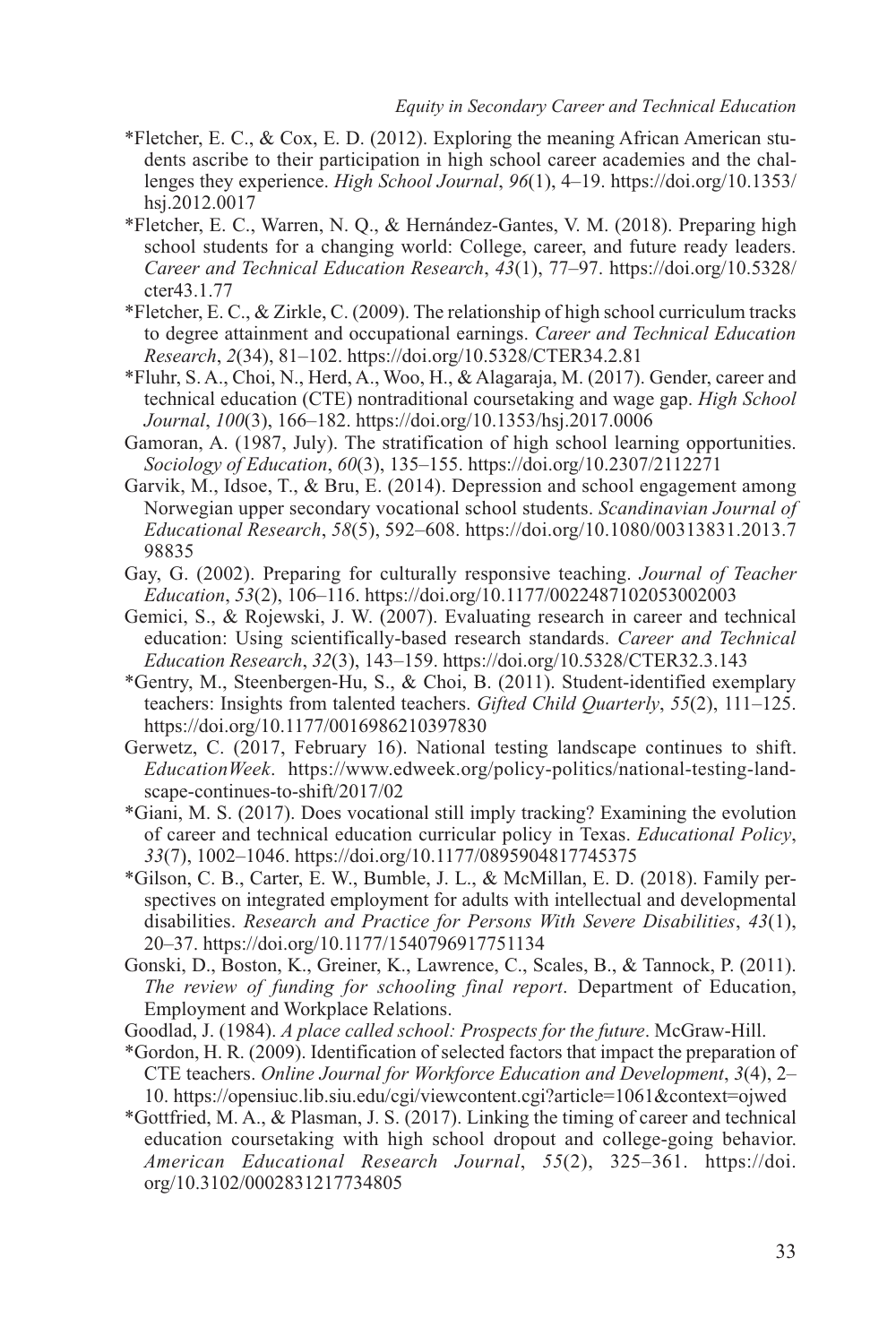- \*Gray, L., & Lewis, L. (2018). *Career and technical education programs in public school districts: 2016–17: First look* (NCES 2018-028). National Center for Education Statistics.
- \*Green, A., Green, F., & Pensiero, N. (2015). Cross-country variation in adult skills inequality: Why are skill levels and opportunities so unequal in Anglophone countries? *Comparative Education Review*, *59*(4), 595–618. <https://doi.org/> 10.1086/683101
- \*Green, A., & Pensiero, N. (2016). The effects of upper-secondary education and training systems on skills inequality: A quasi-cohort analysis using PISA 2000 and the OECD Survey of Adult Skills. *British Educational Research Journal*, *42*(5), 756– 779.<https://doi.org/10.1002/berj.3236>
- \*Gregson, J. A., & Sturko, P. A. (2007). Teachers as adult learners: Re-conceptualizing professional development. *Journal of Adult Education*, *36*(1), 1–18. [https://files.](https://files.eric.ed.gov/fulltext/EJ891061.pdf) [eric.ed.gov/fulltext/EJ891061.pdf](https://files.eric.ed.gov/fulltext/EJ891061.pdf)
- Haber, G. D., & Sutherland, L. (2008). The four A's of managing the placement and service of students with disabilities in the CTE classroom. *Journal for Vocational Special Needs Education*, *30*(1–3), 4–8.<https://eric.ed.gov/?id=EJ841389>
- \*Hall, E. W. (2007). The effects of disability awareness trainings with career and technical educators teaching in high need rural schools. *Rural Special Education Quarterly*, *26*(3), 16–24.<https://doi.org/10.1177/875687050702600303>
- \*Hamedani, M. G., Zheng, X., Darling-Hammond, L., Andree, A., & Quinn, B. (2015). *Social emotional learning in high school: How three urban high schools engage, educate, and empower youth*. Stanford Center for Opportunity Policy in Education.
- \*Hamilton, A. F., Malin, J., & Hackmann, D. (2015). Racial/ethnic and gender equity patterns in Illinois high school career and technical education coursework. *Journal of Career and Technical Education*, *30*(1), 29–52. [https://doi.org/10.21061/jcte.](https://doi.org/10.21061/jcte.v30i1.712) [v30i1.712](https://doi.org/10.21061/jcte.v30i1.712)
- \*Heisig, J. P., & Solga, H. (2015). Secondary education systems and the general skills of less- and intermediate-educated adults: A comparison of 18 countries. *Sociology of Education*, *88*(3), 202–225.<https://doi.org/10.1177/0038040715588603>
- \*Hemelt, S. W., Lenard, M. A., & Paplelow, C. G. (2019). Building bridges to life after high school: Contemporary career academies and student outcomes. *Economics of Education Review*, *68*(February), 161–178. [https://doi.org/10.1016/j.econe](https://doi.org/10.1016/j.econedurev.2018.08.005)[durev.2018.08.005](https://doi.org/10.1016/j.econedurev.2018.08.005)
- \*Hernandez-Gantes, V. M., Keighobadi, S., & Fletcher, E. C., Jr. (2018). Building community bonds, bridges, and linkages to promote the career readiness of high school students in the United States. *Journal of Education and Work*, *31*(2), 190– 203.<https://doi.org/10.1080/13639080.2018.1434871>
- Hersperger, S. L., Slate, J. R., & Edmonson, S. L. (2013). A review of the career and technical education research literature. *Journal of Education Research*, *7*(3), 157–179.
- Heyns, B. (1974). Social selection and stratification in schools. *American Journal of Sociology*, *79*(6), 1434–1451.<https://doi.org/10.1086/225709>
- \*Hoachlander, G. (2008). Bringing industry to the classroom. *Educational Leadership*, *65*(8), 22–27. [http://www.ascd.org/publications/educational-leadership/may08/](http://www.ascd.org/publications/educational-leadership/may08/vol65/num08/Bringing-Industry-to-the-Classroom.aspx) [vol65/num08/Bringing-Industry-to-the-Classroom.aspx](http://www.ascd.org/publications/educational-leadership/may08/vol65/num08/Bringing-Industry-to-the-Classroom.aspx)
- Hout, M., Raftery, A. E., & Bell, E. O. (1993). Making the grade: Educational stratification in the United States, 1925-1989. In Y. Shavit & H.-P. Blossfeld (Eds.),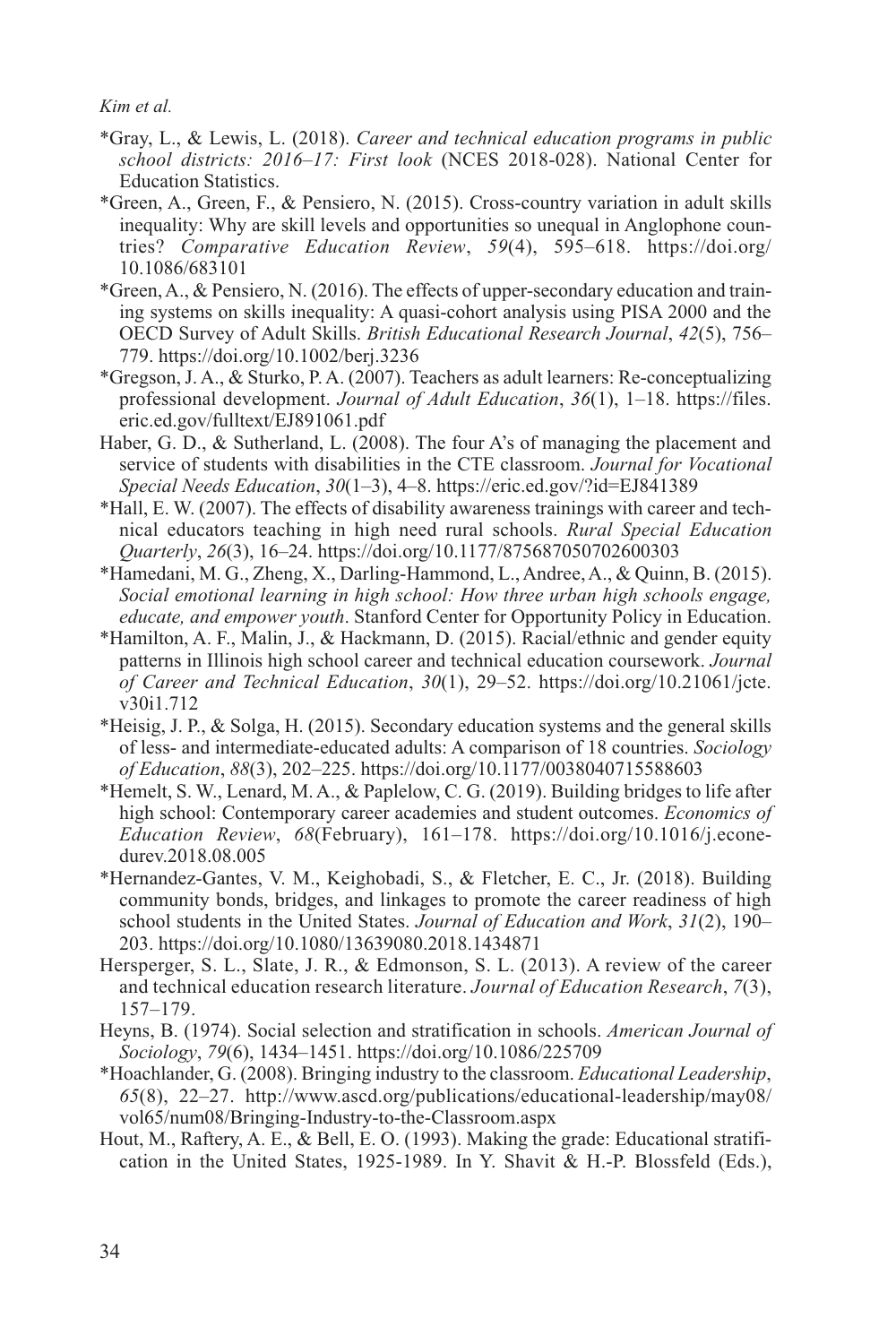*Persistent inequality: Changing educational attainment in thirteen countries* (pp. 25–50). Westview Press.

- \*Hughes, K., Karp, M. M., & Orr, M. T. (2006). "Business partnerships for American education": Employer involvement in the national academy foundation's high school career academies. *Journal of Vocational Education & Training*, *54*(3), 365– 394.<https://doi.org/10.1080/13636820200200205>
- Iannelli, C. (2013). The role of the school curriculum in social mobility. *British Journal of Sociology of Education*, *34*(5–6), 907–928. [https://doi.org/10.1080/01425692.20](https://doi.org/10.1080/01425692.2013.816031) [13.816031](https://doi.org/10.1080/01425692.2013.816031)
- Imperatore, C., & Hyslop, A. (2017). CTE policy past, present, and future: Driving forces behind the evolution of federal priorities. *Peabody Journal of Education*, *92*(2), 275–289. <https://doi.org/10.1080/0161956X.2017.1302221>
- \*Irizarry, J. G. (2007). Ethnic and urban intersections in the classroom: Latino students, hybrid identities, and culturally responsive pedagogy. *Multicultural Perspectives*, *9*(3), 21–28.<https://doi.org/10.1080/15210960701443599>
- Jagers, R. J., Rivas-Drake, D., & Borowski, T. (2018, November). *Equity and social and emotional learning: A cultural analysis*. Establishing Practical Social-Emotional Competence Assessments Work Group. [https://casel.org/wp-content/](https://casel.org/wp-content/uploads/2020/04/equity-and-SEL-.pdf) [uploads/2020/04/equity-and-SEL-.pdf](https://casel.org/wp-content/uploads/2020/04/equity-and-SEL-.pdf)
- Jordan, W. J. (2010). Defining equity: Multiple perspectives to analyzing the performance of diverse learners. *Review of Research in Education*, *34*(1), 142–178. [https://](https://doi.org/10.3102/0091732X09352898) [doi.org/10.3102/0091732X09352898](https://doi.org/10.3102/0091732X09352898)
- Kantrov, I. (2017). *Achieving educational equity and justice in Career Academies: Challenges and promising strategies*. Educational Developmental Center. [https://](https://fordngl.com/reports/download/29_7d78cf80703924018969fd9c22ea2793) [fordngl.com/reports/download/29\\_7d78cf80703924018969fd9c22ea2793](https://fordngl.com/reports/download/29_7d78cf80703924018969fd9c22ea2793)
- \*Kelly, S., & Price, H. (2009). Vocational education: A clean slate for disengaged students? *Social Science Research*, *38*(4), 810–825. [https://doi.org/10.1016/j.ssre](https://doi.org/10.1016/j.ssresearch.2009.05.002)[search.2009.05.002](https://doi.org/10.1016/j.ssresearch.2009.05.002)
- \*Kemple, J. J., & Wilner, C. J. (2008). *Career academies long-term impacts on labor market outcomes, educational attainment, and transitions to adulthood*. MDRC.
- \*Kerlin, T. F. (2002). A comparison of role/task/environment stress experienced by beginning academic and career-technical teachers in southwestern Ohio career-technical schools. *Journal of Vocational Education Research*, *27*(3), 309–318. [https://](https://doi.org/10.5328/JVER27.3.309) [doi.org/10.5328/JVER27.3.309](https://doi.org/10.5328/JVER27.3.309)
- Knowles, R. T., & Hawkman, A. M. (2020). Anti-racist quantitative research: Developing, validating, and implementing racialized teaching efficacy and racial fragility scales. *The Urban Review*, *52*(2), 238–262. [https://link.springer.com/arti](https://link.springer.com/article/10.1007/s11256-019-00526-1)[cle/10.1007/s11256-019-00526-1](https://link.springer.com/article/10.1007/s11256-019-00526-1)
- Kornhaber, M. L., Griffith, K., & Tyler, A. (2014, January). It's not education by zip code anymore—but what is it? Conceptions of equity under the common core. *Education Policy Analysis Archives*, *22*(4). [https://doi.org/10.14507/epaa.](https://doi.org/10.14507/epaa.v22n4.2014) [v22n4.2014](https://doi.org/10.14507/epaa.v22n4.2014)
- Kreamer, K., & Reyna, R. (2018, January 8). State ESSA plans embrace CTE, but there's still much work to be done. *Flypaper*. [https://fordhaminstitute.org/national/](https://fordhaminstitute.org/national/commentary/state-essa-plans-embrace-cte-theres-still-much-work-be-done) [commentary/state-essa-plans-embrace-cte-theres-still-much-work-be-done](https://fordhaminstitute.org/national/commentary/state-essa-plans-embrace-cte-theres-still-much-work-be-done)
- Kreamer, K. B. (2017, July/August). The future of career technical education. *Capitol Ideas*. [https://www.csg.org/pubs/capitolideas/2015\\_sept\\_oct/technical\\_education.](https://www.csg.org/pubs/capitolideas/2015_sept_oct/technical_education.aspx) [aspx](https://www.csg.org/pubs/capitolideas/2015_sept_oct/technical_education.aspx)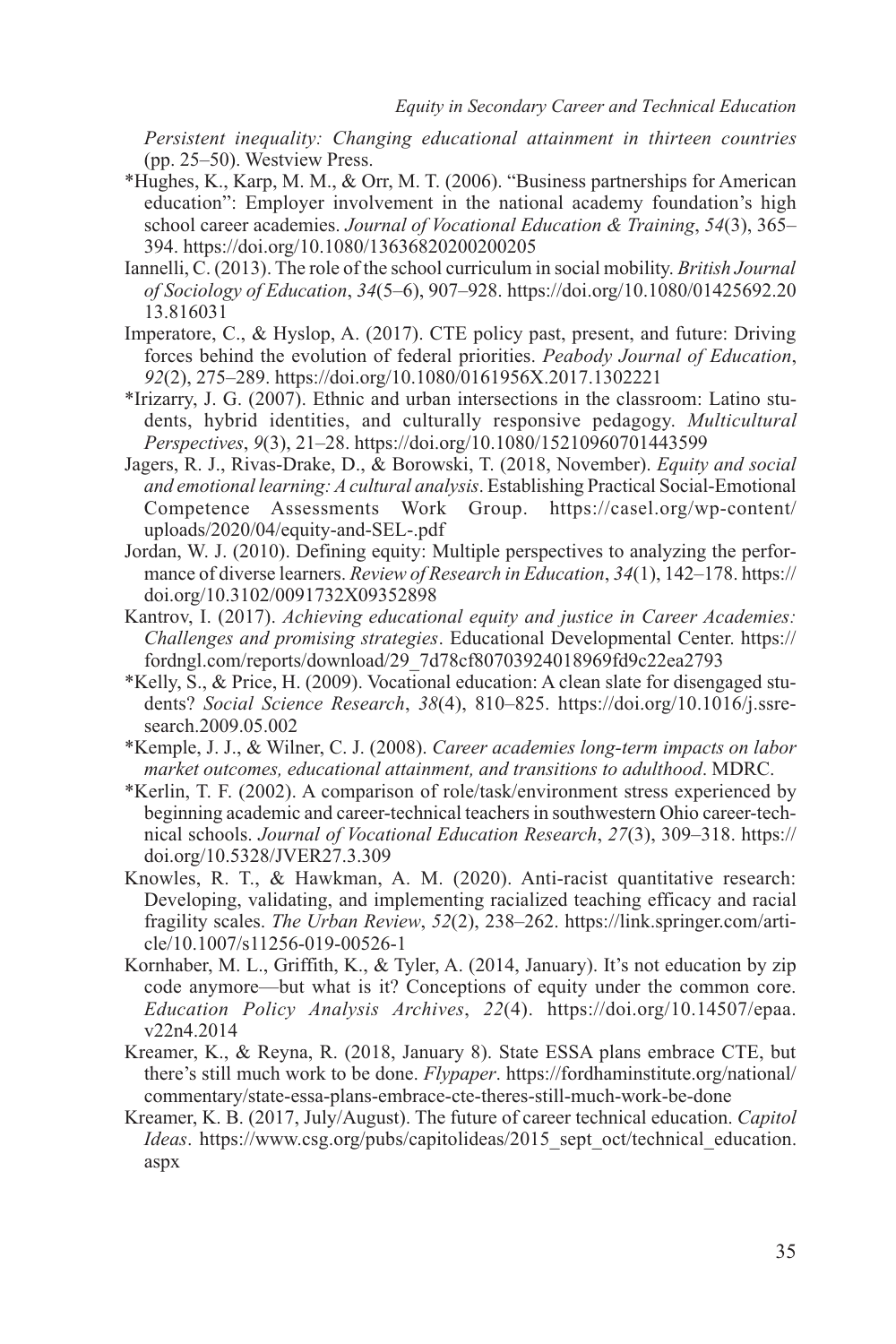- \*Kreisman, D., & Stange, K. (2017). *Vocational and career tech education in American high schools: The value of depth over breadth* (NBER Working Paper No. 23851). <https://www.nber.org/papers/w23851>
- Labaree, D. F. (1997). Public goods, private goods: The American struggle over educational goals. *American Educational Research Journal*, *34*(1), 39–81. [https://doi.](https://doi.org/10.3102/00028312034001039) [org/10.3102/00028312034001039](https://doi.org/10.3102/00028312034001039)
- Ladson-Billings, G. J. (1994). What we can learn from multicultural education research. *Educational Leadership*, *51*(8), 22–27.
- Ladson-Billings, G. J. (1995). Toward a theory of culturally relevant pedagogy. *American Educational Research Journal*, *32*(3), 465–491. [https://doi.](https://doi.org/10.3102/00028312032003465) [org/10.3102/00028312032003465](https://doi.org/10.3102/00028312032003465)
- Lenski, G. (1966). *Power and privilege: A theory of social stratification*. McGraw-Hill.
- Levesque, K., Laird, J., Hensley, E., Choy, S. P., & Cataldi, E. F. (2008). *Career and technical education in the United States: 1990 to 2005*. U.S. Department of Education, Institute of Education Sciences. [https://nces.ed.gov/](https://nces.ed.gov/pubs2008/2008035.pdf) [pubs2008/2008035.pdf](https://nces.ed.gov/pubs2008/2008035.pdf)
- Levesque, K., Lauen, D., Teitelbaum, P., Alt, M., & Librera, S. (2000). *Vocational education in the United States: Toward the year 2000* (NCES 2000-029). U.S. Department of Education.
- Levin, H. M. (2009). The economic payoff to investing in educational justice. *Educational Researcher*, *38*(1), 5–20. <https://doi.org/10.3102/0013189X08331192>
- Lewis, T., & Cheng, S. (2006). Tracking, expectations, and the transformation of vocational education. *American Journal of Education*, *113*(1), 67–99. [https://doi.](https://doi.org/10.1086/506494) [org/10.1086/506494](https://doi.org/10.1086/506494)
- Lombardi, A. R., Dougherty, S. M., & Monahan, J. (2018). Students with intellectual disabilities and career and technical education opportunities: A systematic literature review. *Journal of Disability Policy Studies*, *29*(2), 82–96. [https://doi.](https://doi.org/10.1177/1044207318764863) [org/10.1177/1044207318764863](https://doi.org/10.1177/1044207318764863)
- Malin, J. R., Bragg, D. D., & Hackmann, D. G. (2017). College and career readiness and the Every Student Succeeds Act. *Educational Administration Quarterly*, *53*(5), 809–838.<https://doi.org/10.1177/0013161X17714845>
- Manna, P. (2011). *Collision course: Federal education policy meets state and local realities*. CQ Press.
- Mare, R. D. (1980). Social background and school continuation decisions. *Journal of the American Statistical Association*, *75*(370), 295–305. [https://doi.org/10.1080/01](https://doi.org/10.1080/01621459.1980.10477466) [621459.1980.10477466](https://doi.org/10.1080/01621459.1980.10477466)
- Matsuda, M. J. (1991). Beside my sister, facing the enemy: Legal theory out of coalition. *Stanford Law Review*, *43*(6), 1183–1192.<https://doi.org/10.2307/1229035>
- McCowan, T. (2016). Three dimensions of equity of access to higher education. *Compare*, *46*(4), 645–665.<https://doi.org/10.1080/03057925.2015.1043237>
- \*McNally, K. M., & Harvey, M. W. (2001). Career and technical student organizations: A perfect path to self-determination and successful transition. *Preventing School Failure*, *43*(3), 114–118. <https://doi.org/10.1080/10459880109603325>
- Merillat, B. D., Corrigan, D. G., & Harper, B. E. (2018). Reducing stereotype threat in urban schools. *Social Psychology of Education*, *21*(1), 1–26. [https://doi.org/10.1007/](https://doi.org/10.1007/s11218-017-9403-0) [s11218-017-9403-0](https://doi.org/10.1007/s11218-017-9403-0)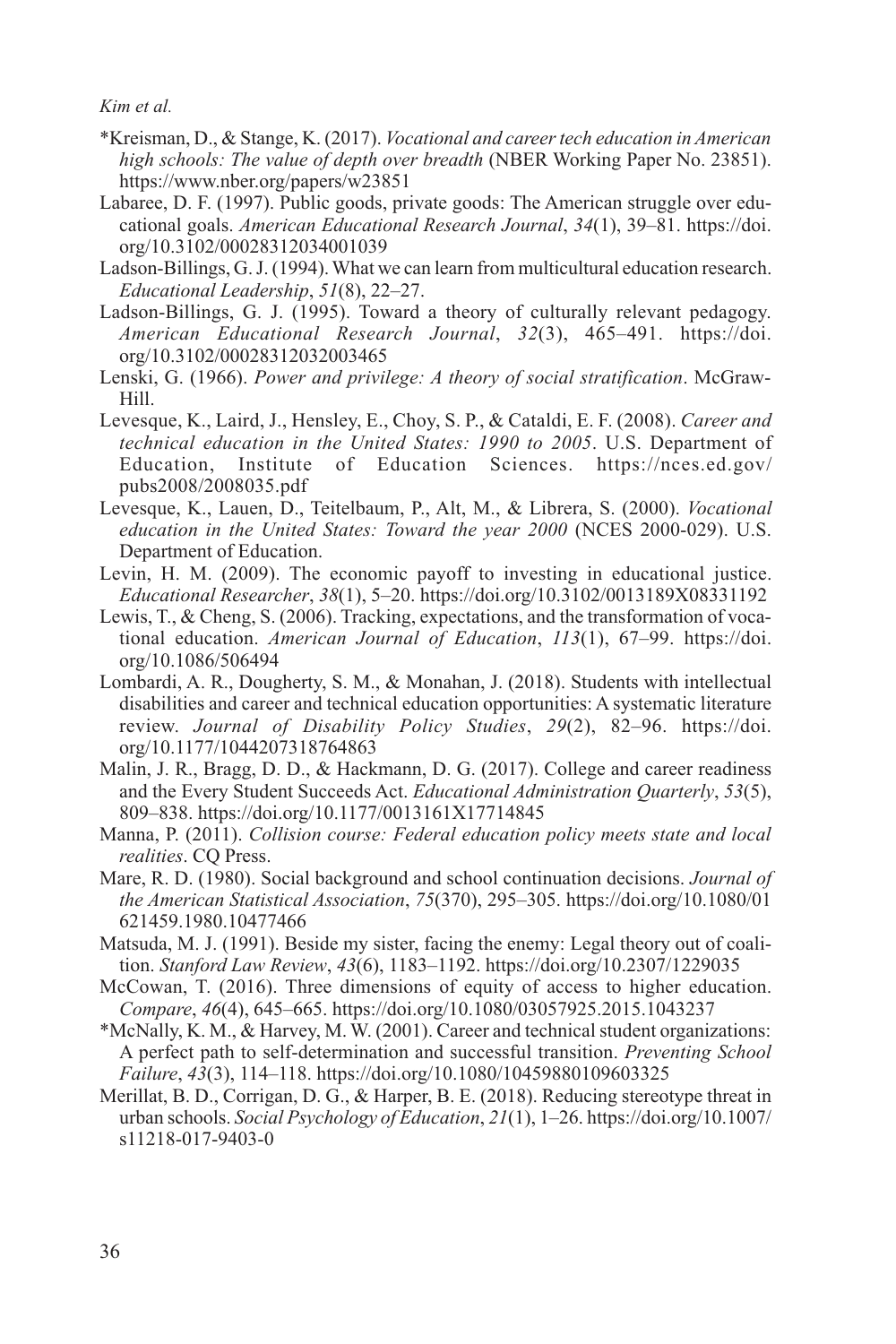- Meuret, D. (2001a). School equity as a matter of justice. In W. Hutmacher, D. Cochrane, & N. Bottani (Eds.), *In pursuit of equity in education: Using international indicators to compare equity policies* (pp. 93–112). Kluwer Academic.
- Meuret, D. (2001b). A system of equity indicators for educational systems. In W. Hutmacher, D. Cochrane, & N. Bottani (Eds.), *In pursuit of equity in education: Using international indicators to compare equity policies* (pp. 133–164). Kluwer Academic. [https://doi.org/10.1007/0-306-47579-0\\_6](https://doi.org/10.1007/0-306-47579-0_6)
- Mezera, D., & Suffren, Q. (2018, August). Auditing a state career and technical education program for quality: A playbook for state policymakers. *Excel in Ed*. [https://](https://www.voced.edu.au/content/ngv%3A83006) [www.voced.edu.au/content/ngv%3A83006](https://www.voced.edu.au/content/ngv%3A83006)
- \*Moyer, R., Snodgrass, J., Klein, S., & Tebben, C. (2017). *Simulated work-based learning: Instructional approaches and noteworthy practices*. Office of Career, Technical, and Adult Education, U.S. Department of Education. [https://eric.ed.](https://eric.ed.gov/?id=ED583035) [gov/?id=ED583035](https://eric.ed.gov/?id=ED583035)
- \*National Assessment of Career and Technical Education. (2014). *National Assessment of Career and Technical Education Final Report*. [http://cte.ed.gov/initiatives/](http://cte.ed.gov/initiatives/national-assessment-of-career-and-technical-education) [national-assessment-of-career-and-technical-education](http://cte.ed.gov/initiatives/national-assessment-of-career-and-technical-education)
- \*National Association of State Directors of Career Technical Education Consortium. (2013). *The state of career technical education: An analysis of state CTE standards*].
- National Center for Education Statistics. (2008). *Career and technical education statistics*.<https://nces.ed.gov/surveys/ctes/tables/h115.asp>
- National Center for Education Statistics. (2016). *Status and trends in the education of racial and ethnic groups*. [https://nces.ed.gov/programs/raceindicators/indicator\\_](https://nces.ed.gov/programs/raceindicators/indicator_RCD.asp) [RCD.asp](https://nces.ed.gov/programs/raceindicators/indicator_RCD.asp)
- \*National Research Center for Career and Technical Education. (2010, April). *Professional development for secondary career and technical education: Implications for change*. <https://files.eric.ed.gov/fulltext/ED510269.pdf>
- Oakes, J. (1985). *Keeping track: How schools structure inequality*. Yale University Press.
- Oakes, J., Selvin, M., Karoly, L., & Guiton, G. (1992). *Educational matchmaking: Academic and vocational tracking in comprehensive high schools*. RAND.
- Oh-Young, C., Gordon, H. R., Xing, X., & Filler, J. (2018). Meta-analytic procedures for career and technical education post-secondary researchers and practitioners. *Journal of Research in Technical Careers*, *2*(1), 32–41. [https://digitalscholarship.](https://digitalscholarship.unlv.edu/cgi/viewcontent.cgi?article=1010&context=jrtc) [unlv.edu/cgi/viewcontent.cgi?article=1010&context=jrtc](https://digitalscholarship.unlv.edu/cgi/viewcontent.cgi?article=1010&context=jrtc)
- Orfield, G., & Lee, C. (2005). *Why segregation matters: Poverty and educational Inequality*. Harvard University Press.
- Paris, D. (2012). Culturally sustaining pedagogy: A needed change in stance, terminology, and practice. *Educational Researcher*, *41*(3), 93–97. [https://doi.](https://doi.org/10.3102/0013189X12441244) [org/10.3102/0013189X12441244](https://doi.org/10.3102/0013189X12441244)
- \*Perkins Collaborative Research Network. (2018, August 5). *State profiles: National summary*. [https://cte.ed.gov/state\\_data/pdf/national-summary.pdf](https://cte.ed.gov/state_data/pdf/national-summary.pdf)
- \*Perry, J. C., & Calhoun-Butts, C. (2012). A qualitative study of urban Hispanic youth in an after-school program: Career, cultural, and educational development. *The Counseling Psychologist*, *404*(4), 477–519. [https://doi.org/10.1177/0011](https://doi.org/10.1177/0011000011414733) [000011414733](https://doi.org/10.1177/0011000011414733)
- Petrilli, M. J., & Zeehandelaar, D. (2016, April). Foreword. In S. M. Dougherty (Ed.), *Career and technical education in high school: Does it improve student*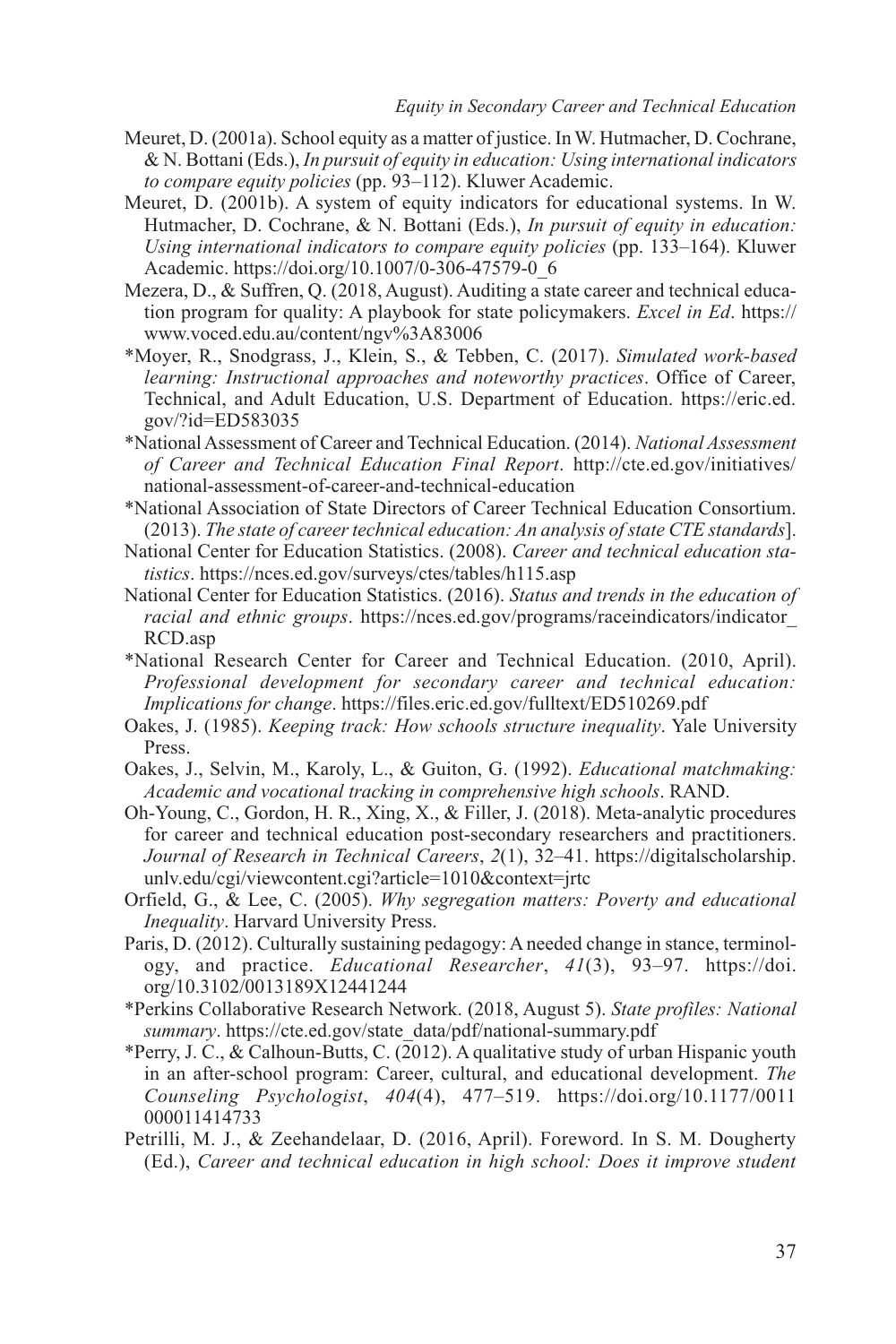*outcomes?* (pp. 1–3). Thomas B. Fordham Institute. [https://files.eric.ed.gov/full](https://files.eric.ed.gov/fulltext/ED570132.pdf)[text/ED570132.pdf](https://files.eric.ed.gov/fulltext/ED570132.pdf)

- Petrosino, A., & Lavenberg, J. (2007). Systematic reviews and meta-analyses: Best evidence on "what works" for criminal justice decision makers. *Western Criminology Review*, *8*(1), 1–15. [http://www.westerncriminology.org/documents/WCR/v08n1/](http://www.westerncriminology.org/documents/WCR/v08n1/petrosino.pdf) [petrosino.pdf](http://www.westerncriminology.org/documents/WCR/v08n1/petrosino.pdf)
- Phillips, E. K. (2019). *The make-or-break year: Solving the dropout crisis one ninth grader at a time*. New Press.
- \*Pierce, M. (2012). A community affair in Florida. *T.H.E. Journal*, *39*(4), 34–36. <https://eric.ed.gov/?id=EJ980598>
- \*Plank, S. B. (2001). A question of balance: CTE, academic courses, high school persistence, and student achievement. *Journal of Vocational Education Research*, *26*(3), 279–327. <https://doi.org/10.5328/JVER26.3.279>
- Popov, N., Wolhuter, C., Ermenc, K., Hilton, G., Ogunleye, J., & Chigisheva, O. (Eds.). (2014). *BCES conference books: Vol. 12. Education's role in preparing globally competent citizens*. Bulgarian Comparative Education Society.
- Rawls, J. (1999). *A theory of justice* (Rev. ed.). Belknap Press of Harvard University Press.
- Rebell, M. A. (2009). *Court and kids: Pursuing educational equity through the state courts*. University of Chicago Press. [https://doi.org/10.7208/chicago/](https://doi.org/10.7208/chicago/9780226706184.001.0001) [9780226706184.001.0001](https://doi.org/10.7208/chicago/9780226706184.001.0001)
- \*Reed, S., Dougherty, S. M., Kurlaender, M., & Mathias, J. (2018). *Getting down to facts II: A portrait of California career technical education pathway completers*. Stanford University Press.
- Rojewski, J. W., Asunda, P., & Kim, S. J. (2009, Winter). Trends in career and technical education research. *Journal of Career and Technical Education*, *24*(2), 57–68. <https://files.eric.ed.gov/fulltext/EJ860502.pdf>
- Rose, M. (2012). Rethinking remedial education and the academic-vocational divide. *Mind, Culture, and Activity*, *19*(1), 1–16. [http://lchc.ucsd.edu/mca/Rethinking\\_](http://lchc.ucsd.edu/mca/Rethinking_Remedial_Education.pdf) [Remedial\\_Education.pdf](http://lchc.ucsd.edu/mca/Rethinking_Remedial_Education.pdf)
- \*Rosen, R., & Molina, F. (2019). *Practitioner perspectives on equity in career and technical education*. MDRC Center for Effective Career and Technical Education.
- Rothstein, R. (2015). The racial achievement gap, segregated schools, and segregated neighborhood: A constitutional insult. *Race and Social Problems*, *7*(1), 21–30. <https://doi.org/10.1007/s12552-014-9134-1>
- Saldaña, J. (2009). *The coding manual for qualitative researchers*. Sage.
- Saunders, M., Ruiz de Velasco, J., & Oakes, J. (2017). *Learning time: In pursuit of educational equity*. Harvard Education Press.
- Savage, T. A., & Schanding, G. T. (2012). Creating and maintaining safe and responsive schools for lesbian, gay, bisexual, transgender, and queer youths: Introduction to the special issue. *Journal of School Violence*, *1*(1), 1–6. [https://doi.org/10.1080/1](https://doi.org/10.1080/15388220.2012.724357) [5388220.2012.724357](https://doi.org/10.1080/15388220.2012.724357)
- \*Schulte, P. A., Stephenson, C. M., Okun, A. H., Palassis, J., & Biddle, E. (2005). Integrating occupational safety and health information into vocational and technical education and other workforce preparation programs. *American Journal of Public Health*, *95*(3), 404–411. <https://doi.org/10.2105/AJPH.2004.047241>
- \*Simmons, A. (2018, December 3). *Modernizing career and technical education*. Edutopia.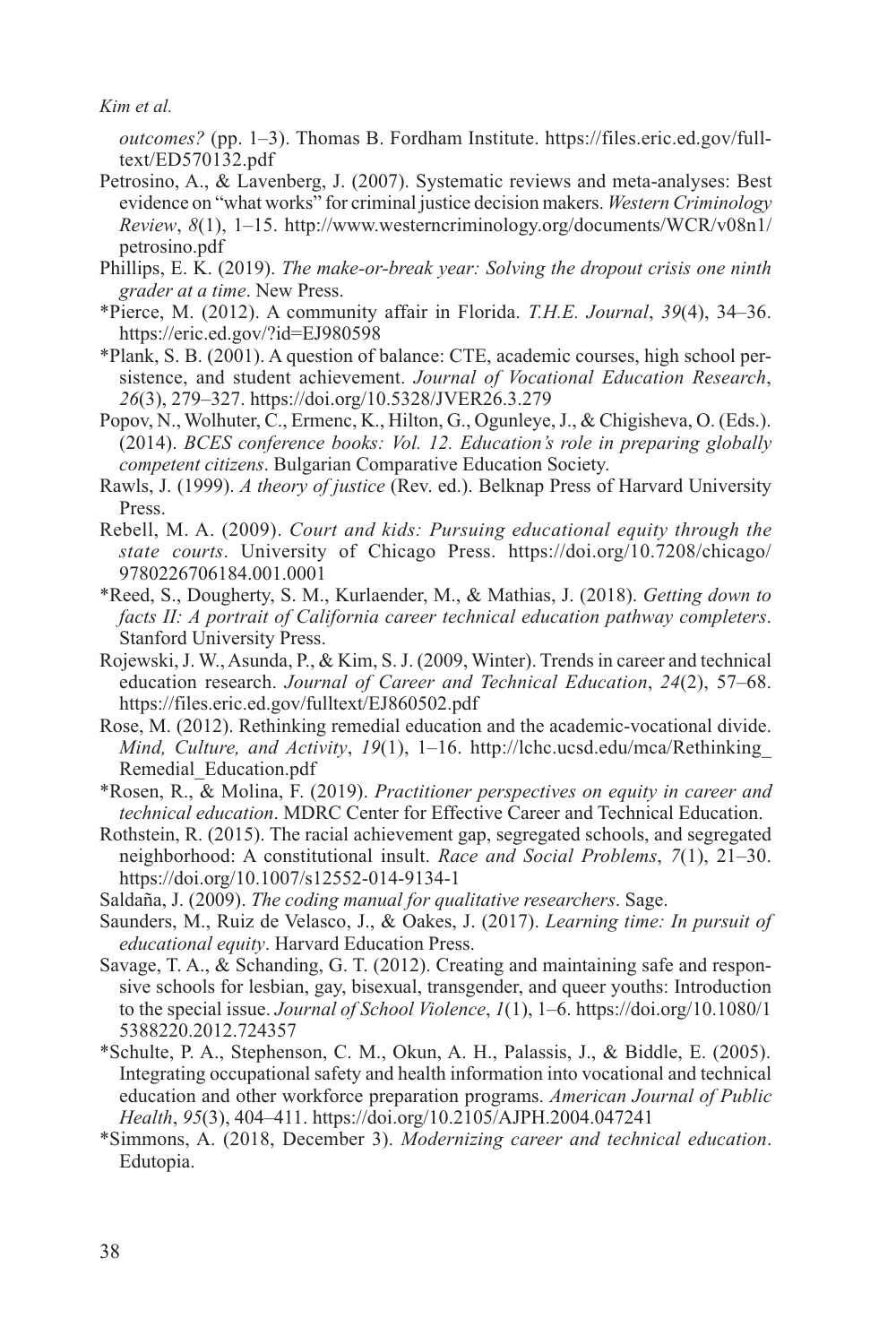- \*Snyder, T. D., Dillow, S. A., & Hoffman, C. M. (2009). *Digest of education statistics 2008* (NCES 2009-020). National Center for Education Statistics, Institute of Education Sciences, U.S. Department of Education.
- Stone, D. (2011). *Policy paradox: The art of political decision making* (3rd ed.). W. W. Norton.
- \*Stone, J. R., III. (2014, Fall). More than one way: The case for high-quality CTE. *American Educator*, *38*(3), 4–11.<https://files.eric.ed.gov/fulltext/EJ1044087.pdf>
- \*Stone, J. R., III. (2017). Introduction to pathways to a productive adulthood: The role of CTE in the American high school. *Peabody Journal of Education*, *92*(2), 155– 165.<https://doi.org/10.1080/0161956X.2017.1302207>
- \*Stone, J. R., III., & Aliaga, O. A. (2005). Career & technical education and school-towork at the end of the 20th century: Participation and outcomes. *Career and Technical Education Research*, *30*(2), 125–144. [https://doi.org/10.5328/](https://doi.org/10.5328/CTER30.2.125) [CTER30.2.125](https://doi.org/10.5328/CTER30.2.125)
- Strengthening Career and Technical Education for the 21st Century Act, Pub. L. No. 115-224, § (2018).
- \*Stringfield, S., Shumer, R., Stipanovic, N., & Murphy, N. (2011). *Programs of study: A cross-study examination of programs in three states. International Journal of Educational Reform*, *21*(4), 313–333.<https://doi.org/10.1177/105678791302200403>
- \*Stringfield, S., & Stone, J. R. (2017). The labor market imperative for CTE: Changes and challenges for the 21st century. *Peabody Journal of Education*, *92*(2), 166–179. <https://doi.org/10.1080/0161956X.2017.1302209>
- \*Stromquist, N. (2013). Education policies for gender equity: Probing into state responses. *Education Policy Analysis Archives*, *21*(65). [https://epaa.asu.edu/ojs/](https://epaa.asu.edu/ojs/article/view/1338) [article/view/1338](https://epaa.asu.edu/ojs/article/view/1338)
- \*Stull, W. J., Sanders, N. M., & Stull, J. C. (2000). The effects of school size and leadership on participation in the school-to-work movement. *Journal of Vocational Education Research*, *25*(4), 472–502. [https://scholar.lib.vt.edu/ejournals/JVER/](https://scholar.lib.vt.edu/ejournals/JVER/v25n4/stull.html) [v25n4/stull.html](https://scholar.lib.vt.edu/ejournals/JVER/v25n4/stull.html)
- \*Sturko, P. A., & Gregson, J. A. (2009). Learning and collaboration in professional development for career and technical education teachers: A qualitative multi-case study. *Journal of Industrial Teacher Education*, *45*(3), 34–60. [https://eric.ed.](https://eric.ed.gov/?id=EJ865353) [gov/?id=EJ865353](https://eric.ed.gov/?id=EJ865353)
- Sublett, C., & Griffith, D. (2019). *How aligned is career and technical education to local labor markets?* Thomas B. Fordham Institute. [https://files.eric.ed.gov/fulltext/](https://files.eric.ed.gov/fulltext/ED598867.pdf) [ED598867.pdf](https://files.eric.ed.gov/fulltext/ED598867.pdf)
- \*Sublett, C., & Plasman, J. S. (2018). How does applied STEM coursework relate to mathematics and science self-efficacy among high school students? Evidence from a national sample. *Journal of Career and Technical Education*, *32*(1), 29–50. [https://](https://doi.org/10.21061/jcte.v32i1.1589) [doi.org/10.21061/jcte.v32i1.1589](https://doi.org/10.21061/jcte.v32i1.1589)
- \*Sutton, A., Bosky, A., & Muller, C. (2016). Manufacturing gender inequality in the new economy: High school training for work in blue-collar communities. *American Sociological Review*, *81*(4), 720–748.<https://doi.org/10.1177/0003122416648189>
- \*Swisher, A. (2016, August 4). Preparing rural students for college and career. *New America*. [https://www.newamerica.org/education-policy/edcentral/rural-postsec](https://www.newamerica.org/education-policy/edcentral/rural-postsecondary/)[ondary/](https://www.newamerica.org/education-policy/edcentral/rural-postsecondary/)
- \*Theobald, R., Goldhaber, D., Gratz, T., & Holden, K. (2017). *Career and technical education, inclusion, and postsecondary outcomes for students with disabilities*.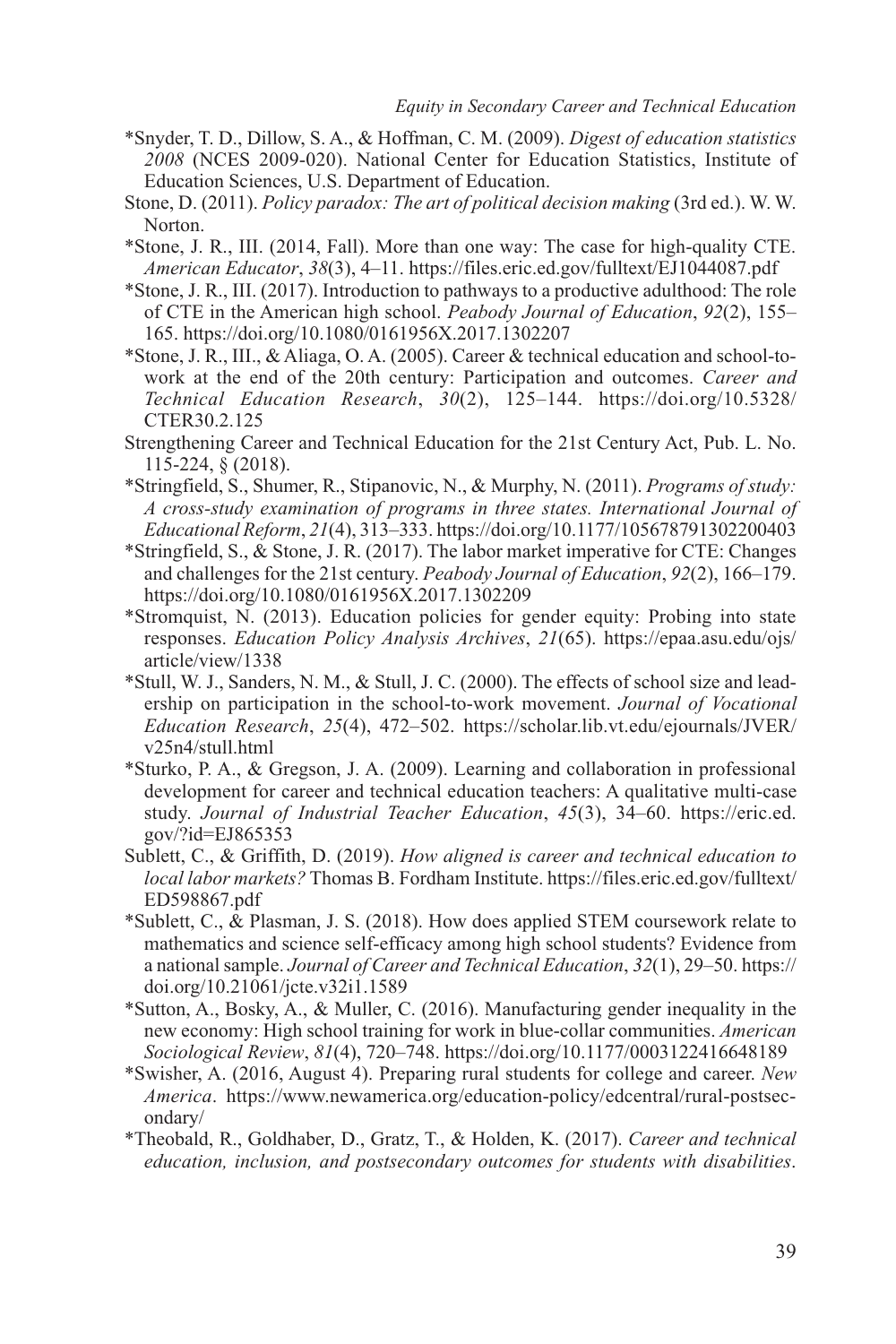American Institutes for Research. [https://caldercenter.org/publications/career-and](https://caldercenter.org/publications/career-and-technical-education-inclusion-and-postsecondary-outcomes-students)[technical-education-inclusion-and-postsecondary-outcomes-students](https://caldercenter.org/publications/career-and-technical-education-inclusion-and-postsecondary-outcomes-students)

- Thessin, R. A., Scully-Russ, E., & Lieberman, D. S. (2017). Critical success factors in a high school healthcare education program. *Journal of Career and Technical Education*, *32*(1), 51–72. <https://doi.org/10.21061/jcte.v32i1.1590>
- Thompson, J. F. (1973). *Foundations of vocational education: Social and philosophical concepts*. Prentice Hall.
- \*Toglia, T. V. (2009). Keeping it safe: Safety and liability advice for CTE programs. *Tech Directions*, *68*(6), 17–21.
- Torgerson, C. (2003). *Systematic reviews*. Continuum International Publishing Group.
- Ufijusa, A. (2018, July 31). Donald Trump signs first major education policy bill of his presidency. *Education Week*. [https://www.edweek.org/teaching-learning/donald](https://www.edweek.org/teaching-learning/donald-trump-signs-first-major-education-policy-bill-of-his-presidency/2018/07)[trump-signs-first-major-education-policy-bill-of-his-presidency/2018/07](https://www.edweek.org/teaching-learning/donald-trump-signs-first-major-education-policy-bill-of-his-presidency/2018/07)
- \*Unger, D. D., & Luecking, R. (1998). Work in progress: Including students with disabilities in school-to-work initiatives. *Focus on Autism and Other Developmental Disabilities*, *13*(2), 94–100.<https://doi.org/10.1177/108835769801300205>
- \*U.S. Department of Education. (2015). *Schools and Staffing Survey (SASS): 2007-08 SASS Questionnaires*.<https://nces.ed.gov/surveys/sass/question0708.asp>
- Van der Meulen Rodgers, Y., & Boyer, T. (2006). Gender and racial differences in vocational education: An international perspective. *International Journal of Manpower*, *27*(4), 308–320.<https://doi.org/10.1108/01437720610679188>
- \*Verstegen, D. A. (2016). Policy perspectives on state elementary and secondary public education finance systems in the United States. *Educational Considerations*, *43*(2), 25–32.<https://doi.org/10.4148/0146-9282.1026>
- Visher, M. G., & Stern, D. (2015). *New pathways to careers and college: Examples, evidence, and prospects*. MDRC.<https://eric.ed.gov/?id=ED558505>
- \*Wagner, M. M., Newman, L. A., & Javitz, H. S. (2016). The benefits of high school career and technical education (CTE) for youth with learning disabilities. *Journal of Learning Disabilities*, *49*(6), 658–670.<https://doi.org/10.1177/0022219415574774>
- \*Wagner, M. M., Newman, L. A., & Javitz, H. S. (2017). Vocational education course taking and post-high school employment of youth with emotional disturbances. *Career Development and Transition for Exceptional Individuals*, *40*(3), 132–143. <https://doi.org/10.1177/2165143415626399>
- Wang, A., & Guo, D. (2019). Technical and vocational education in China: Enrollment and socioeconomic status. *Journal of Vocational Education & Training*, *71*(4), 538–555,<http://doi.org/ 10.1080/13636820.2018.1535519>
- Ward, S. A. (2009, September). Career and technical education in United States prisons: What have we learned? *Journal of Correctional Education*, *60*(3), 191–200.
- Warner, M., Caspary, K., Arshan, N., Stites, R., Padilla, C., Park, C., Patel, D., Wolf, B., Astudillo, S., Harless, E., Ammah-Tagoe, N., McCracken, M., & Adelman, N. (2015). *Taking stock of the California Linked Learning District Initiative: Sixthyear evaluation report*. SRI International.
- \*West, S. S. (2018). Collaborative STEM education facilities: Examples from Texas. *Technology and Engineering Teacher*, *77*(8), 14–17.
- \*West, S. S., & Motz, L. L. (2017). Safer STEM and CTE classroom/laboratory facilities design: General guidelines. *Technology and Engineering Teacher*, *76*(5), 20–22. [https://search.proquest.com/openview/c52bc0cb063a027c73f9fb69089cd](https://search.proquest.com/openview/c52bc0cb063a027c73f9fb69089cd5a6/1?pq-origsite=gscholar&cbl=34845) [5a6/1?pq-origsite=gscholar&cbl=34845](https://search.proquest.com/openview/c52bc0cb063a027c73f9fb69089cd5a6/1?pq-origsite=gscholar&cbl=34845)